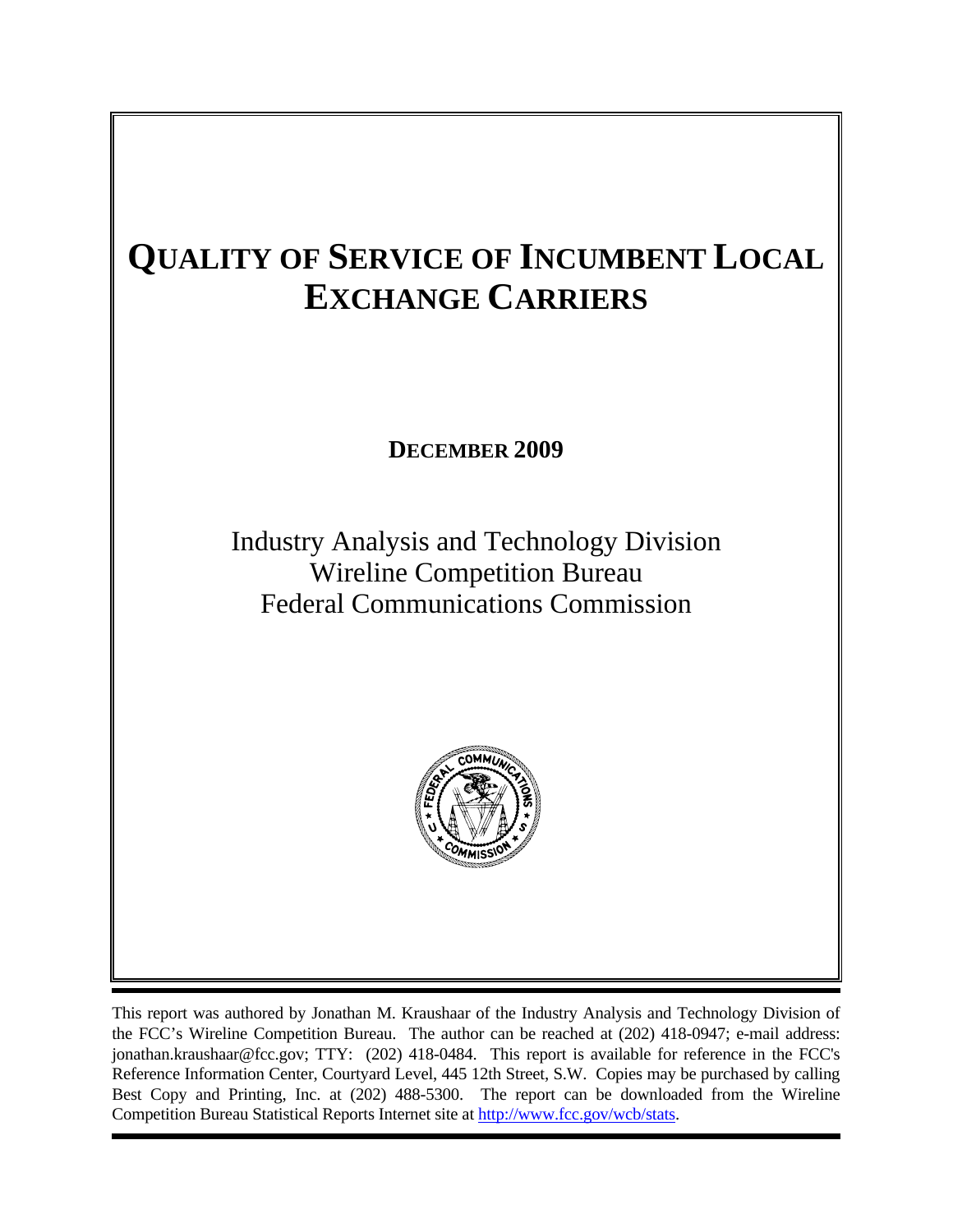## **Quality of Service of Incumbent Local Exchange Carriers**

## **1. Executive Summary**

### **1.1 Overview**

 $\overline{a}$ 

This report summarizes the Automated Reporting Management Information System (ARMIS) service quality data filed by the regional Bell companies,  $\frac{1}{2}$  Embarq<sup>2</sup> and other price-cap regulated incumbent local exchange carriers for calendar year 2008.<sup>3</sup> The data track the quality of service provided to both retail customers (business and residential) and access customers (interexchange carriers).

The Federal Communications Commission (FCC or Commission) does not impose service quality standards on communications common carriers. Rather, the Commission monitors quality of service data submitted by incumbent local exchange carriers that are regulated as price-cap carriers. The Commission summarizes these data and publishes a report on quality of service trends annually.<sup>4</sup> The tables of this report present comparative data on key company performance indicators. These data include several objective indicators of installation, maintenance, switch outage and trunk blocking performance for each reporting company. The tables also present data on customer perception of service and the level of consumer complaints. A number of indicators are charted over time to present a multi-year view. In addition, the Commission uses statistical methods to analyze the data for long term trends and to establish patterns of industry performance. The results of these analyses are also contained in this report**.**

<sup>1</sup> BellSouth merged with AT&T in December 2006. The charts and tables in this report continue to track BellSouth and other regional Bell companies that have merged with AT&T as separate entities. This has been done mainly to capture performance differences that may still exist across the former regional Bell companies. This report identifies these entities by placing an "AT&T" in front of the regional company name (*e.g.,* AT&T BellSouth). Other merger activity is summarized in footnote 22.

<sup>2</sup> In May 2006, Sprint spun off its Local Telecommunications Division as an independent entity under the name Embarq. Embarq data are included in the tables and charts in this report. This year's report covers the period through December 2008 and does not include information from the merger of CenturyTel and Embarq, which occurred on July 1, 2009.

<sup>3</sup> *See Revision of ARMIS Annual Summary Report (FCC Report 43-01), ARMIS USOA Report (FCC Report 43- 02), ARMIS Joint Cost Report (FCC Report 43-03), ARMIS Access Report (FCC Report 43-04), ARMIS Service Quality Report (FCC Report 43-05), ARMIS Customer Satisfaction Report (FCC Report 43-06), ARMIS Infrastructure Report (FCC Report 43-07), ARMIS Operating Data Report (FCC Report 43-08), ARMIS Forecast of Investment Usage Report (FCC Report 495A), and ARMIS Actual Usage of Investment Report (FCC Report 495B) for Certain Class A and Tier 1 Telephone Companies*, CC Docket No. 86-182, Order, 20 FCC Rcd 19377 (2005).

<sup>4</sup> The last report**,** which included data for 2007, was released in March 2009*. See* Industry Analysis and Technology Division, Wireline Competition Bureau, Federal Communications Commission*, Quality of Service of Incumbent Local Exchange Carriers* (March, 2009). That report (as a PDF file) and previous reports can be found on the Commission's website at www.fcc.gov/wcb/stats. Source data used to prepare this report may be useful for further investigation and can be extracted from the ARMIS 43-05 and 43-06 tables on the online database maintained on the FCC website at www.fcc.gov/wcb/eafs.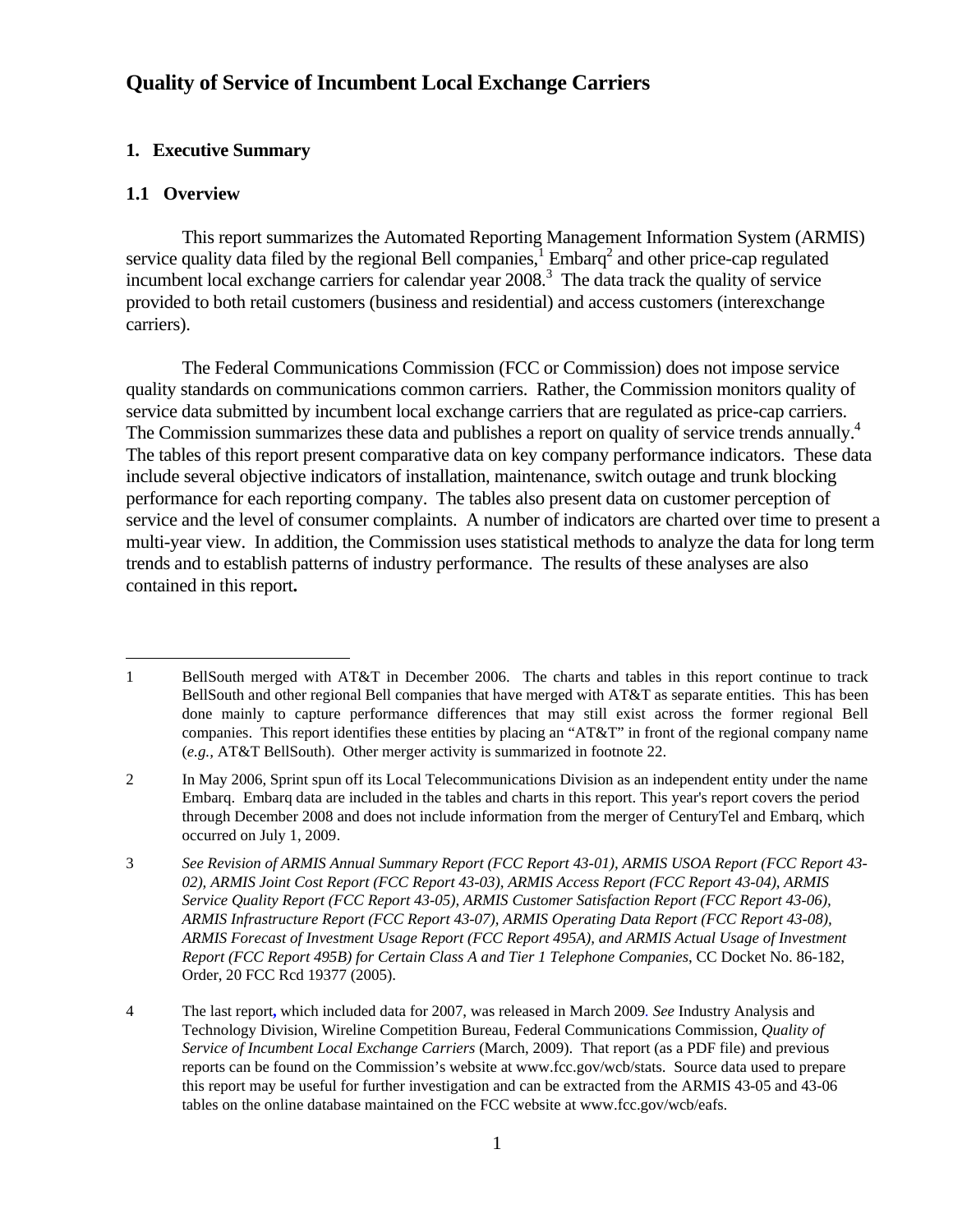## **1.2 Key Findings for 2008**

 $\overline{a}$ 

The quality of service report tracks large-company,  $5 \text{ small-company}$ ,  $6 \text{ and industry}$ performance over time on eight key quality of service indicators: average complaints per million lines,<sup>7</sup> percent of installation commitments met, lengths of installation intervals, lengths of repair intervals, percentage of switches with outages, trouble report rate per thousand access lines, percentage dissatisfied with installation, and percentage dissatisfied with repair. Since our last report, there have been only small changes in the values of most of these indicators. However, our analysis, which incorporated service quality data from the most recent six years, identified the presence of statistically significant long-term upward or downward trends in some of the indicators of industry-wide performance (*i.e.,* with data for large and small companies combined) and in indicators of large and small company performance, when these data were analyzed separately.<sup>8</sup> These trends are identified below:

- Repair intervals are increasing on average 5.8% annually for the industry overall, 4.9% annually for the larger companies, and 7.3% annually for the smaller companies.
- Percentage of customers dissatisfied with residential installations is increasing on average 7.3% per year for the larger companies.<sup>9</sup>
- Percentage of customers dissatisfied with residential repairs is increasing on average 4.3% per year for the larger companies.
- Percentage of switches with downtime is decreasing by 0.9% annually for the large companies.

No statistically significant long-term upward or downward trends were observed in any of the other indicators of large-company, small-company or industry-wide performance. The absence of a statistically significant industry trend does not, however, exclude the possibility that individual companies have significant performance trends. Indeed, our statistical analysis also

7 Unless otherwise stated the term "average complaints per million lines" or "average complaint level" as used in this report is the simple average of the residential complaints per million lines and the business complaints per million lines filed with State or Federal regulatory agencies. This average is computed at the company level for the charts and the study area level for the statistical analysis. When computing industry composites, individual company data are weighted by the number of access lines.

- 8 A trend is the average (or expected) annual percentage decline or increase in the value of the indicator. Our statistical analysis shows that, for a number of the indicators, the probability that these trends occurred by chance is very small (*i.e.*, less than one chance in one thousand for some indicators, and less than one chance in one hundred for others). In these cases, we say the trend is statistically significant. This year, we found some trends were significant at the 0.001 level, while others were significant at the 0.01 level. For further discussion of the statistical techniques employed in this report and detailed results, *see infra* Section 5.2.
- 9 The smaller companies covered in this report are not required to file data on customer dissatisfaction with repairs and installations. These data are collected in the ARMIS 43-06 reports, filed only by the larger incumbent local exchange carriers.

<sup>5</sup> The larger companies of this report are AT&T Ameritech, AT&T BellSouth, AT&T Pacific, AT&T SNET, AT&T Southwestern, Embarq, Qwest, Verizon GTE, Verizon North, and Verizon South**.**

<sup>6</sup> The smaller companies of this report are Alltel Corp, Cincinnati Bell, Citizens, Citizens Frontier, Century Tel., Hawaiian Telecom, Iowa Telecom, and Valor. Alltel and Valor are now owned by Windstream Corp.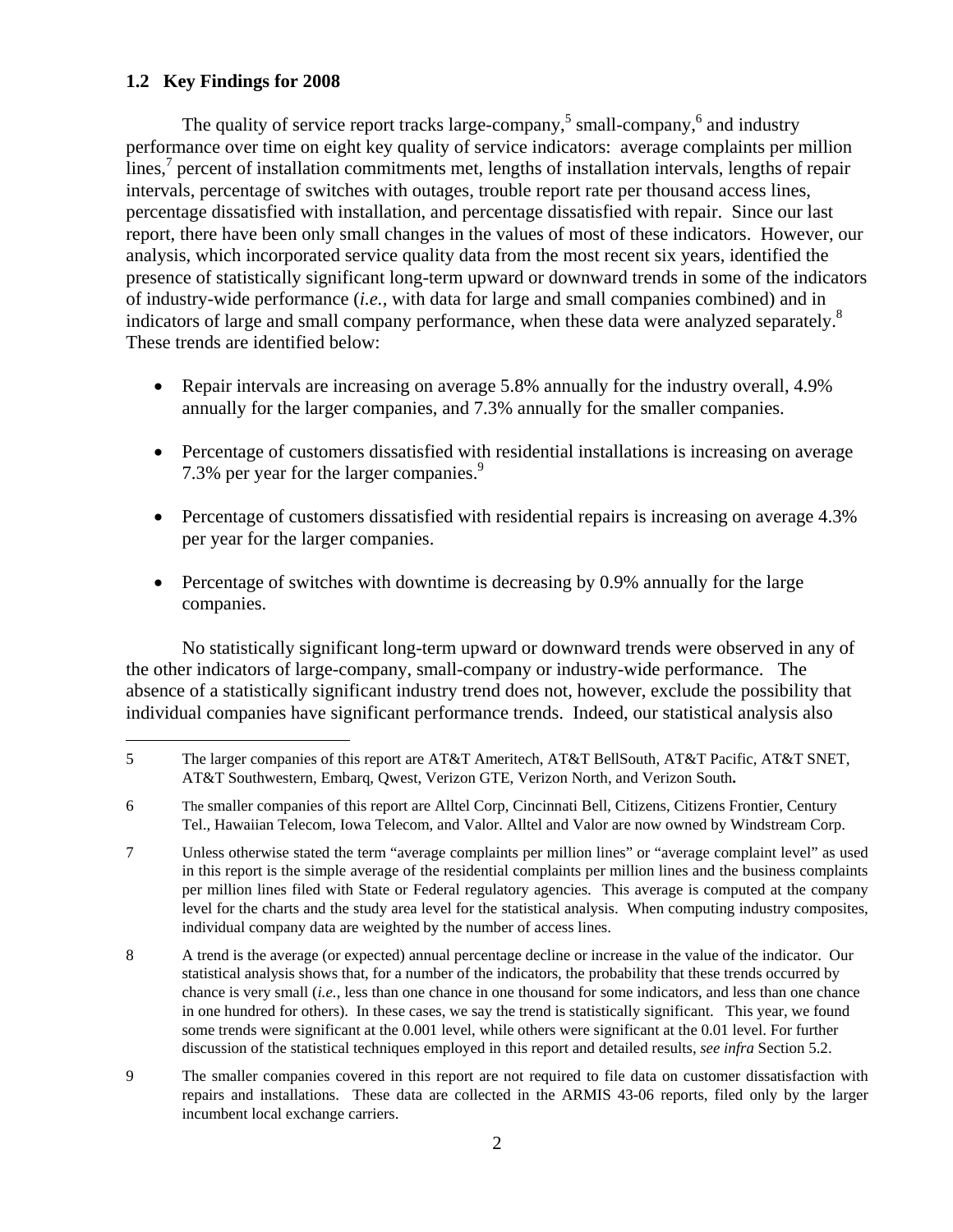shows that both trends and performance differ significantly across companies for many of the tracked indicators. Charts 1-8 of this report illustrate graphically how individual companies have performed over the last six years relative to other companies in the same size class. In particular, Chart 1A covering the average of business and residential complaints per million access lines, Chart 5A covering residential installation intervals, and Chart 8 covering switches with downtime provide good illustrations of apparent long-term differences in performance among the charted companies.<sup>10</sup>

In addition to continued statistically significant long-term, industry-wide trends toward longer repair intervals, almost all the larger companies and some of the smaller companies reported repair-interval increases in 2008.<sup>11</sup> However, almost all large companies showed decreases in installation length as shown in Chart 5A.

## **2. Report History**

 At the end of 1983, anticipating AT&T's imminent divestiture of its local operating companies, the Commission directed the Common Carrier Bureau<sup>12</sup> to establish a monitoring program that would provide a basis for detecting adverse trends in Bell operating company network service quality. The Bureau subsequently worked with industry to refine the reporting requirements, ensuring that the data were provided in a uniform format. Initially, the data were filed twice yearly. The data collected for 1989 and 1990 formed the basis for FCC service quality reports published in June 1990 and July 1991, respectively. These reports highlighted five basic service quality measurements collected at that time.<sup>13</sup>

 With the implementation of price-cap regulation for certain local exchange carriers, the Commission made several major changes to the service quality monitoring program. These changes first affected data filed for calendar year 1991. First, the Commission expanded the class of companies required to file quality of service data to include non-Bell carriers that elected to be subject to price-cap regulation.<sup>14</sup> These carriers are known collectively as non-mandatory price-cap carriers, and most of them are much smaller than the Bell operating companies. Second, the Commission included service quality reporting in the ARMIS data collection system.15 Finally, the Commission

 $\overline{a}$ 

13 These were customer satisfaction level, dial-tone delay, transmission quality, on time service orders and percentage of call blocking due to equipment failure.

14 *Policy and Rules Concerning Rates for Dominant Carriers*, CC Docket No. 87-313, Second Report and Order, 5 FCC Rcd 6786, 6827-31 (1990) *(LEC Price-Cap Order*) (establishing the current service quality monitoring program and incorporating the service quality reports into the ARMIS program), Erratum, 5 FCC Rcd 7664 (1990), *modified on recon*., 6 FCC Rcd 2637 (1991*), aff'd sub nom., Nat'l Rural Telecom Ass'n v. FCC*, 988 F.2d 174 (D.C. Cir. 1993). The incumbent local exchange carriers that are rate-of-return regulated are not subject to federal service quality reporting requirements.

<sup>10</sup> Tables 1A and 2A contain separate current complaint data categories for residential and business customers.

<sup>11</sup> *See* charts 7A and 7B.

<sup>12</sup> As the result of a reorganization in March 2002, the Wireline Competition Bureau now performs Common Carrier Bureau functions described in this report. In this report, references to the Common Carrier Bureau apply to activities prior to the above date.

<sup>15</sup> *LEC Price-Cap Order*, 5 FCC Rcd at 6827-30. The ARMIS database includes a variety of mechanized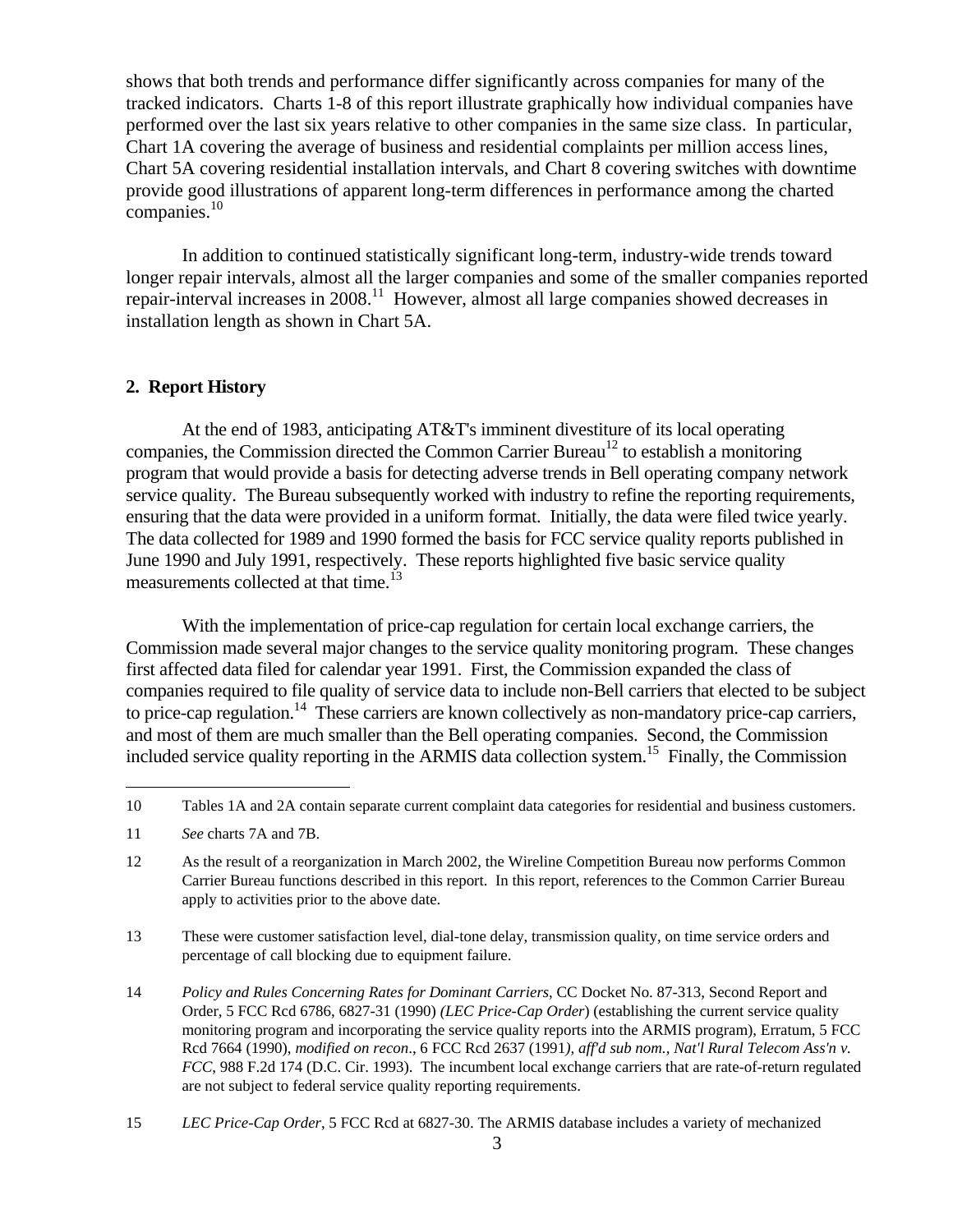ordered significant changes to the kinds of data carriers had to report.<sup>16</sup> Following these developments, the Commission released service quality reports in February 1993, March 1994, and March 1996.

In 1996, pursuant to requirements in the Telecommunications Act of 1996,<sup>17</sup> the Commission reduced the frequency of ARMIS data reporting to annual submissions, and in May 1997, clarified relevant definitions.<sup>18</sup> The raw data are now filed in April of each year. The Commission has summarized these data and published the quality of service report annually.<sup>19</sup> However, in 2008, the Commission granted forbearance from carriers' obligations to file ARMIS Reports 43-05 and 43-06, which provide the source data for the service quality report, subject to the condition that the carriers continue to collect service quality data and file these ARMIS reports for a two year period following the effective date of the forbearance order. All price-cap carriers have agreed to this condition. 20

company financial and infrastructure reports in addition to the quality-of-service reports. Most data are available disaggregated to a study area level which generally represents operations within a given state.

- 16 *Id.; Policy and Rules Concerning Rates for Dominant Carriers*, CC Docket No. 87-313, Memorandum Opinion and Order, 6 FCC Rcd 2974 (1991) *(Service Quality Order*), recon., 6 FCC Rcd 7482 (1991). Previously the Common Carrier Bureau had collected data on five basic service quality measurements from the Bell operating companies, described earlier.
- 17 *Telecommunications Act of 1996*, Pub. L. No. 104-104, 110 Stat. 56.

 $\overline{a}$ 

- 18 Orders implementing filing frequency and other reporting requirement changes associated with implementation of the Telecommunications Act of 1996 are as follows*: Implementation of the Telecommunications Act of 1996: Reform of Filing Requirements and Carrier Classifications*, CC Docket No. 96-193, Order and Notice of Proposed Rulemaking, 11 FCC Rcd 11716 (1996); *Revision of ARMIS Quarterly Report (FCC Report 43-01) et al.*, CC Docket No. 96-193, Order, 11 FCC Rcd 22508 (1996*); Policy and Rules Concerning Rates for Dominant Carriers*, CC Docket No. 87-313, Memorandum Opinion and Order, 12 FCC Rcd 8115 (1997); *Revision of ARMIS Annual Summary Report (FCC Report 43-01) et al*., AAD No. 95-91, Order, 12 FCC Rcd 21831 (1997).
- 19 Until 2003, the quality of service reports included data only from the mandatory price-cap companies and the largest non-mandatory carrier, Sprint (now Embarq). Beginning with the December 2004 report, the following smaller non-mandatory price-cap companies that are required to file only ARMIS 43-05 data have also been included: Alltel Corp., Century Tel., Cincinnati Bell, Citizens, Citizens Frontier, Iowa Telecom, and Valor Telecommunications. Alltel and Valor are now owned by Windstream Corp. The last report published in March 2009 included data from Hawaiian Telecom, a non-mandatory carrier for the first time. (Non-mandatory carriers are not required to file customer satisfaction data that appear in the ARMIS 43-06 report.) The current report does not include data concerning facilities in Maine, New Hampshire and Vermont that Fairpoint Communications acquired from Verizon in 2008 and operated for less than a year. (*See* footnote 22.)
- 20 See Service Quality, Customer Satisfaction, Infrastructure and Operating Data Gathering; Petition of AT&T Inc. for Forbearance Under 47 U.S.C. § 160(c) From Enforcement of Certain of the Commission's ARMIS Reporting Requirements; Petition of Qwest Corporation for Forbearance from Enforcement of the Commission's ARMIS and 492A Reporting Requirements Pursuant to 47 U.S.C. § 160(c); Petition of the Embarq Local Operating Companies for Forbearance Under 47 U.S.C. § 160(c) From Enforcement of Certain of ARMIS Reporting Requirements; Petition of Frontier and Citizens ILECs for Forbearance Under 47 U.S.C. § 160(c) From Enforcement of Certain of the Commission's ARMIS Reporting Requirements; Petition of Verizon for Forbearance Under 47 U.S.C. § 160(c) From Enforcement of Certain of the Commission's Recordkeeping and Reporting Requirements; Petition of AT&T Inc. For Forbearance Under 47 U.S.C. § 160 From Enforcement of Certain of the Commission's Cost Assignment Rules, WC Docket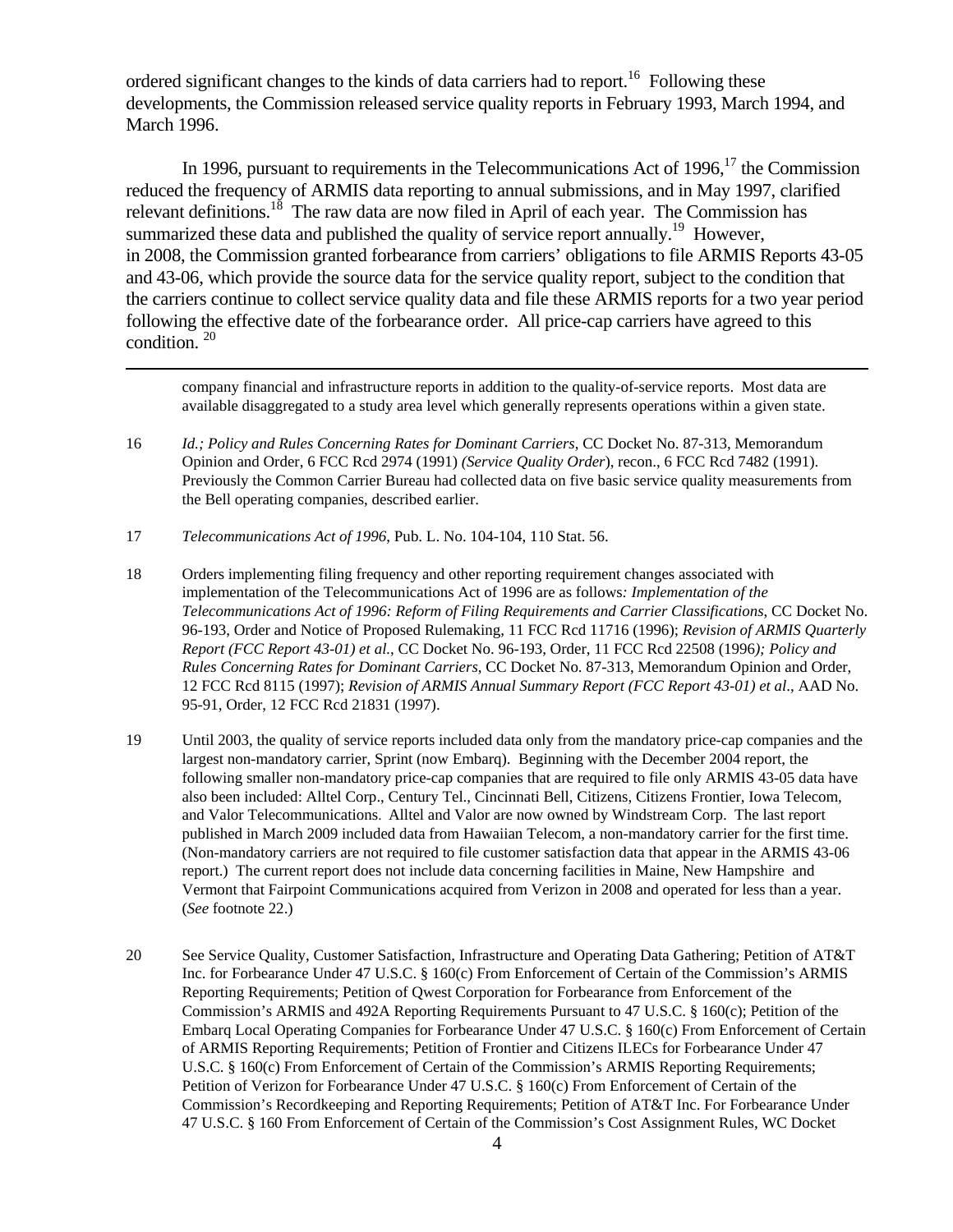#### **3. The Data**

#### **3.1 Tables**

 $\overline{a}$ 

 The data presented in this report summarize the most recent ARMIS 43-05 and 43-06 carrier reports.21 Included are data from the regional Bell companies, Embarq and all other reporting incumbent local exchange carriers.<sup>22</sup> Tables 1(a) through 1(e) cover data from the regional Bell companies, or mandatory price-cap companies. Tables 2(a) through 2(c) cover data from the smaller non-mandatory price-cap companies. These companies report quality of service data at a study area level which generally represents operations within a given state. Although reporting companies provide selected company aggregate data, the tables of this report contain summary data that have been recalculated by Commission staff as the composite aggregate of all study areas for each listed entity. This report also includes an extensive summary of data about individual switching outages, including outage durations and numbers of lines affected, for which no company calculated aggregates are provided. Switch outage data have also been aggregated to the company level for inclusion in the tables.

 Nos. 08-190, 07-139, 07-204, 07-273, 07-21, Memorandum Opinion and Order and Notice of Proposed Rulemaking, 23 FCC Rcd 13647 (2008) (ARMIS Forbearance Order), pet. for recon. pending, pet. for review pending, NASUCA v. FCC, Case No. 08-1353 (D.C. Cir. filed Nov. 4, 2008). However, reporting carriers have committed to continue collecting service quality and customer satisfaction data, and to filing those data publicly through ARMIS Report 43-05 and 43-06 filings for twenty four months from the effective date of this order (September 6, 2008).

- 21 Source data used in preparing this report can be extracted from the ARMIS 43-05 and 43-06 tables on the online database maintained on the FCC website at www.fcc.gov/wcb/eafs. The data are also available from Best Copy and Printing, Inc at (202) 488-5300. A number of prior-year data summary reports are available through the FCC's Reference Information Center (Courtyard Level) at 445 12th Street, S.W., Washington, D.C. 20554 and the Wireline Competition Bureau Statistical Reports website at www.fcc.gov/wcb/stats.
- 22 In February 1992, United Telecommunications Inc. became Sprint Corporation (Local Division); and in March 1993, Sprint Corporation acquired Centel Corporation. Sprint recently spun off its local telephone division as a new entity, Embarq, and that name is now used in the charts and tables in this report. Bell Atlantic and NYNEX merged in August 1997, and then merged with GTE in 2000. Verizon Communications is shown separately in our report tables for GTE, Verizon North (the former NYNEX companies), and Verizon South (the former Bell Atlantic Companies). Similarly, SBC and Pacific Telesis merged in April 1997, SBC and SNET merged in October 1998, and SBC and Ameritech merged in October 1999. SBC and AT&T then merged at the end of 2005 and the merged company retained the name AT&T. In 2006 BellSouth merged with AT&T and again retained the AT&T name. Data from the entities originally known as SBC Southwestern, Ameritech, Pacific Telesis, SNET, and BellSouth are shown separately in the charts and tables with the AT&T company name. In the summaries of smaller companies, Windstream Corp. was created in 2006 from the spin-off of Altel's wireline division and a simultaneous merger with Valor Telecommunications. Data for acquired entities are still shown separately in this report, where possible. Hawaiian Telecom was formerly part of Verizon GTE and was spun off in April 2005. Quality of Service data was first filed for Hawaiian Telecom in 2007. Similarly, in March 2008 Fairpoint Communication acquired facilities in Maine, New Hampshire and Vermont and now operates them as a price cap carrier. (Fairpoint Communication was not required to file data for these facilities for 2008, the year the transfer took place and existed as a rate of return company before acquiring these facilities.)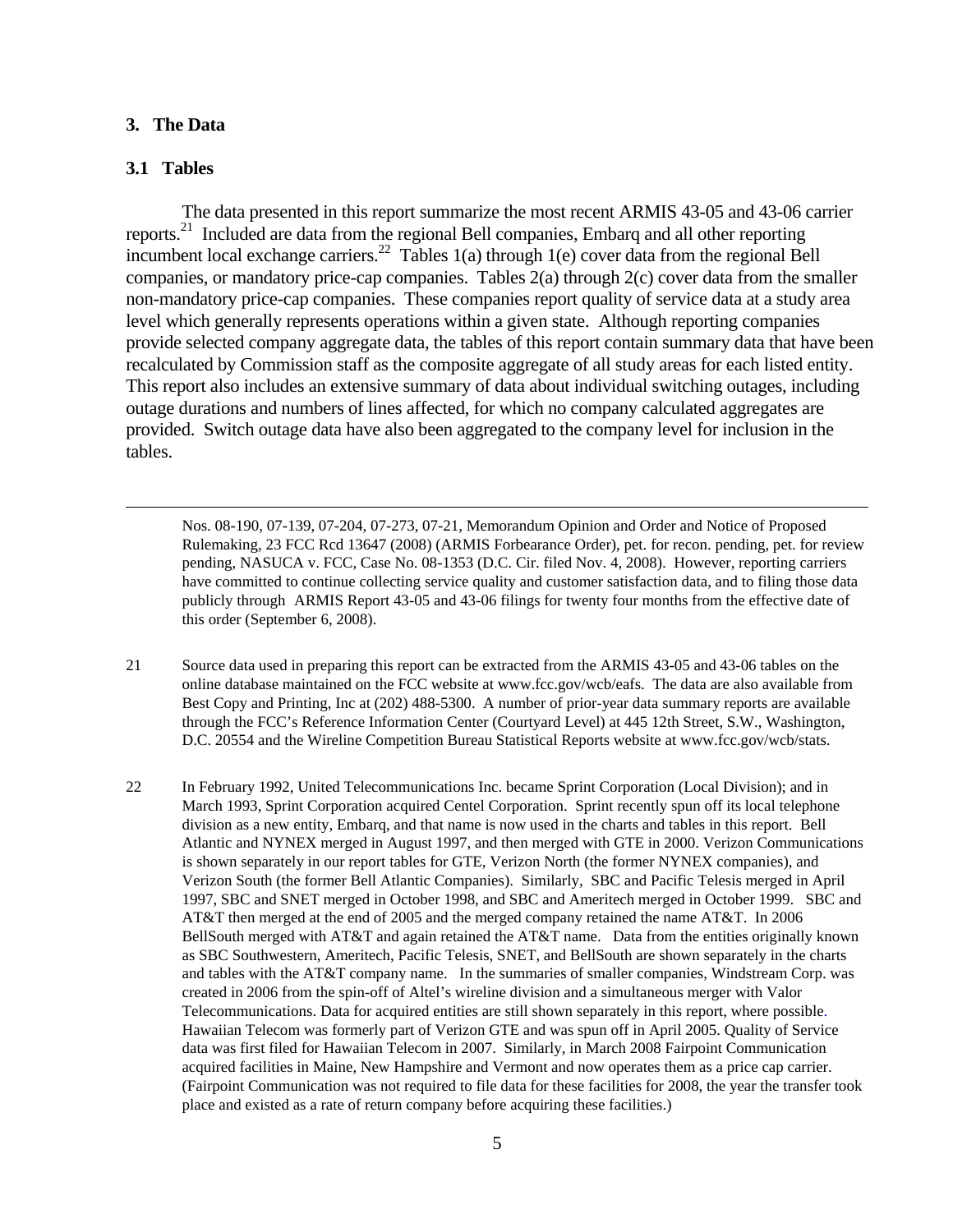The tables contained in this report cover data for 2008. Tables 1(a) and 2(a) provide installation, maintenance and customer complaint data. The installation and maintenance data are presented separately for local services provided to end users and access services provided to interexchange carriers. Tables 1(b) and 2(b) show switch downtime and trunk servicing data. Tables 1(c) and 2(c) show outage data by cause. Table 1(d) presents the percentages of residential, small business and large business customers indicating dissatisfaction with BOC installations, repairs and business offices, as determined by BOC customer perception surveys.<sup>23</sup> Table 1(e) shows the underlying survey sample sizes.

The company-level quality of service data included in Tables  $1(a)$ -1(e) and Tables  $2(a)$ -2(c) are derived by calculating sums or weighted averages of data reported at the study area level. In particular, where companies report study area information in terms of percentages or average time intervals, this report presents company composites that are calculated by weighting the percentage or time interval figures from all study areas within that company. For example, we weight the percent of commitments met by the corresponding number of orders provided in the filed data.<sup>24</sup>

In the case of outage data summarized in Tables  $1(b)$ ,  $1(c)$ ,  $2(b)$ , and  $2(c)$ , we calculate a number of useful statistics from raw data records for individual switches with outages lasting more than two minutes. These statistics include the total number of events lasting more than two minutes, the average outage duration, the average number of outages per hundred switches, the average number of outages per million access lines, and the average outage line-minutes per thousand access lines and per event. Outage line-minutes is a measure that combines both duration and number of lines affected in a single parameter. We derive this parameter from the raw data by multiplying the number of lines involved in each outage by the duration of the outage and summing the resulting values over all outages. We then divide the resulting sum by the total number of thousands of access lines or of events to obtain average outage line-minutes per access line and average outage line minutes per event, respectively.

## **3.2 Charts**

<u>.</u>

 This report displays data elements that have remained roughly comparable over the past few years. Such data are useful in identifying and assessing trends. In addition to the tables, this report contains charts that highlight company trends for the last 6 years. Unlike the tables in which the company composites are recalculated, the data in the charts are derived from company provided rollup or composite data.<sup>25</sup> Charts 1 through 7 graphically illustrate trends in complaint levels, initial

<sup>23</sup> Customer satisfaction data collected in the 43-06 report and summarized in Tables 1(d) and 1(e) are required to be reported only by the mandatory price-cap carriers.

<sup>24</sup> Although companies file their own company composites, we have recalculated a number of them from study area data for presentation in the tables to assure that company averages are calculated in a consistent manner. We weight data involving percentages or time intervals in order to arrive at consistent composite data shown in the tables. Parameters used for weighting in this report were appropriate for the composite being calculated and were based on the raw data filed by the carriers but are not necessarily shown in the tables. For example, we calculate composite installation interval data by multiplying the average installation interval at the individual study area level by the number of orders in that study area, summing the results for all study areas, and then dividing that sum by the total number of orders.

<sup>25</sup> Calculations to normalize data and derive percentages in charts 1, 2A, 2B and 8 in this year's report were performed directly on company provided composite data rather than from recalculated composites in the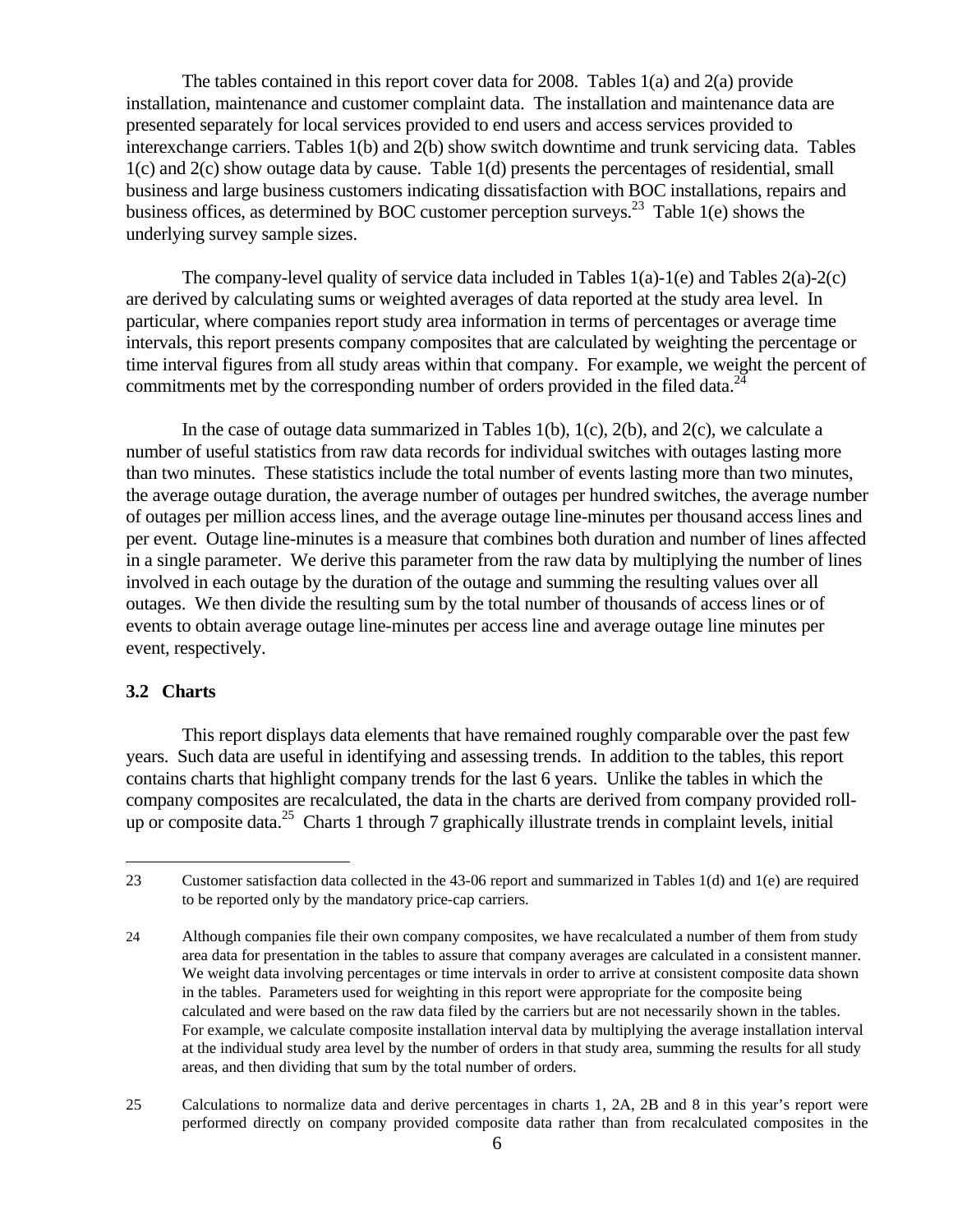trouble reports, residential installation dissatisfaction, percent of residential installation commitments met, residential installation intervals, residential repair dissatisfaction, and residential initial out-ofservice repair intervals, respectively. Chart 8 displays trends among the larger price-cap carriers in the percentage of switches with outages. Data for Embarq (formerly Sprint Local Division, the largest non-mandatory price-cap company) are included only in those charts displaying ARMIS 43-05 data that it is required to file.

This report charts the performance of the smaller price-cap carriers only on selected quality of service indicators. These include the average number of residential and business complaints per million access lines, the trouble report rate per thousand lines, the lengths of repair intervals and the lengths of installation intervals. These indicators were selected for charting because they are generally less volatile than the others, thus allowing better comparison with similar trended data from the larger companies. (In the cases where we chart both large and small company performance, the larger companies are tracked on the chart with an 'A' designation, *e.g.,* Chart 7A, while the smaller companies are tracked on the chart with a 'B' designation, *e.g.,* Chart 7B.)Access line counts are used as weighting factors in calculation of weighted BOC/Embarq and small company composites that appear in the charts. We use separate updated weights for each year. Line counts used for weights are the most current values available corresponding to each year of data. Thus, small changes to the reported numbers of access lines for a previous year may account for small differences in the values of these composites from previous quality of service reports.

#### **3.3 For More Information about the Data**

More detailed information about the raw data from which this report has been developed may be found on the Commission's ARMIS web page cited earlier. Descriptions of the raw ARMIS 43-05 source data items from which Tables 1(a), 1(b), 1(c), 2(a), 2(b), and 2(c) were prepared can be found in Appendix A of this report. Tables 1(d) and 1(e) were prepared from data filed only by the Bell operating companies in the ARMIS 43-06 report. The statistics presented in Tables 1(d) and 1(e) are straightforward and reflect the data in the format filed. Complete data descriptions are available in several Commission orders.<sup>26</sup>

#### **4. Qualifications**

 Overall, we caution readers to be aware of potential inconsistencies in the service quality data and methodological shortcomings affecting both the collection and interpretation of the data. Some common sources of issues are described below.

## **4.1 Data Re-filings**

 Commission staff generally screen company-filed service quality data for irregularities and provide feedback to reporting companies on suspected problems. The reporting companies are then given an opportunity to re-file. Re-filed data appear in this report if they are received in time to be

26 *See supra* n.16.

 $\overline{a}$ 

attached tables. Other charts contain data that were taken directly from company provided composite data. Graphed composite AT&T data in the charts do not include data for BellSouth (which merged with AT&T at the very end of 2006). BellSouth data are shown separately to facilitate comparisons with prior year data.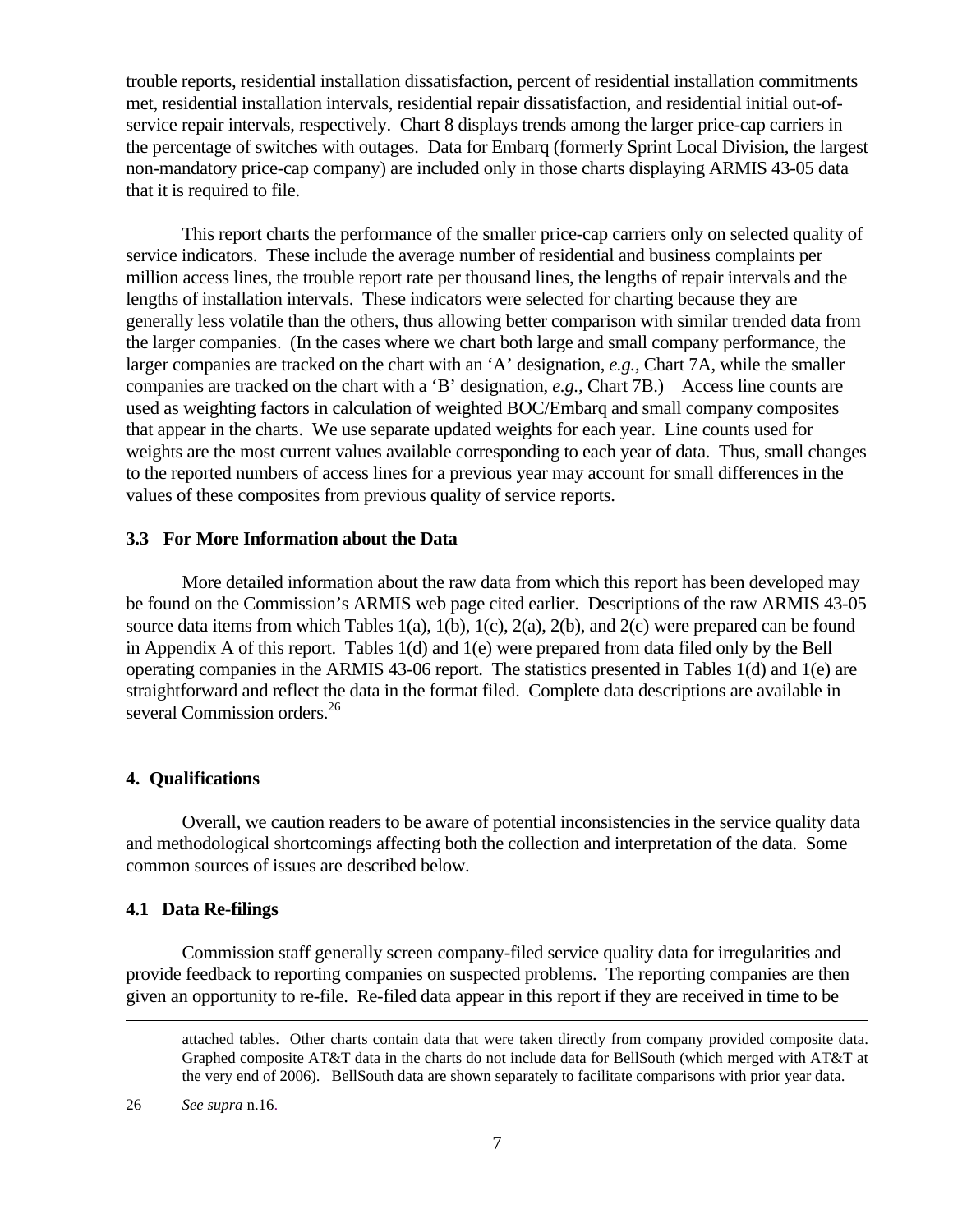included in the Commission's recalculation of holding company totals and other data aggregates described in Section 3.1. However, it is expected that the process of data correction continues beyond the date of publication of this report, as new problems are identified. Reporting companies frequently re-file data, not only for the current reporting period, but also occasionally for previous reporting periods. Hence, users of the quality of service report data may find some inconsistencies with data extracted from the ARMIS database at a later or earlier date.

## **4.2 Commission Recalculation of Holding Company Aggregate Statistics**

 Commission staff do not typically delete or adjust company-filed data for presentation in the tables and charts of the quality of service report, except for recalculating holding company totals and other data aggregates as described in Section 3.1. Recalculated aggregates appear in the tables of the quality of service report. These may not match corresponding company-filed totals and composites.<sup>27</sup> Such inconsistencies are due primarily to differences in the way we and the reporting company derive the data element, for example, in the use of percentages or average intervals that require weighting in the calculations.

## **4.3 Company-specific Variations**

 $\overline{a}$ 

Users conducting further analysis of the data should be aware that variations in service quality measurements may occur among companies and even within the same company over time for reasons other than differences in company performance. For example, data definitions must be properly and consistently interpreted.<sup>28</sup> The Commission has, on occasion, provided clarifications when it became apparent that reporting companies had interpreted reporting requirements inconsistently.<sup>29</sup> Changes in a company's internal data collection procedures or measurement technology may also result in fluctuations in its service quality measurements over time. In some cases, procedural changes in the data measurement and collection process may be subtle enough so that they are not immediately noticeable in the data. However, significant changes in company data collection procedures usually result in noticeable and abrupt changes in the data as had been described in previous reports.<sup>30</sup> It appears that at least some of these changes have not been reported to the Commission. These factors tend to limit the number of years of reliable data available to track service quality trends.

<sup>27</sup> Data presented in the charts are company-filed composites, except where noted.

<sup>28</sup> In Chart 5A Qwest appears to have a different but consistent interpretation from all the other larger companies providing installation interval data.

<sup>29</sup> For example, the Commission addressed data problems relating to subtleties in the definitions associated with the terms "initial" and "repeat" trouble reports. *See Policy and Rules Concerning Rates for Dominant Carriers,* CC Docket No. 87-313, Memorandum Opinion and Order, 12 FCC Rcd 8115, 8133, para. 40 (1997); *Policy and Rules Concerning Rates for Dominant Carriers*, AAD No. 92-47, Memorandum Opinion and Order, 8 FCC Rcd 7474, 7478, para. 26, 7487-7549, Attachment (1993); *Revision of ARMIS Annual Summary Report (FCC Report 43-01) et al*., AAD 95-91, Order, 12 FCC Rcd 21831, 21835, para. 10 (1997) (introducing reporting of "subsequent" troubles). This issue was discussed at greater length in a prior summary report*. See* Industry Analysis Division, Common Carrier Bureau, Federal Communications Commission*, Quality of Service for the Local Operating Companies Aggregated to the Holding Company Level* (March 1996).

<sup>30</sup> For example, *See Quality of Service of Incumbent Local Exchange Carriers* (February, 2008), footnote 28.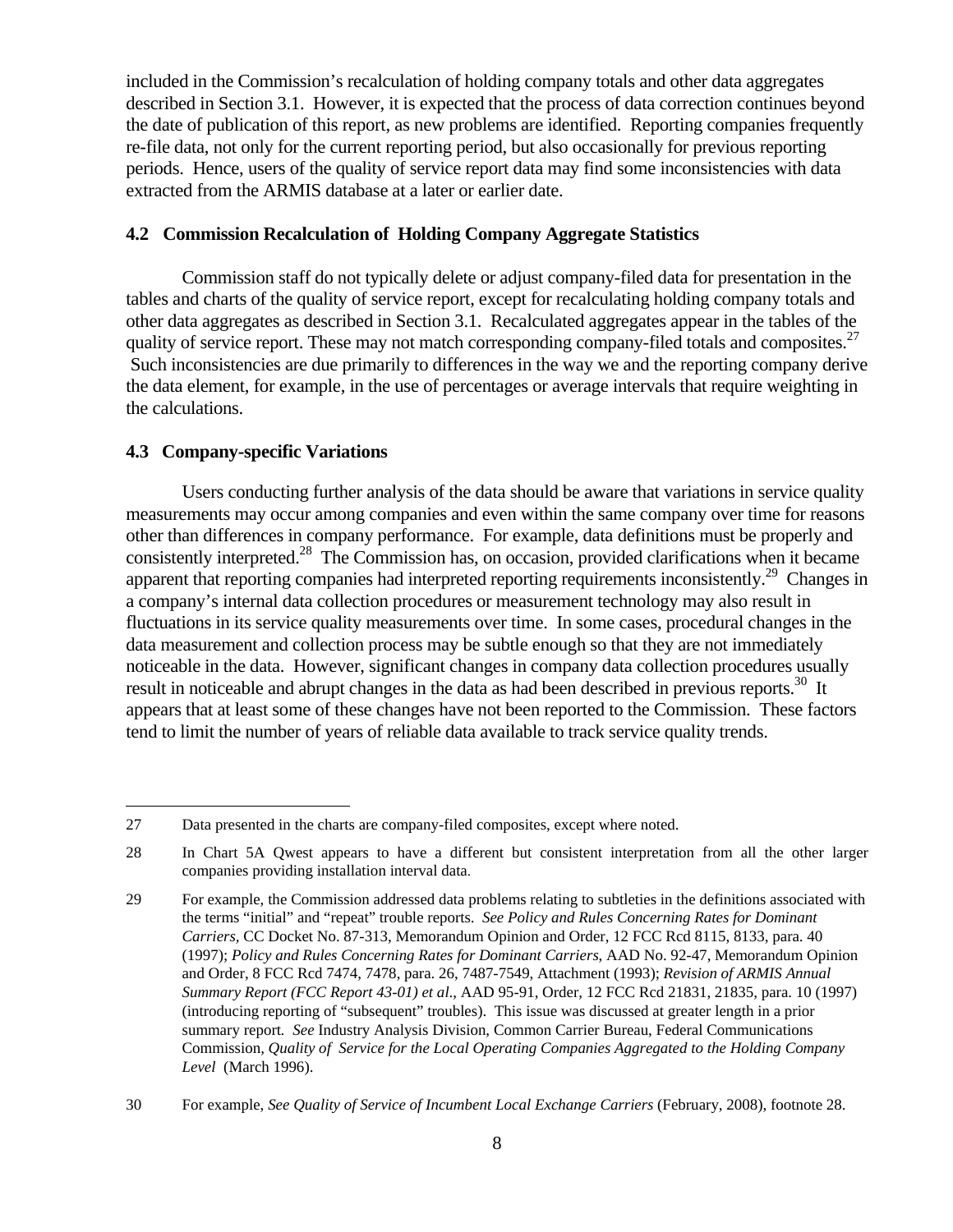Although the Commission has made considerable efforts to standardize data reporting requirements over the years, given the number of changes to the reporting regimes and predictable future changes, one should not assume exact comparability on all measurements for data sets as they are presented year by year. In spite of all of the foregoing, deteriorating or improving service quality trends that persist for more than a year or two usually become obvious and can provide a critical record for state regulators and others.

#### **4.4 Trend Analysis and Data Volatility**

 Because measurements of any particular quality of service indicator may fluctuate over time, trend analysis can be an effective tool in helping to evaluate longer-term company and industry performance. Consideration of trends may also provide insight into typical lead times that might be needed to correct certain problems once they have been identified. In addition, adverse trends in complaint levels of significant duration, when identified, can serve as warning indicators of problems not included in the more specific objective measurements.<sup>31</sup> For these reasons we identify statistically significant trends in the data. Identification of such trends assists in evaluating the significance of year-to-year changes in the data.

 With respect to individual measures of company performance, it is our experience that in evaluating customer satisfaction data one must consider longer term trends and take into account the effects of filing intervals and lag times in data preparation and filing.

## **4.5 Interpretation of Outage Statistics**

 Statistics describing the impact of outages should be considered in context. Switch outage severity is affected both by the number of lines that are out of service and the duration of the outage. A performance indicator that captures only the average number of lines out of service per event would tend to favor a company with a large number of small switches and low line counts per switch over a company with a few switches and many lines per switch, since on average, only a small number of lines would be out of service per event. For example, using the average number of lines out of service per event indicator, a company with one 25,000 line switch that is out of service for five minutes (average lines out of service per event  $= 25,000$ ) would appear to have poorer performance than a company with ten 2,500 line switches that are each out of service for five minutes (average lines out of service per event  $= 2,500$ . A statistic capturing only total minutes of outage for the same two companies is likely to favor the company with a few larger switches. To provide a consistent basis for comparison of performance of companies having different switch size characteristics, we present a group of outage statistics that can capture the impact of both the number of lines affected and the duration of the outage. These statistics include outage line-minutes per event and per 1,000 access lines.

### **4.6 External Factors**

 $\overline{a}$ 

 We note that external factors, including economic conditions and natural disasters, the level of competitive activity, and changes in regulation have the potential to affect the quality of service

<sup>31</sup> Nevertheless, negative perceptions of past company performance may stimulate customers' tendency to complain. Continuing improvements may be needed to reverse trends resulting from such perceptions. Thus the data must be considered in context.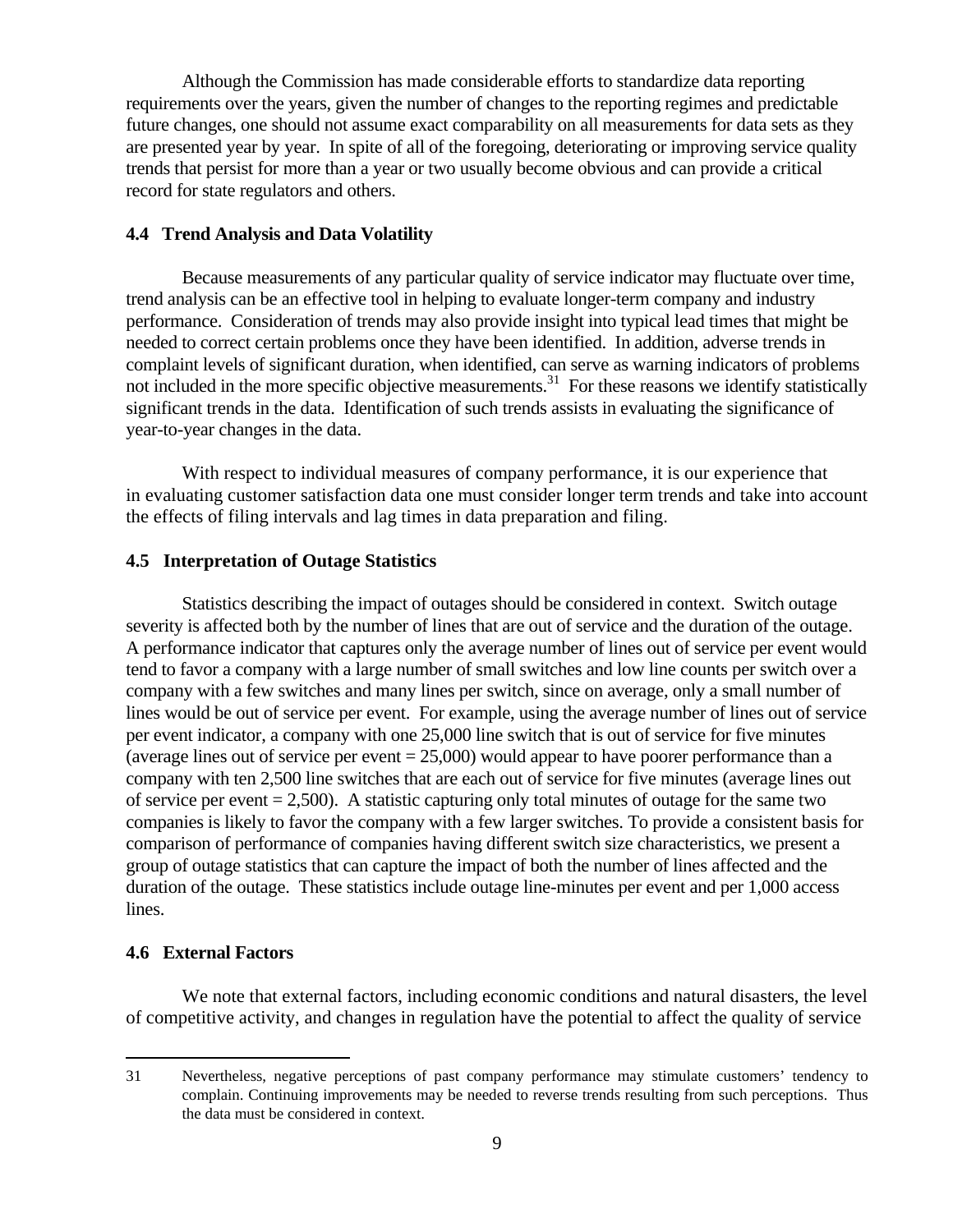available in specific regions of the country or in the industry as a whole, and these effects may be manifested in the quality of service data.<sup>32</sup> The Commission does not currently consider these effects in its analysis.

## **5. Observations and Statistical Analysis**

## **5.1 Observations from the Current Year Summary Data**

 The large company average trouble report rate increased from 169.2 troubles per thousand lines in 2007 to 176.2 in 2008, as shown in chart 2A. Similarly, the average large company residential repair interval length increased from 26.7 hours in 2007 to 30.8 hours in 2008, with most large entities shown in Chart 7A reporting increasing repair interval length for 2008. The average repair interval for the smaller companies increased from 17.0 hours in 2006, to 21.5 hours in 2007 and to 22.7 hours in 2008, as shown in chart 7B. The average large company residential customer dissatisfaction with repairs increased from 13.1 to 15.1 percent dissatisfied in 2008, and it is now at its highest level in the six year period shown in Chart 6.

 By way of contrast, the average length of the residential installation interval for large companies has remained constant over the past six years, as shown in chart 5A. Nevertheless, the large company residential installation dissatisfaction level, as shown in chart 3, increased for the third consecutive year from 6.2 percent dissatisfied in 2005, to 6.5 percent dissatisfied in 2006, to 7.0 percent dissatisfied in 2007 and to 8.7 percent dissatisfied in 2008. For the smaller companies, the average installation interval, as shown in chart 5B, has also continued to increase from 2.7 days in 2005, to 2.9 days in 2006, to 3.1 days in 2007, and to 3.7 days in 2008.

 The weighted average number of complaints per million access lines among the large price-cap carriers, as shown in chart 1A, increased for the fourth consecutive year from 93.9 in 2004, to 102.0 in 2005, to 119.1 in 2006, to 124.1 in 2007 and to 147.7 in 2008. 33 Data from prior years' quality of service reports show the average large price-cap carrier complaint levels peaked at more than 255 per million lines in the year  $2000^{34}$ 

## **5.2 Statistical Analysis**

 $\overline{a}$ 

 The FCC's quality of service report tracks several key indicators of industry and company performance. The indicators currently tracked are complaints per million lines, length of installation intervals, length of repair intervals, percent of installation commitments met, trouble reports per thousand lines, percent installation dissatisfaction, percent repair dissatisfaction and percent of switches with outages. In this year's report we update the results of the statistical

<sup>32</sup> For example, the actions of the California Public Utilities Commission to clear a complaint backlog in 2005 may have affected complaint levels in that state.

<sup>33</sup> The increase in the overall trend is primarily due to one entity as shown in Chart 1A. Our analysis determined, however, that the overall industry trend was not statistically significant because most entities have not exhibited similar trends.

<sup>34</sup> This observation includes data over the past ten years. *See*, for example, Quality of Service of Incumbent Local Exchange Carriers (November, 2005), Chart 1.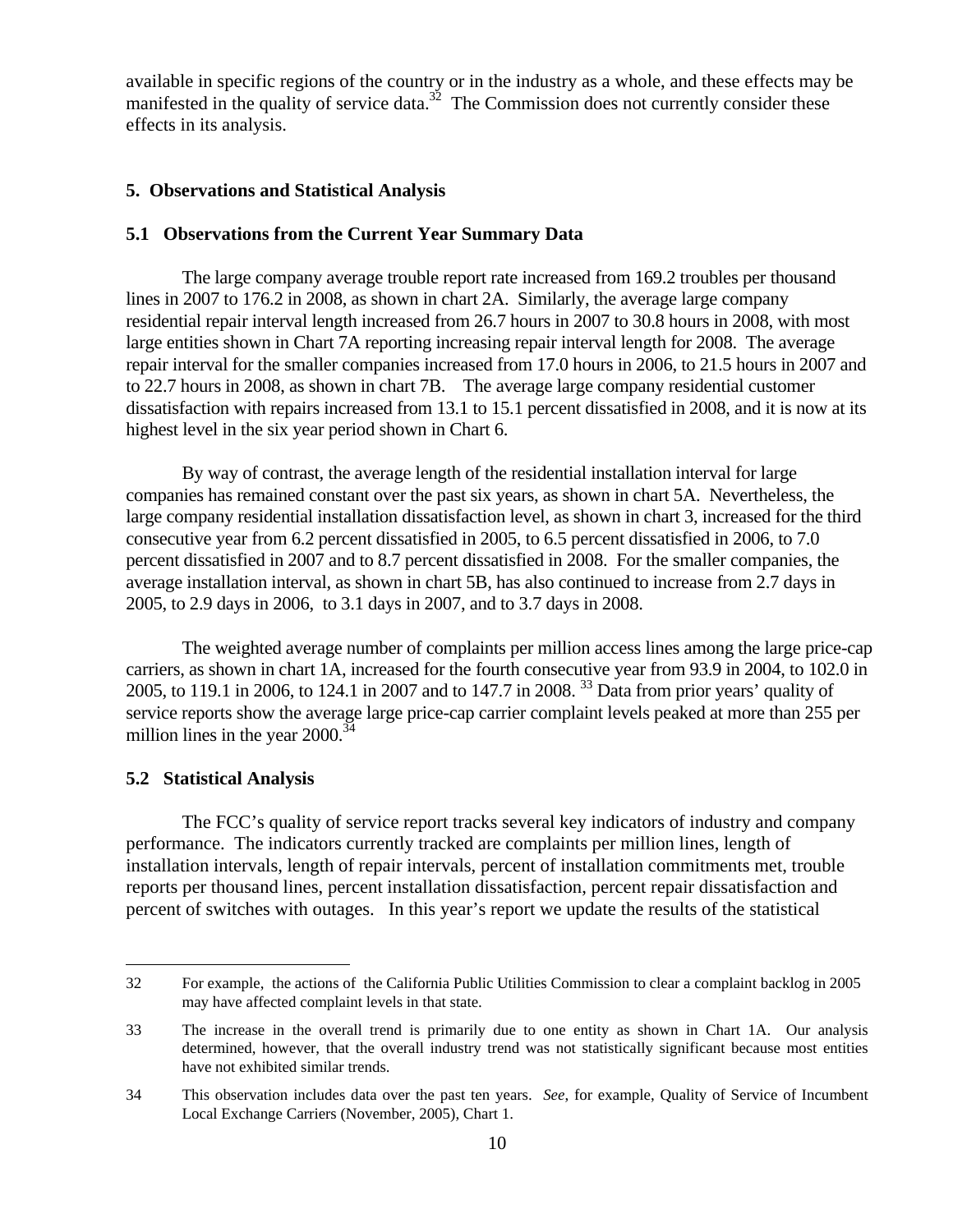analysis of these indicators using raw data samples received from reporting companies.<sup>35</sup> The overall goals of our statistical analysis are to:

- determine if there were any discernable trends in performance as tracked by these indicators across the years,
- determine if reporting companies performed differently from each other,
- determine whether the large reporting companies performed differently or had different trend behavior from small reporting companies, and
- develop models of trends in performance that could be used to predict next year's performance.

 For the purpose of our analysis, we classified companies as "large" or "small." This classification is largely the same as that used earlier in creating the charts  $-$  the larger companies<sup>36</sup> are tracked on the charts with an "A" designation (e.g., chart 2A), and the smaller companies<sup>37</sup> are tracked on the charts with a "B" designation (e.g., chart 2B).

 We used several types of statistical techniques in analyzing the data. These included ANOVA (Analysis of Variance), ANCOVA (Analysis of Covariance) and simple linear regression. They allowed us to analyze small-versus-large company effects, individual company effects, and year effects (i.e., does performance vary from year-to-year) in the performance data for each of the key indicators. We tested for the existence of overall trends,  $38$  trends for only the large companies, and trends for only the small companies. If a trend existed, we then determined its direction and magnitude. In addition, the statistical testing allowed us to determine if the trends varied widely across companies, if there were performance differences across companies, and if large company performance differed from small company performance.

 The table entitled "Results of Statistical Testing of Key Industry Performance Indicators" appearing later in this section summarizes the results of our statistical analysis on data filed by reporting companies since the year 2002, representing the most recent six-year reporting period.<sup>39</sup> (Note that smaller non-mandatory price cap carriers are not required to file data on all performance indicators. These are designated as "NA" in the table.)

36 *See supra* n.5.

 $\overline{a}$ 

<sup>35</sup> We have excluded zero values from the data when performing the statistical analysis in this year's report, except in the complaint and switch outage categories, where zero values for individual study areas are believed to be likely. Filing companies have been instructed to report zeros only when reporting zero values, not to record missing data values as zero.

<sup>37</sup> *See supra* n.6.

<sup>38</sup> A trend is the expected annual change in the value of the performance indicator. For example, a negative trend of -5.2% means that every year the value of the indicator is expected to decrease by 5.2%. A positive trend (*e.g*., +6.3%), means that every year the value of the indicator is expected to increase by 6.3%. The magnitude and direction of the trend for a particular performance indicator is estimated by using linear regression to fit a line to the logarithms of the values of that performance indicator reported for all study areas in the size class for the past six years.

<sup>39</sup> The table is based on individual raw study area samples from the ARMIS database which have not been weighted. The trends calculated from these samples may therefore differ from composite trends calculated as weighted company totals.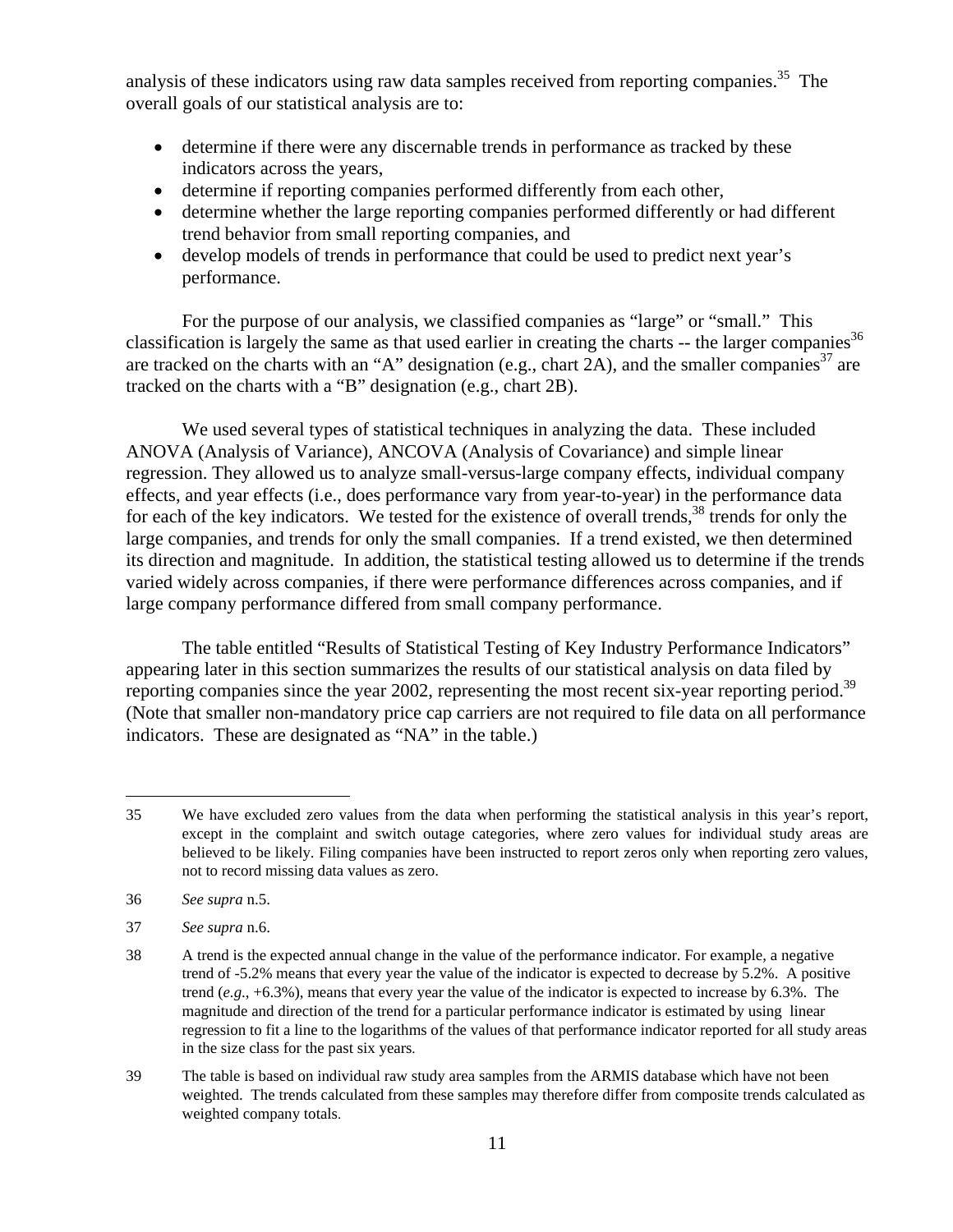The rows of the table contain the key indicators of company performance tracked by this report. The columns contain the effects described above. A "Yes" entry in the table means that we have concluded with a high level of statistical confidence that the effect for which we have tested is indeed present. A "No" entry means that the data did not support such a conclusion. For example, we tested to determine whether large company performance differs from small company performance on the installation intervals indicator, and we concluded with statistical confidence that large company performance does differ from small company performance on this indicator. We included the direction and magnitude of a trend in the table if our statistical testing indicated that there was a low probability the trend occurred as a result of random fluctuations in the data, *i.e.,* was statistically significant. A number of the trends were found significant at less than the 0.001 level, meaning there was less than one chance in 1000 that these trends occurred as a result of random data fluctuations. However, asterisked trends were found significant at less than the 0.01 level, but not at the 0.001 level, meaning that there was a greater probability—between one chance in 100 and one chance in 1000— that these trends happened by chance. The word "No" appearing in any of the first three columns of the table indicates that a trend could not be established at the 0.01 level of significance. In the last three columns of the table the word "Yes" indicates that statistically significant differences were found among companies or groups of companies, and the word "No" indicates that such differences could not be established statistically.

|                                |                                                     |                                               |                                                      | <b>Trends</b><br><b>Vary</b>                | <b>Performance</b>                                      | Large<br>Company                                          |
|--------------------------------|-----------------------------------------------------|-----------------------------------------------|------------------------------------------------------|---------------------------------------------|---------------------------------------------------------|-----------------------------------------------------------|
|                                | <b>Trend</b><br><b>Over All</b><br><b>Companies</b> | <b>Trend For</b><br>Large<br><b>Companies</b> | <b>Trend for</b><br><b>Small</b><br><b>Companies</b> | Widely<br><b>Across</b><br><b>Companies</b> | <b>Differences</b><br><b>Across</b><br><b>Companies</b> | <b>Performance</b><br><b>Differs From</b><br><b>Small</b> |
| Average complaints per         |                                                     |                                               |                                                      |                                             |                                                         |                                                           |
| million lines                  | No.                                                 | N <sub>o</sub>                                | No.                                                  | <b>No</b>                                   | N <sub>o</sub>                                          | No.                                                       |
| <b>Installation intervals</b>  | No                                                  | No.                                           | No.                                                  | Yes                                         | Yes.                                                    | Yes                                                       |
| <b>Repair intervals</b>        | $+5.8%$                                             | $+4.9%$                                       | $+7.3%$ *                                            | Yes                                         | Yes                                                     | No.                                                       |
| <b>Percent commitments met</b> | No.                                                 | No.                                           | No.                                                  | No.                                         | No.                                                     | No.                                                       |
| Trouble report rate per        |                                                     |                                               |                                                      |                                             |                                                         |                                                           |
| 1000 lines                     | No.                                                 | N <sub>o</sub>                                | No.                                                  | N <sub>o</sub>                              | N <sub>o</sub>                                          | No.                                                       |
| <b>Percent residential</b>     |                                                     |                                               |                                                      |                                             |                                                         |                                                           |
| installation dissatisfaction   | $+7.3%$                                             | $+7.3*$                                       | NA.                                                  | Yes                                         | Yes                                                     | NA.                                                       |
| Percent residential repair     |                                                     |                                               |                                                      |                                             |                                                         |                                                           |
| dissatisfaction                | $+4.3*$                                             | $+4.3*$                                       | NA.                                                  | N <sub>o</sub>                              | Yes                                                     | NA.                                                       |
| <b>Percent switches with</b>   |                                                     |                                               |                                                      |                                             |                                                         |                                                           |
| outages                        | No                                                  | $-0.9%$                                       | No.                                                  | Yes                                         | No.                                                     | N <sub>o</sub>                                            |

#### **Results of Statistical Testing of Key Industry Performance Indicators**

All results are significant at less than the 0.001 level except as noted below.

\* Indicates a result which was significant at less than the 0.01 level, but not at the .001 level.

 As noted earlier, a trend represents the expected or average change in the value of the performance indicator from year to year. Considering columns 1 through 3, we note our analysis has allowed us to conclude with a high degree of confidence that statistically significant trends do exist in the data for some indicators of performance. Factors other than random data variability are likely to be responsible for these trends. However, what those factors are cannot be determined from our data alone. (Section 4 of this report discusses some factors that may impact the data in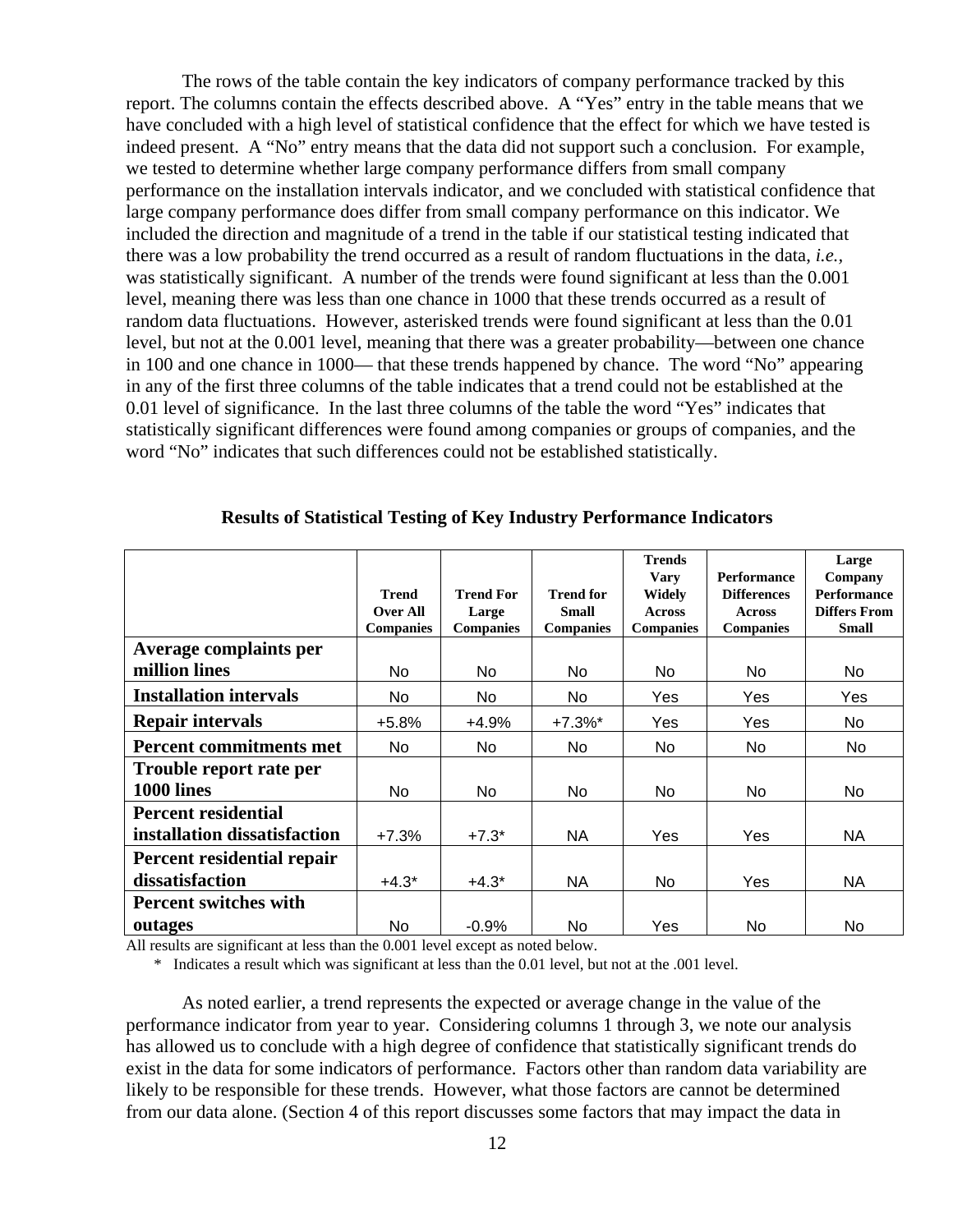addition to company performance.) Observed annual performance changes may not necessarily be in a direction or magnitude consistent with trends which are estimated using the most recent six years of data.

 Column 4 indicates that we found that company trends vary widely across companies for about half the industry performance indicators. Column 5 shows our finding that there are statistically significant differences in company performance for about half of the tracked indicators. Finally, column 6 shows our finding that large company performance is statistically indistinguishable from small company performance on all common indicators, except in the lengths of their installation intervals.

 Overall, our analysis shows that there are statistically significant trends over the most recent six-year period for some of the performance indicators. Upward trends in the length of repair intervals, installation dissatisfaction, and repair dissatisfaction provide evidence of longer-term declining performance in these areas.

 On a more positive note, one of our indicators-- the large company switch outage percentage- continues to show small but statistically significant long-term trends of improving performance.

 Complaint levels present a mixed picture. Although we found no long-term statistical trend toward either improving or declining complaint performance, we note that the average large company complaint level has increased every year beginning in 2005 and now stands at 147.7 complaints per million access lines. Complaint levels for one large holding company more than doubled since 2003, as shown graphically in Chart  $1A$ ,  $^{40}$  but complaint levels for most of the other entities listed within the chart have remained relatively stable with reported average complaint levels of fewer than 150 complaints per million lines in 2008. A closer look at the graph in Chart 1A reveals that for the last two years, only one large entity had complaint levels that exceeded the large company average. These findings demonstrate the potential for a single large company to impact the industry statistics and serve to caution users of this data to take individual company performance into account when interpreting our results. $41$ 

 In closing, we note that because long-term trends are calculated with performance data from the most recent six year period, trends tend to lag current changes in performance, and it may take several years of sustained improved performance to reverse the direction of an unfavorable trend. Thus, the direction, magnitude and statistical significance of trends may change in the future as companies respond or fail to respond to quality of service issues.

 $\overline{a}$ 

<sup>40</sup> Verizon, Qwest, AT&T (without BellSouth) and AT&T BellSouth are treated as large holding companies in our graphical analysis this year.

<sup>41</sup> See footnote 33.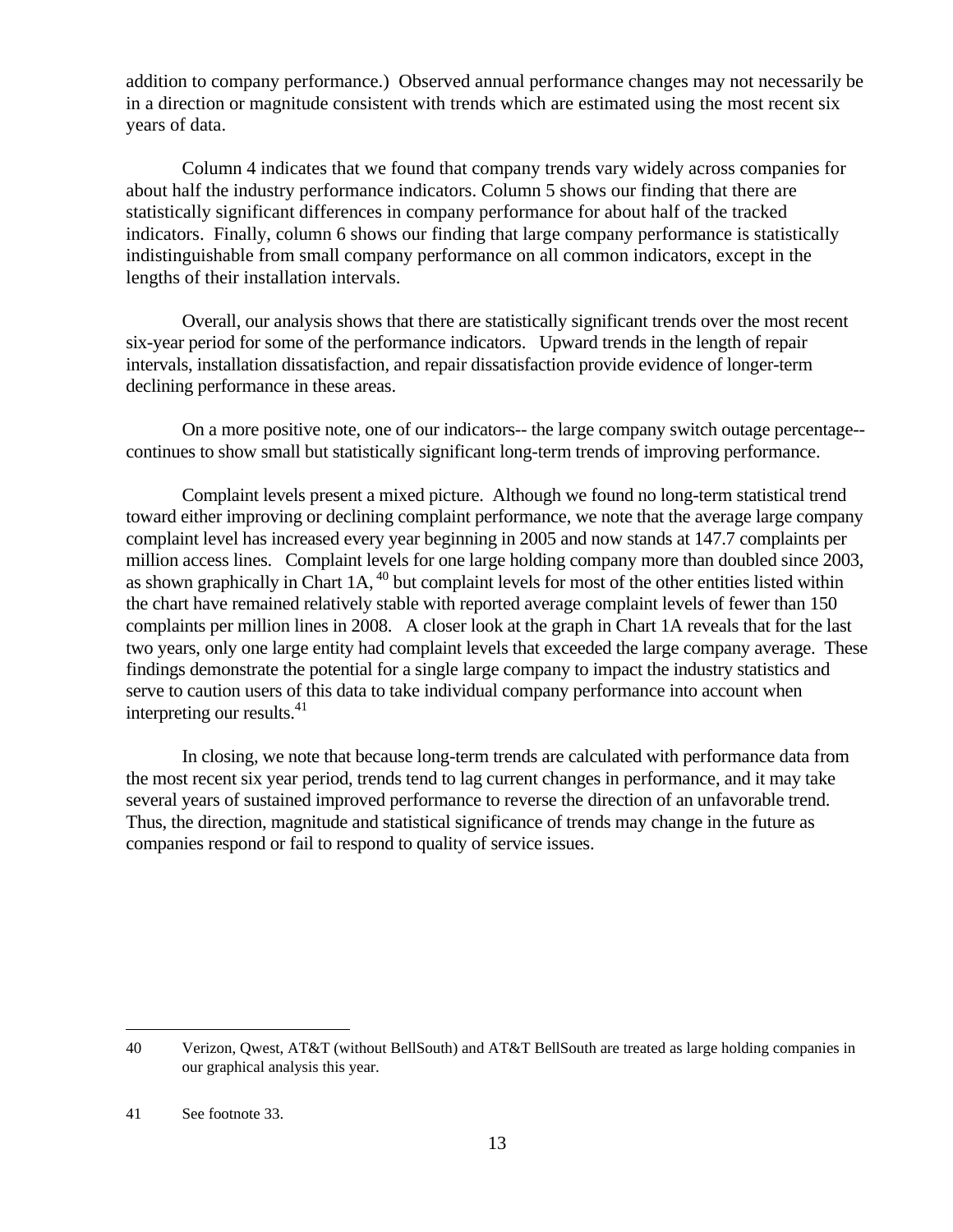**Chart 1A**



**Average of Residential and Business Complaints per Million Access Lines (Calculated Using Data from Company Provided Composites)**

| ARMIS 43-05 Report                          | 2003  | 2004  | 2005  | 2006  | 2007  | 2008  |
|---------------------------------------------|-------|-------|-------|-------|-------|-------|
| AT&T Ameritech                              | 13.2  | 11.2  | 12.0  | 8.3   | 13.1  | 17.7  |
| AT&T BellSouth                              | 128.0 | 131.4 | 137.7 | 119.1 | 96.4  | 133.7 |
| AT&T Pacific                                | 10.6  | 10.4  | 23.3  | 42.1  | 14.7  | 26.1  |
| AT&T Southwestern                           | 13.4  | 21.9  | 21.9  | 14.9  | 24.3  | 26.9  |
| AT&T SNET                                   | 87.1  | 88.5  | 20.4  | 21.1  | 9.2   | 74.9  |
| Owest                                       | 103.5 | 89.1  | 80.8  | 69.3  | 65.8  | 73.2  |
| Verizon GTE                                 | 79.1  | 104.8 | 161.0 | 171.2 | 160.0 | 167.6 |
| Verizon North (Combined with Verizon South) |       |       |       |       |       |       |
| Verizon South                               | 190.7 | 184.7 | 191.9 | 266.7 | 315.9 | 386.5 |
| <b>Embarg (formerly Sprint)</b>             | 78.9  | 43.3  | 46.0  | 60.6  | 52.9  | 32.3  |
|                                             |       |       |       |       |       |       |
| Weighted BOC/Embarq Composite*              | 94.9  | 93.9  | 102.0 | 119.1 | 124.1 | 147.7 |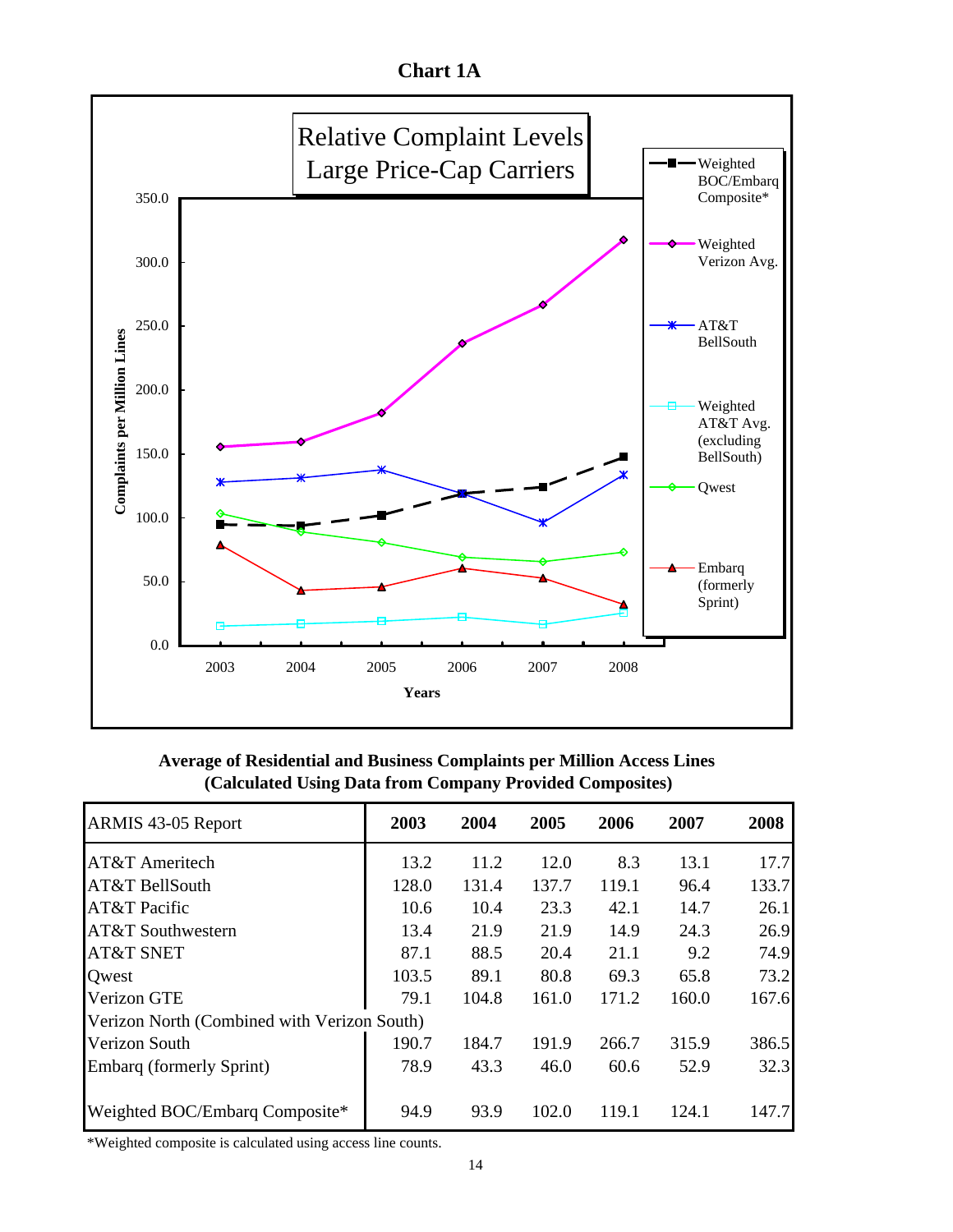**Chart 1B**



**Average of Residential and Business Complaints per Million Access Lines (Calculated Using Data from Company Provided Composites)**

| ARMIS 43-05 Report             | 2003  | 2004  | 2005  | 2006  | 2007  | 2008  |
|--------------------------------|-------|-------|-------|-------|-------|-------|
| Century Tel.                   | 536.9 | 402.9 | 518.8 | 522.4 | 526.1 | 557.7 |
| Cincinnati Bell                | 246.9 | 374.0 | 173.8 | 179.7 | 176.8 | 188.6 |
| Citizens                       | 339.7 | 412.5 | 538.1 | 544.2 | 415.0 | 397.8 |
| Citizens (Frontier)            | 142.6 | 418.7 | 337.5 | 310.5 | 151.2 | 214.5 |
| <b>Hawaiian Telecom</b>        |       |       |       |       | 57.3  | 41.6  |
| <b>Iowa Telecom</b>            | 12.5  | 10.5  | 8.3   | 0.0   | 3.2   | 24.2  |
| Windstream -- Alltel           | 194.7 | 129.8 | 110.1 | 88.6  | 88.3  | 152.6 |
| Windstream --Valor             | 222.4 | 95.3  | 152.3 | 264.1 | 192.2 | 217.6 |
| Weighted BOC/Embarg Composite* | 94.9  | 93.9  | 102.0 | 119.1 | 124.1 | 147.7 |
| Weighted Small Co.Composite*   | 263.9 | 316.0 | 311.4 | 317.6 | 233.2 | 255.3 |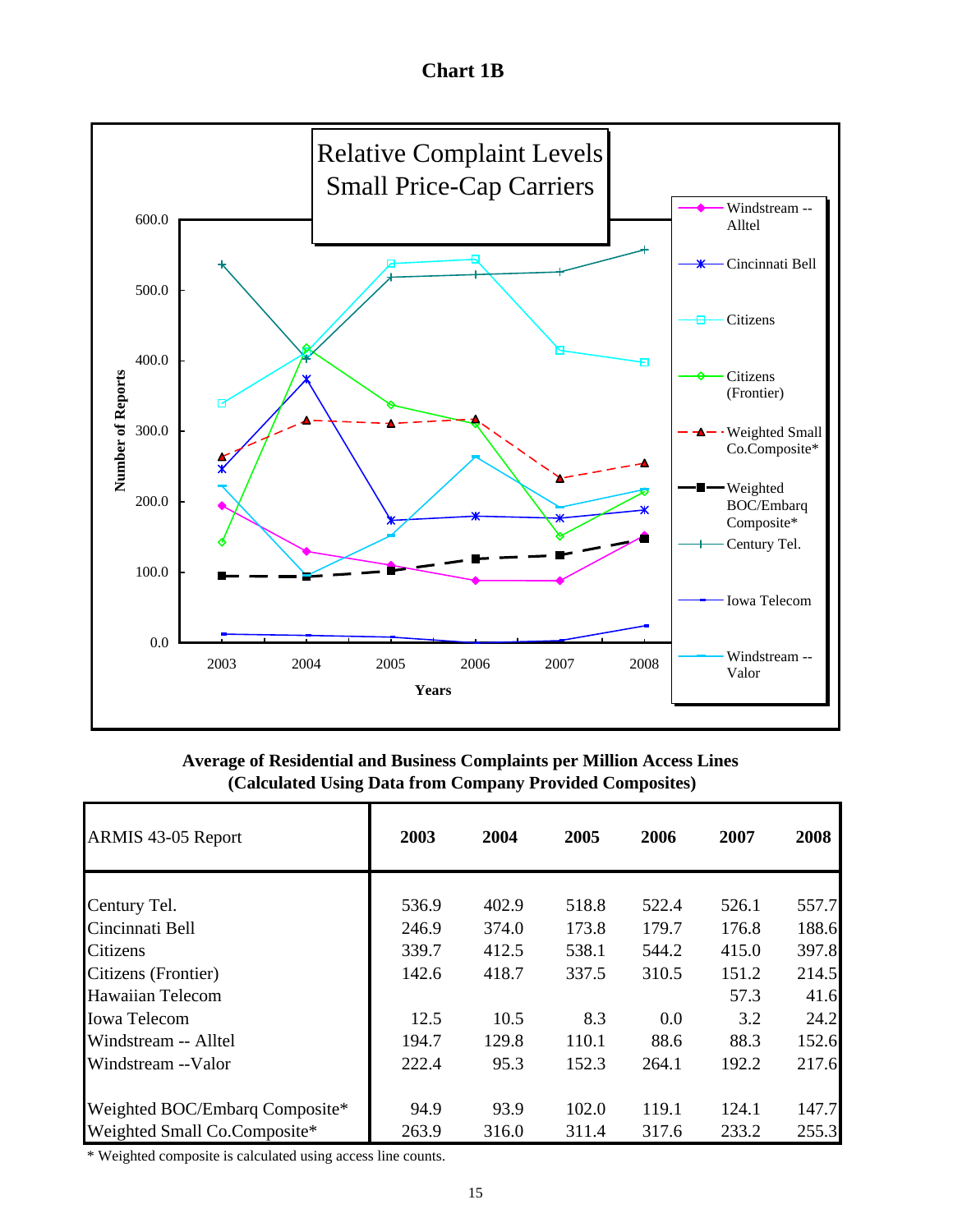**Chart 2A**



**Total Initial Trouble Reports per Thousand Lines (Residence + Business) (Calculated Using Data from Company Provided Composites)**

| ARMIS 43-05 Report                          | 2003  | 2004  | 2005  | 2006  | 2007  | 2008  |
|---------------------------------------------|-------|-------|-------|-------|-------|-------|
| AT&T Ameritech                              | 149.7 | 146.2 | 144.3 | 153.8 | 164.7 | 184.2 |
| AT&T BellSouth                              | 278.5 | 298.2 | 307.3 | 265.8 | 241.6 | 252.5 |
| AT&T Pacific                                | 119.4 | 116.1 | 129.4 | 101.7 | 101.2 | 116.2 |
| AT&T Southwestern                           | 175.4 | 190.5 | 173.3 | 179.8 | 220.8 | 228.6 |
| AT&T SNET                                   | 180.3 | 165.8 | 184.9 | 176.1 | 147.4 | 164.2 |
| Owest                                       | 113.4 | 117.6 | 112.6 | 111.3 | 107.7 | 101.9 |
| Verizon GTE                                 | 153.0 | 167.2 | 191.7 | 176.7 | 163.4 | 168.4 |
| Verizon North (Combined with Verizon South) |       |       |       |       |       |       |
| Verizon South                               | 169.4 | 157.8 | 164.1 | 167.4 | 164.3 | 169.3 |
| Embarq (formerly Sprint)                    | 192.2 | 216.1 | 221.1 | 220.1 | 184.3 | 167.8 |
| Weighted BOC/Embarq Composite*              | 172.4 | 175.8 | 180.9 | 172.3 | 169.2 | 176.2 |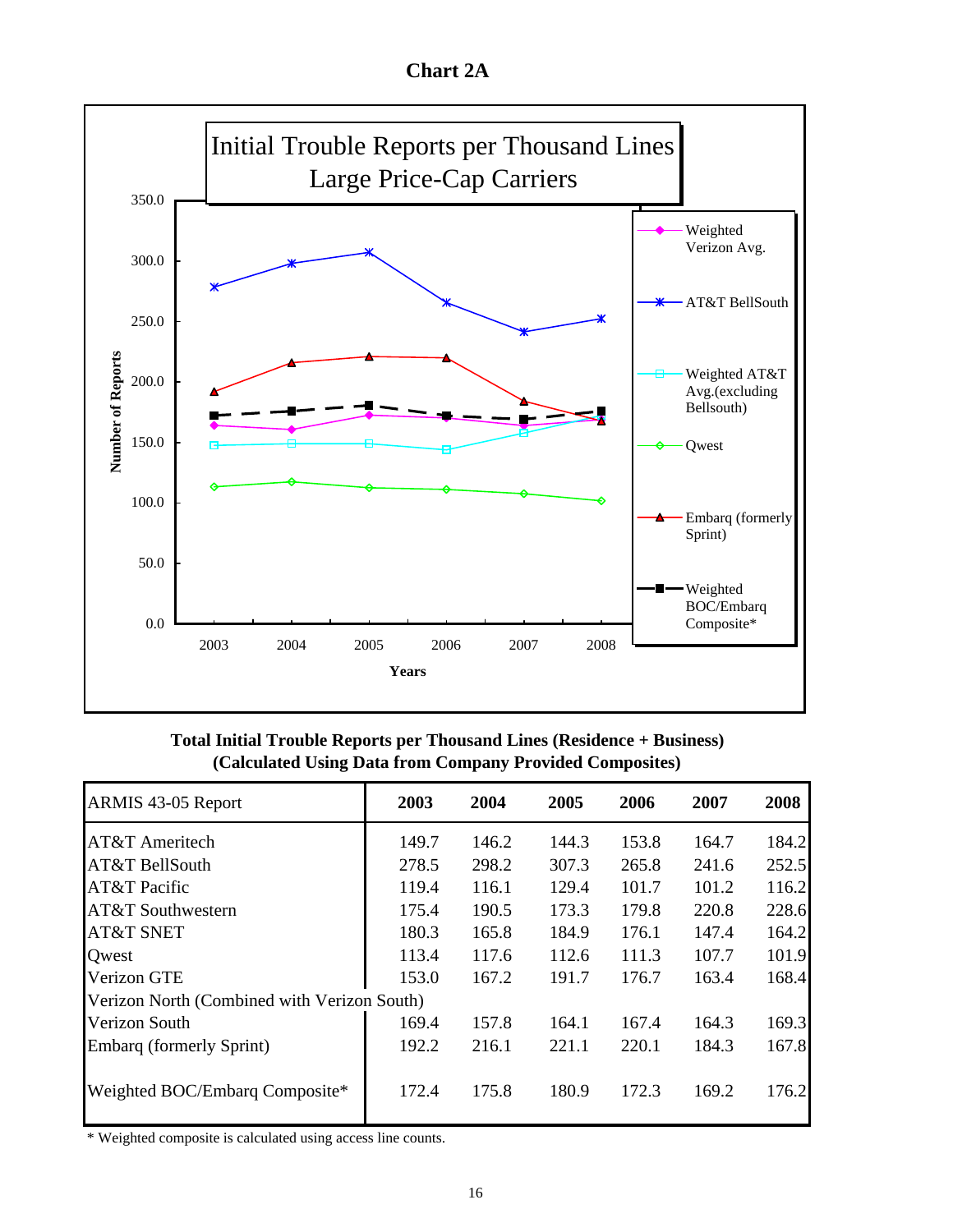**Chart 2B**



**Total Initial Trouble Reports per Thousand Lines (Residence + Business) (Calculated Using Data from Company Provided Composites)**

| ARMIS 43-05 Report             | 2003  | 2004  | 2005  | 2006  | 2007  | 2008  |
|--------------------------------|-------|-------|-------|-------|-------|-------|
| Century Tel.                   | 266.9 | 265.0 | 231.1 | 213.3 | 180.6 | 197.2 |
| Cincinnati Bell                | 114.6 | 113.6 | 131.4 | 119.5 | 118.4 | 130.4 |
| <b>Citizens</b>                | 260.2 | 296.0 | 325.1 | 270.3 | 275.0 | 281.8 |
| Citizens (Frontier)            | 266.6 | 257.2 | 252.4 | 242.7 | 268.8 | 290.1 |
| <b>Hawaiian Telecom</b>        |       |       |       |       | 114.7 | 122.3 |
| <b>Iowa Telecom</b>            | 132.6 | 157.2 | 155.4 | 161.1 | 182.6 | 173.7 |
| Windstream -- Alltel           | 233.5 | 193.1 | 128.2 | 206.2 | 175.2 | 258.6 |
| Windstream --Valor             | 368.0 | 422.6 | 479.8 | 506.4 | 287.4 | 302.3 |
| Weighted BOC/Embarg Composite* | 172.4 | 175.8 | 180.9 | 172.3 | 169.2 | 176.2 |
| Weighted Small Co.Composite*   | 237.1 | 244.0 | 245.5 | 241.1 | 206.0 | 227.8 |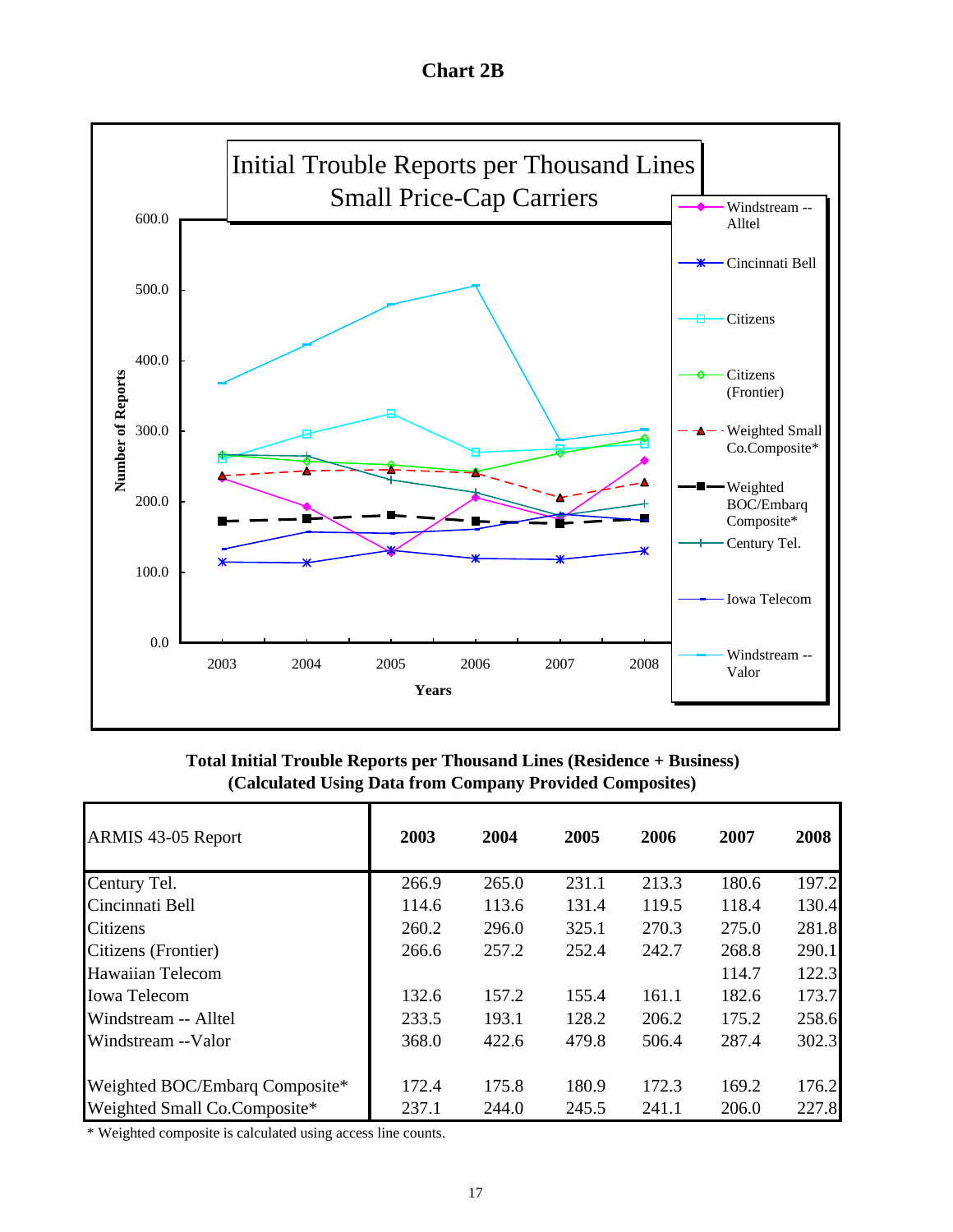**Chart 3**



## **Percent Dissatisfied --BOC Residential Installations (Using Company Provided Composites)**

| ARMIS 43-06 Report                          | 2003 | 2004 | 2005 | 2006 | 2007 | 2008 |
|---------------------------------------------|------|------|------|------|------|------|
| AT&T Ameritech                              | 8.1  | 7.6  | 6.7  | 7.4  | 7.5  | 7.9  |
| AT&T BellSouth                              | 6.7  | 6.4  | 5.7  | 6.2  | 6.7  | 7.2  |
| AT&T Pacific                                | 6.1  | 6.1  | 6.4  | 6.9  | 5.7  | 7.6  |
| AT&T Southwestern                           | 7.9  | 8.4  | 7.1  | 6.6  | 7.2  | 9.0  |
| <b>AT&amp;T SNET</b>                        | 7.6  | 8.6  | 8.4  | 8.3  | 9.9  | 13.2 |
| Qwest                                       | 5.5  | 3.9  | 3.7  | 3.8  | 3.8  | 4.5  |
| Verizon GTE                                 | 3.5  | 5.3  | 6.9  | 7.3  | 7.6  | 10.0 |
| Verizon North (Combined with Verizon South) |      |      |      |      |      |      |
| Verizon South                               | 6.2  | 6.4  | 6.2  | 6.5  | 8.3  | 11.2 |
| Weighted BOC Composite*                     | 6.3  | 6.4  | 6.2  | 6.5  | 7.0  | 8.7  |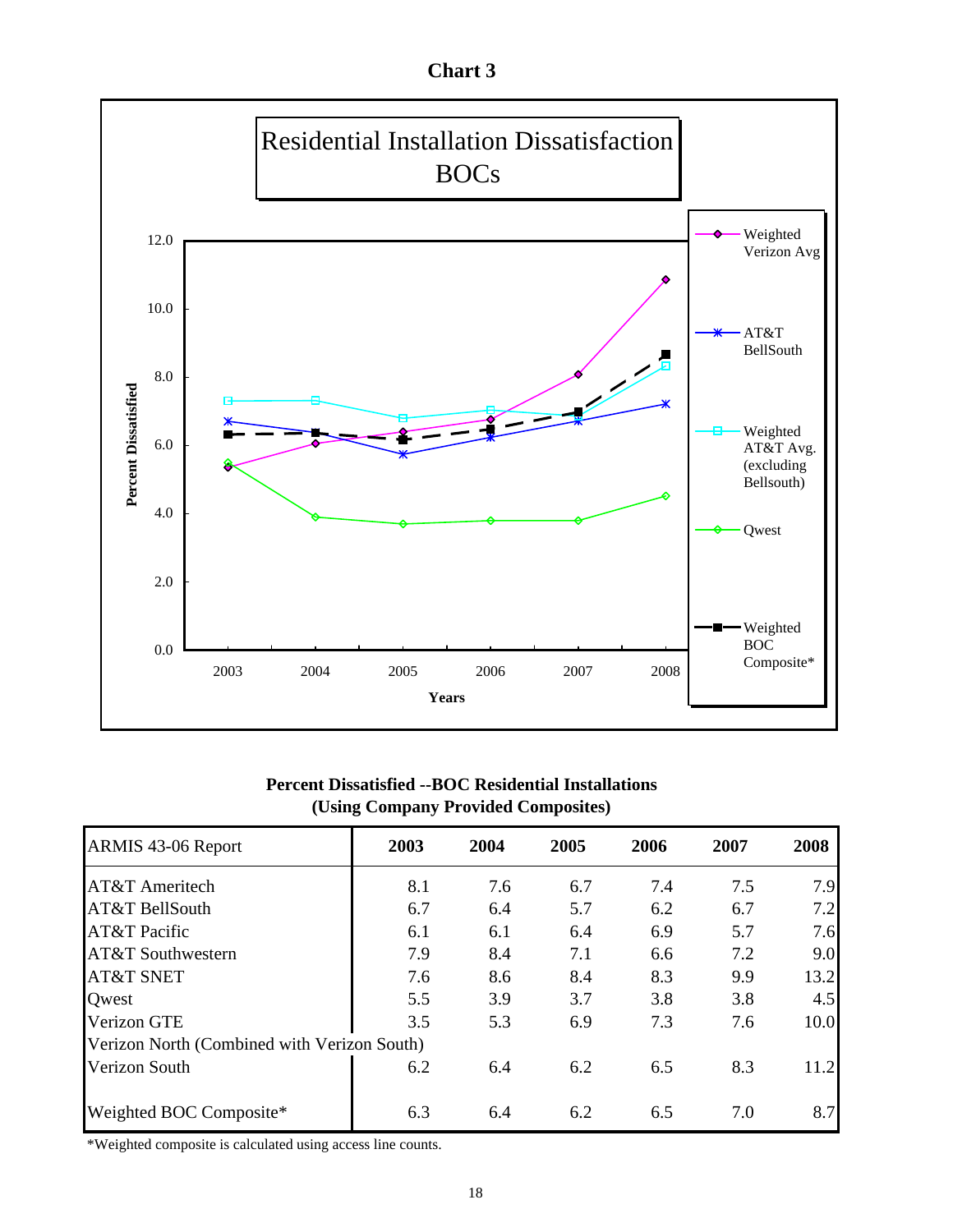**Chart 4**



**Percent Installation Commitments Met -- Residential Services (Using Company Provided Composites)**

| ARMIS 43-05 Report                          | 2003 | 2004 | 2005 | 2006 | 2007 | 2008 |
|---------------------------------------------|------|------|------|------|------|------|
| AT&T Ameritech                              | 98.9 | 98.6 | 98.6 | 98.6 | 98.4 | 98.5 |
| AT&T BellSouth                              | 98.2 | 98.7 | 98.7 | 98.2 | 98.2 | 98.5 |
| AT&T Pacific                                | 99.6 | 99.4 | 99.2 | 99.3 | 99.3 | 99.6 |
| AT&T Southwestern                           | 99.1 | 99.0 | 99.1 | 99.3 | 99.2 | 99.0 |
| <b>AT&amp;T SNET</b>                        | 99.5 | 99.6 | 99.6 | 99.7 | 99.7 | 99.7 |
| Qwest                                       | 99.7 | 99.7 | 99.6 | 99.6 | 99.7 | 99.8 |
| Verizon GTE                                 | 98.3 | 98.4 | 98.0 | 97.9 | 98.1 | 98.2 |
| Verizon North (Combined with Verizon South) |      |      |      |      |      |      |
| Verizon South                               | 98.7 | 98.8 | 98.9 | 98.9 | 98.6 | 98.7 |
| Embarq (formerly Sprint)                    | 97.5 | 96.8 | 97.2 | 97.0 | 97.3 | 96.8 |
| Weighted BOC/Embarq Composite*              | 98.8 | 98.8 | 98.8 | 98.7 | 98.6 | 98.7 |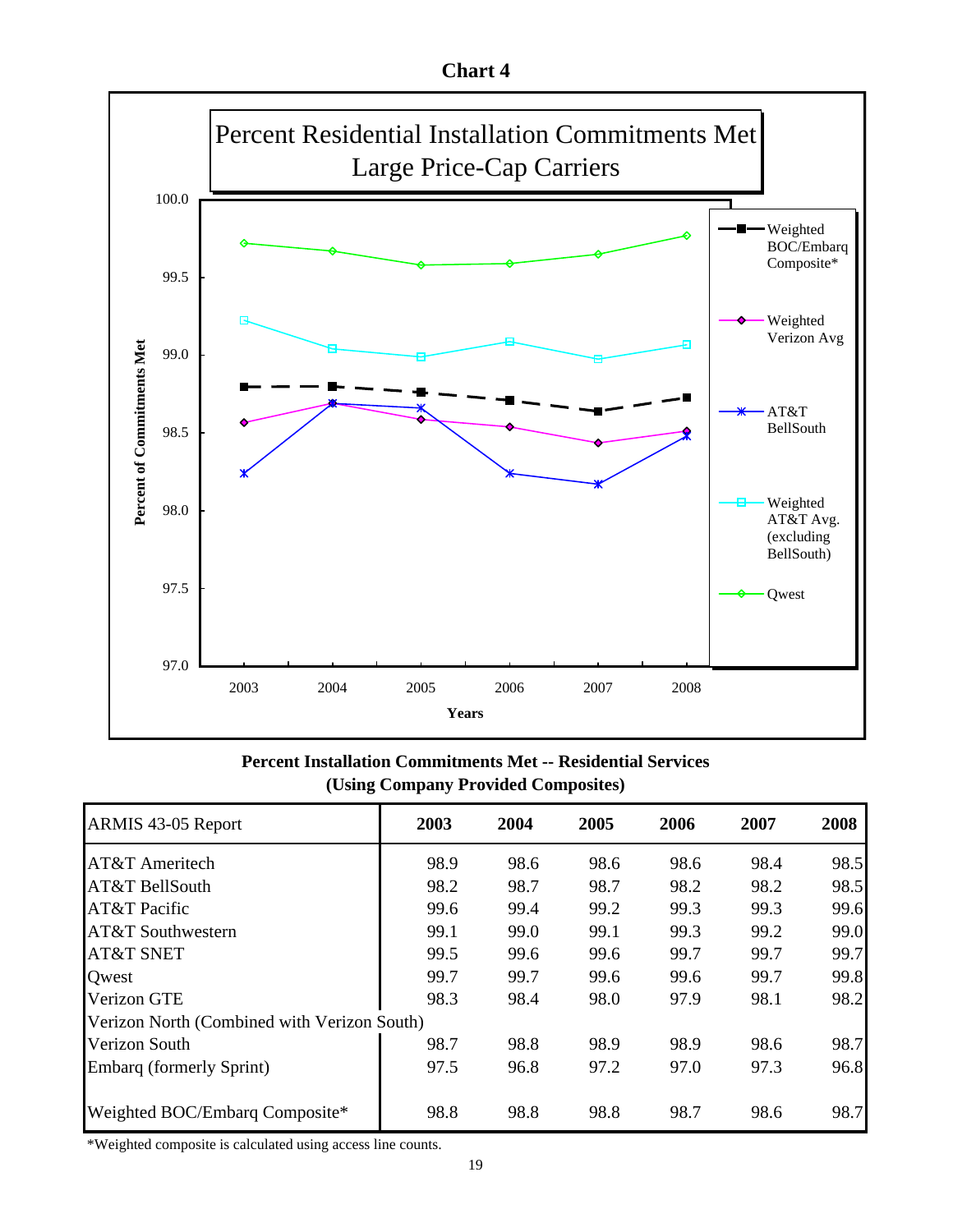

## **Average Residential Installation Interval in Days (Using Company Provided Composites)**

| ARMIS 43-05 Report                          | 2003 | 2004 | 2005 | 2006 | 2007 | 2008       |
|---------------------------------------------|------|------|------|------|------|------------|
| <b>AT&amp;T</b> Ameritech                   | 1.5  | 1.4  | 1.4  | 1.5  | 1.7  | 1.7        |
| AT&T BellSouth                              | 1.1  | 1.1  | 1.3  | 1.3  | 1.4  | 1.2        |
| AT&T Pacific                                | 1.5  | 1.6  | 1.5  | 1.6  | 1.3  | 1.1        |
| AT&T Southwestern                           | 1.9  | 2.0  | 2.1  | 1.1  | 1.0  | 0.9        |
| <b>AT&amp;T SNET</b>                        | 1.0  | 1.0  | 1.0  | 1.1  | 0.8  | 0.7        |
| Owest                                       | 0.4  | 0.3  | 0.3  | 0.2  | 0.1  | $\ast\ast$ |
| Verizon GTE                                 | 0.6  | 0.6  | 0.9  | 0.8  | 0.8  | 1.0        |
| Verizon North (Combined with Verizon South) |      |      |      |      |      |            |
| Verizon South                               | 1.1  | 1.1  | 1.0  | 1.1  | 1.4  | 1.9        |
| Embarq (formerly Sprint)                    | 1.4  | 1.7  | 1.7  | 1.8  | 1.6  | 1.5        |
| Weighted BOC/Embarq Composite*              | 1.2  | 1.2  | 1.2  | 1.2  | 1.2  | 1.2        |

\* Weighted composite is calculated using access line counts. \*\*Qwest reports an average value of less than 0.1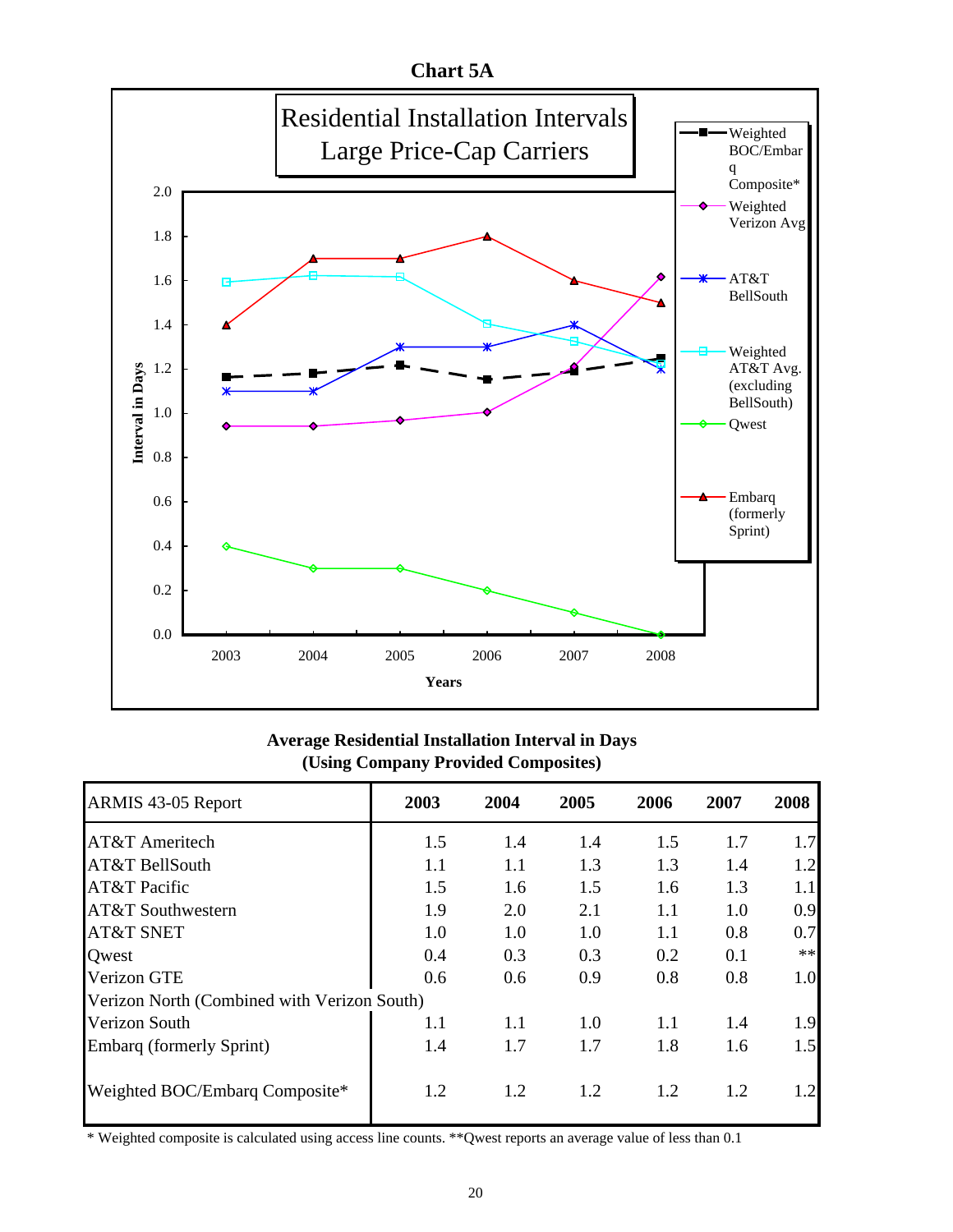

## **Average Residential Installation Interval in Days (Using Company Provided Composites)**

| ARMIS 43-05 Report             | 2003 | 2004 | 2005 | 2006 | 2007 | 2008 |
|--------------------------------|------|------|------|------|------|------|
| Century Tel.                   | 3.3  | 1.6  | 1.3  | 0.8  | 0.6  | 0.3  |
| Cincinnati Bell                | 4.5  | 1.7  | 2.1  | 2.0  | 1.9  | 1.8  |
| Citizens                       | 5.3  | 4.1  | 2.7  | 4.2  | 3.8  | 6.1  |
| Citizens (Frontier)            | 4.8  | 5.1  | 5.0  | 4.1  | 3.9  | 4.4  |
| Hawaiian Telecom               |      |      |      |      | 4.2  | 3.5  |
| <b>Iowa Telecom</b>            | 1.8  | 1.9  | 1.7  | 1.4  | 1.1  | 2.9  |
| Windstream -- Alltel           | 1.8  | 1.6  | 2.6  | 2.5  | 3.1  | 3.6  |
| Windstream --Valor             | 2.0  | 1.6  | 2.2  | 2.8  | 4.2  | 4.7  |
| Weighted BOC/Embarq Composite* | 1.2  | 1.2  | 1.2  | 1.2  | 1.2  | 1.2  |
| Weighted Small Co.Composite*   | 3.9  | 2.9  | 2.7  | 2.9  | 3.1  | 3.7  |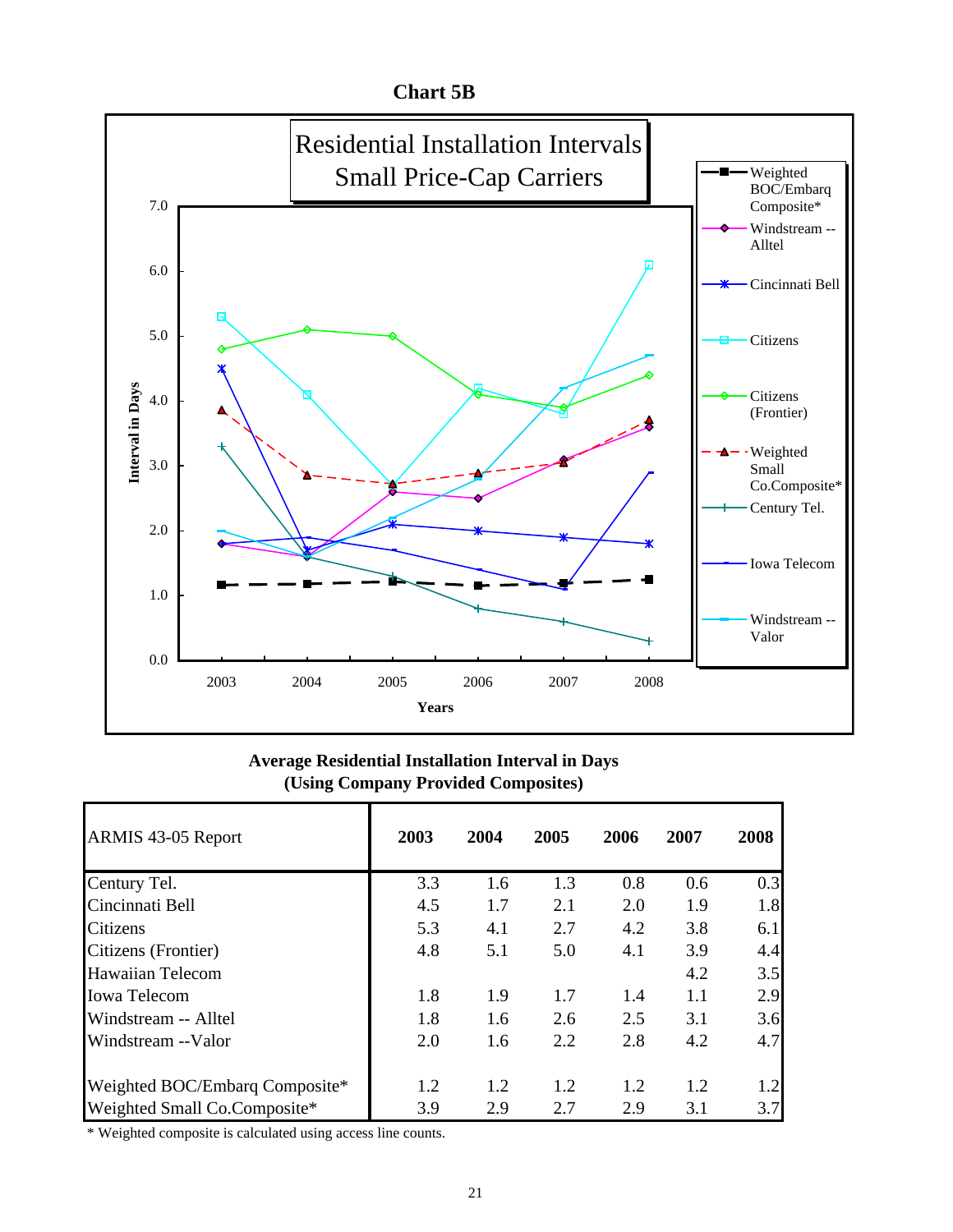

## **Percent Dissatisfied -- BOC Residential Repairs (Using Company Provided Composites)**

| ARMIS 43-06 Report                          | 2003 | 2004 | 2005 | 2006 | 2007 | 2008 |
|---------------------------------------------|------|------|------|------|------|------|
| AT&T Ameritech                              | 11.4 | 11.0 | 11.1 | 9.5  | 9.2  | 9.0  |
| AT&T BellSouth                              | 10.1 | 10.0 | 10.1 | 9.0  | 9.7  | 11.5 |
| AT&T Pacific                                | 7.6  | 7.4  | 8.9  | 10.9 | 8.5  | 9.1  |
| AT&T Southwestern                           | 9.9  | 10.4 | 9.2  | 9.5  | 8.5  | 9.6  |
| <b>AT&amp;T SNET</b>                        | 11.9 | 11.6 | 11.2 | 13.8 | 10.5 | 14.0 |
| <b>Qwest</b>                                | 6.5  | 5.9  | 6.2  | 6.4  | 6.8  | 9.2  |
| <b>Verizon GTE</b>                          | 11.2 | 14.0 | 16.1 | 16.4 | 16.0 | 16.8 |
| Verizon North (Combined with Verizon South) |      |      |      |      |      |      |
| Verizon South                               | 20.8 | 19.0 | 20.4 | 22.7 | 22.6 | 27.5 |
| Weighted BOC Composite*                     | 12.6 | 12.3 | 13.0 | 13.6 | 13.1 | 15.1 |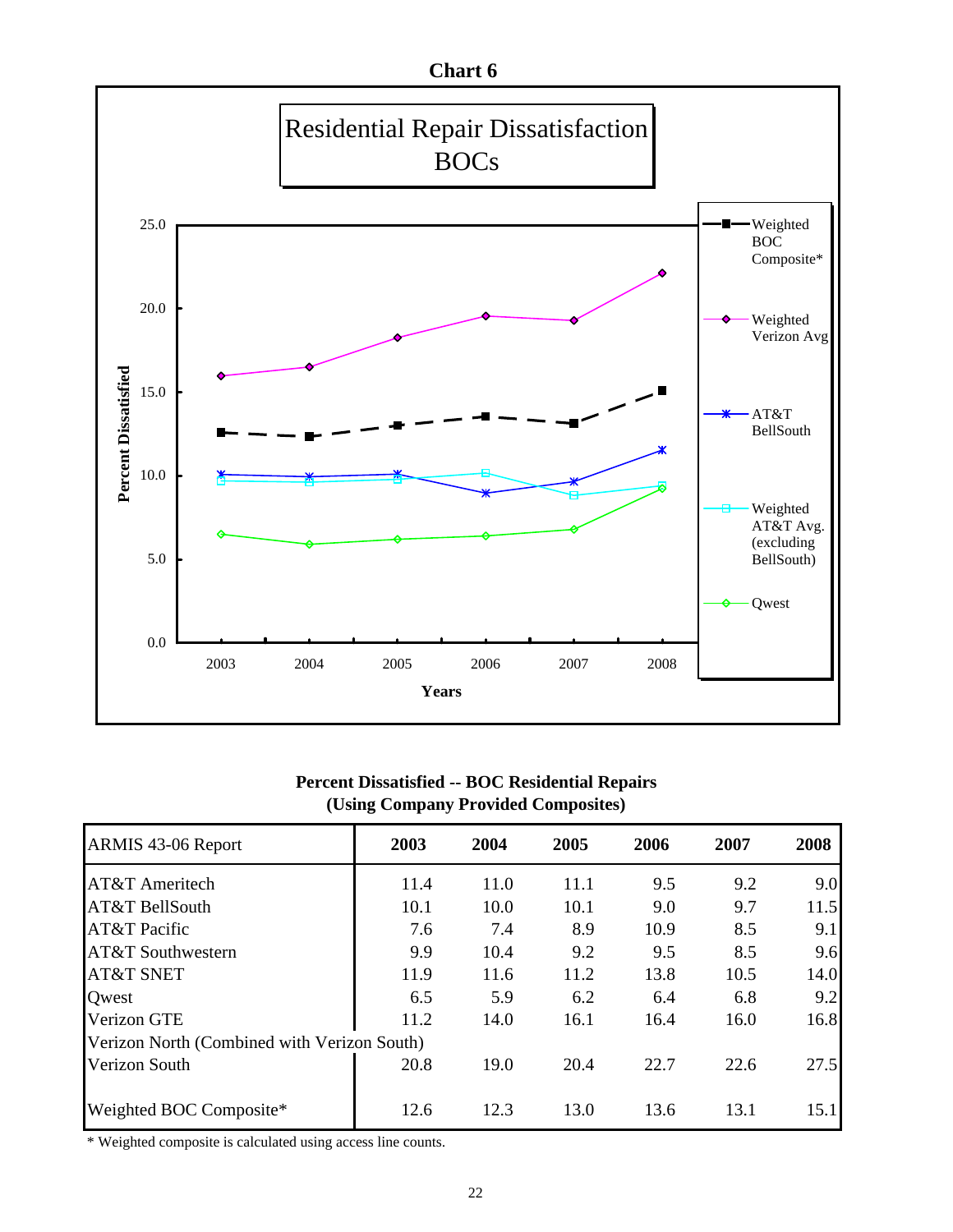**Chart 7A**



**Average Initial Out-of-Service Repair Interval in Hours -- Residential Services (Using Company Provided Composites)**

| ARMIS 43-05 Report                          | 2003 | 2004 | 2005 | 2006 | 2007 | 2008 |
|---------------------------------------------|------|------|------|------|------|------|
| AT&T Ameritech                              | 16.8 | 17.2 | 16.3 | 17.3 | 22.3 | 26.4 |
| AT&T BellSouth                              | 21.5 | 33.5 | 44.8 | 20.6 | 19.8 | 25.7 |
| AT&T Pacific                                | 25.8 | 28.8 | 45.2 | 52.6 | 32.2 | 32.9 |
| AT&T Southwestern                           | 22.1 | 29.0 | 24.6 | 22.4 | 31.2 | 31.0 |
| <b>AT&amp;T SNET</b>                        | 26.7 | 27.2 | 30.6 | 34.4 | 22.2 | 34.9 |
| Owest                                       | 14.7 | 16.3 | 18.8 | 18.3 | 17.0 | 18.2 |
| Verizon GTE                                 | 15.7 | 28.9 | 28.5 | 24.2 | 24.1 | 31.5 |
| Verizon North (Combined with Verizon South) |      |      |      |      |      |      |
| Verizon South                               | 34.5 | 29.2 | 34.3 | 40.5 | 36.0 | 42.3 |
| Embarg (formerly Sprint)                    | 17.3 | 22.6 | 23.8 | 18.8 | 18.0 | 20.1 |
| Weighted BOC/Embarq Composite*              | 23.3 | 26.7 | 31.3 | 29.3 | 26.7 | 30.8 |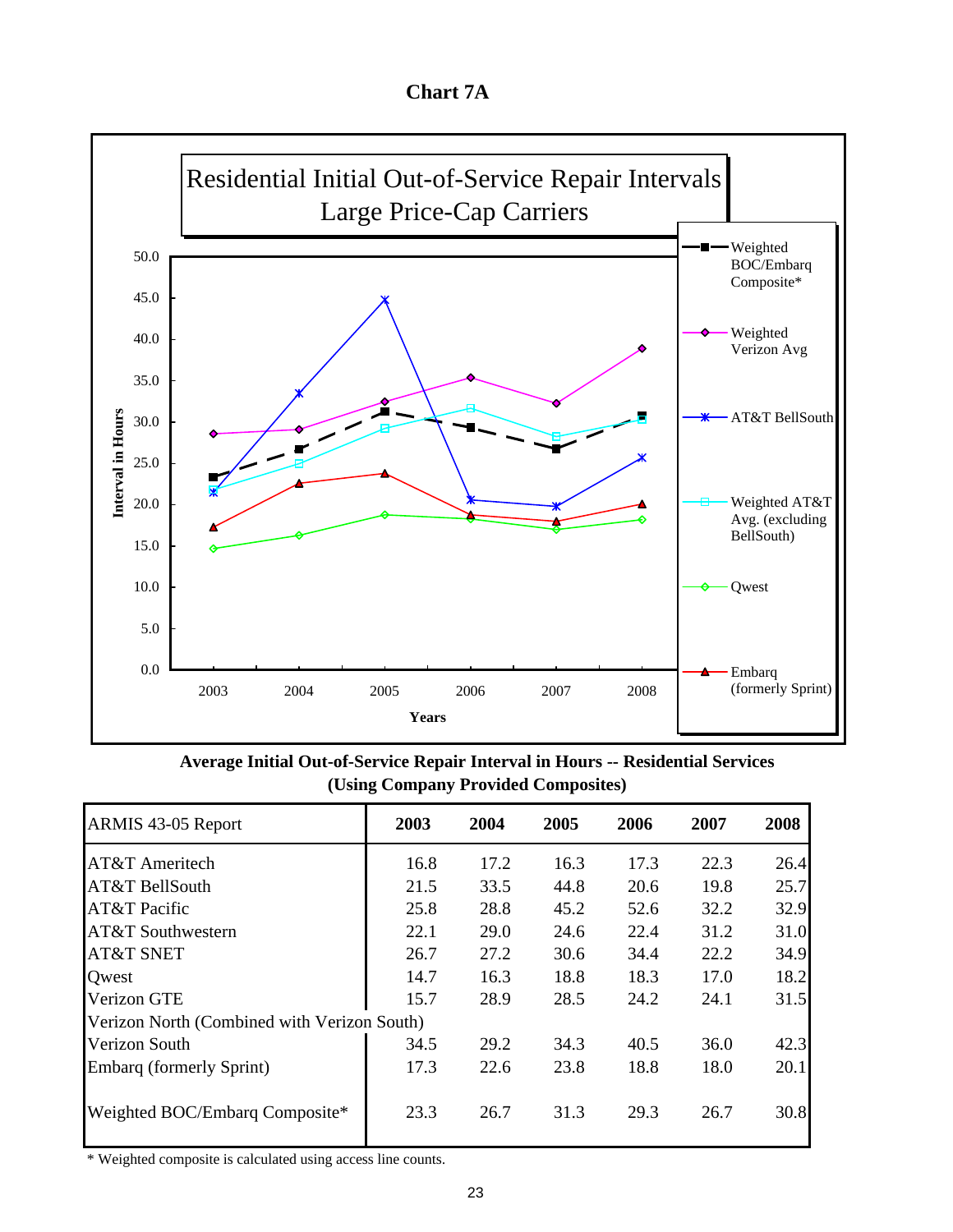**Chart 7B**

![](_page_24_Figure_1.jpeg)

**Average Initial Out-of-Service Repair Interval in Hours -- Residential Services (Using Company Provided Composites)**

| ARMIS 43-05 Report             | 2003 | 2004 | 2005 | 2006 | 2007 | 2008 |
|--------------------------------|------|------|------|------|------|------|
| Century Tel.                   | 14.9 | 13.9 | 16.4 | 9.5  | 17.5 | 17.0 |
| Cincinnati Bell                | 37.5 | 28.2 | 30.3 | 21.6 | 21.3 | 24.9 |
| Citizens                       | 16.3 | 16.7 | 18.1 | 17.7 | 18.2 | 23.8 |
| Citizens (Frontier)            | 28.1 | 22.3 | 17.6 | 17.0 | 17.5 | 25.2 |
| <b>Hawaiian Telecom</b>        |      |      |      |      | 43.4 | 35.7 |
| <b>Iowa Telecom</b>            | 10.1 | 11.1 | 11.3 | 12.2 | 19.1 | 18.1 |
| Windstream -- Alltel           | 25.9 | 15.4 | 13.6 | 14.6 | 16.0 | 16.5 |
| Windstream --Valor             | 16.8 | 17.3 | 21.1 | 21.9 | 23.7 | 16.1 |
| Weighted BOC/Embarg Composite* | 23.3 | 26.7 | 31.3 | 29.3 | 26.7 | 30.8 |
| Weighted Small Co.Composite*   | 23.1 | 22.2 | 19.2 | 17.0 | 21.5 | 22.7 |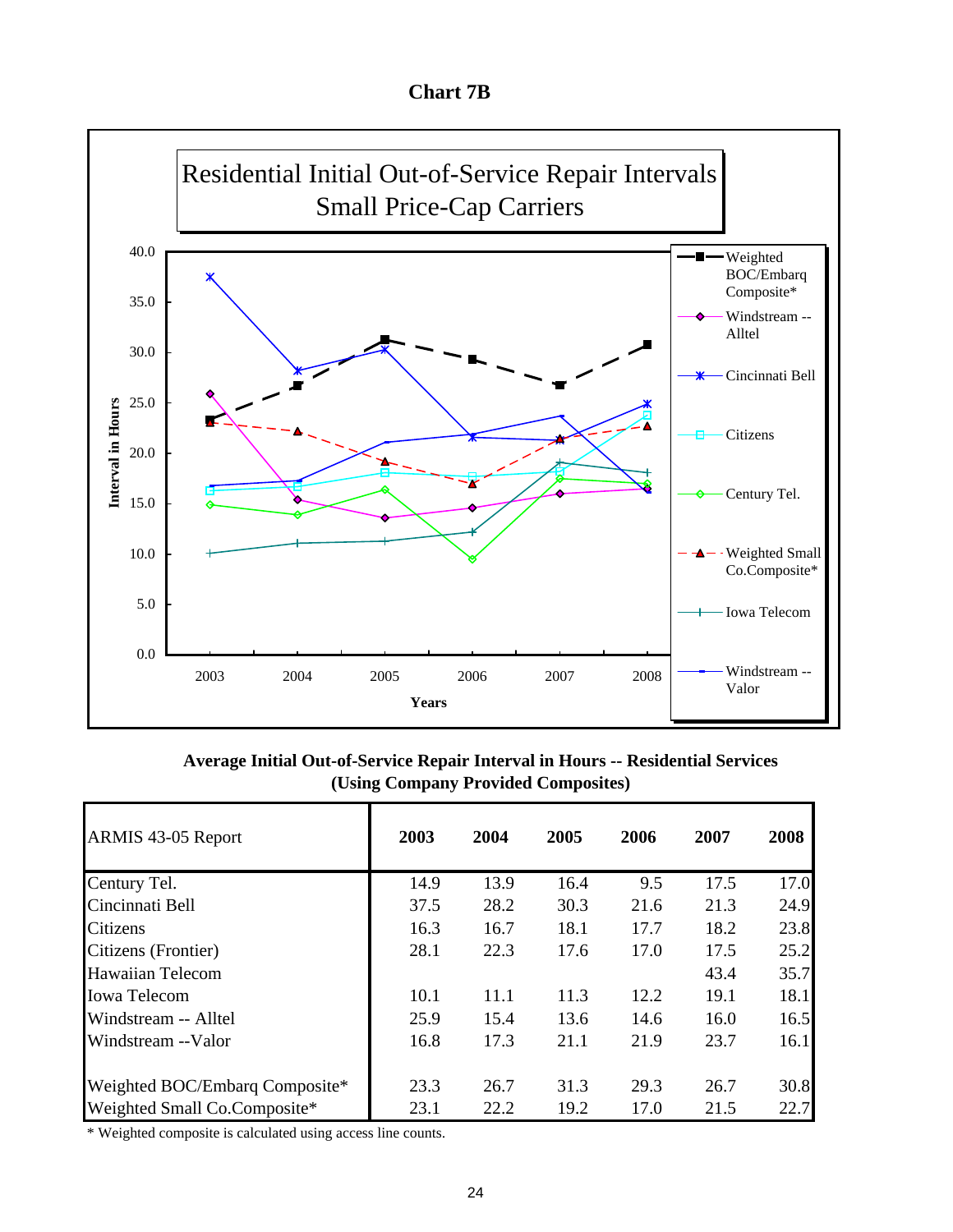![](_page_25_Figure_0.jpeg)

**Percentage of Switches with Downtime (Calculated Using Data from Company Provided Composites)**

| ARMIS 43-05 Report                          | 2003 | 2004 | 2005 | 2006 | 2007 | 2008 |
|---------------------------------------------|------|------|------|------|------|------|
|                                             |      |      |      |      |      |      |
| AT&T Ameritech                              | 1.5  | 1.0  | 0.3  | 0.4  | 0.4  | 0.3  |
| AT&T BellSouth                              | 2.5  | 1.6  | 2.3  | 0.9  | 0.4  | 0.6  |
| AT&T Pacific                                | 3.3  | 3.7  | 2.3  | 1.9  | 11.2 | 1.0  |
| AT&T Southwestern                           | 3.9  | 1.5  | 1.2  | 1.5  | 3.8  | 0.6  |
| <b>AT&amp;T SNET</b>                        | 0.6  | 6.2  | 1.3  | 9.0  | 0.0  | 0.6  |
| Owest                                       | 11.1 | 20.0 | 13.7 | 10.0 | 11.9 | 12.7 |
| Verizon GTE                                 | 2.7  | 1.5  | 1.5  | 3.2  | 2.4  | 3.9  |
| Verizon North (Combined with Verizon South) |      |      |      |      |      |      |
| Verizon South                               | 4.4  | 0.9  | 0.8  | 0.8  | 0.4  | 1.5  |
| Embarg (formerly Sprint)                    | 3.5  | 7.5  | 13.8 | 8.3  | 10.5 | 0.1  |
|                                             |      |      |      |      |      |      |
| Weighted BOC/Embarg Composite*              | 3.9  | 3.7  | 3.2  | 2.7  | 3.9  | 2.4  |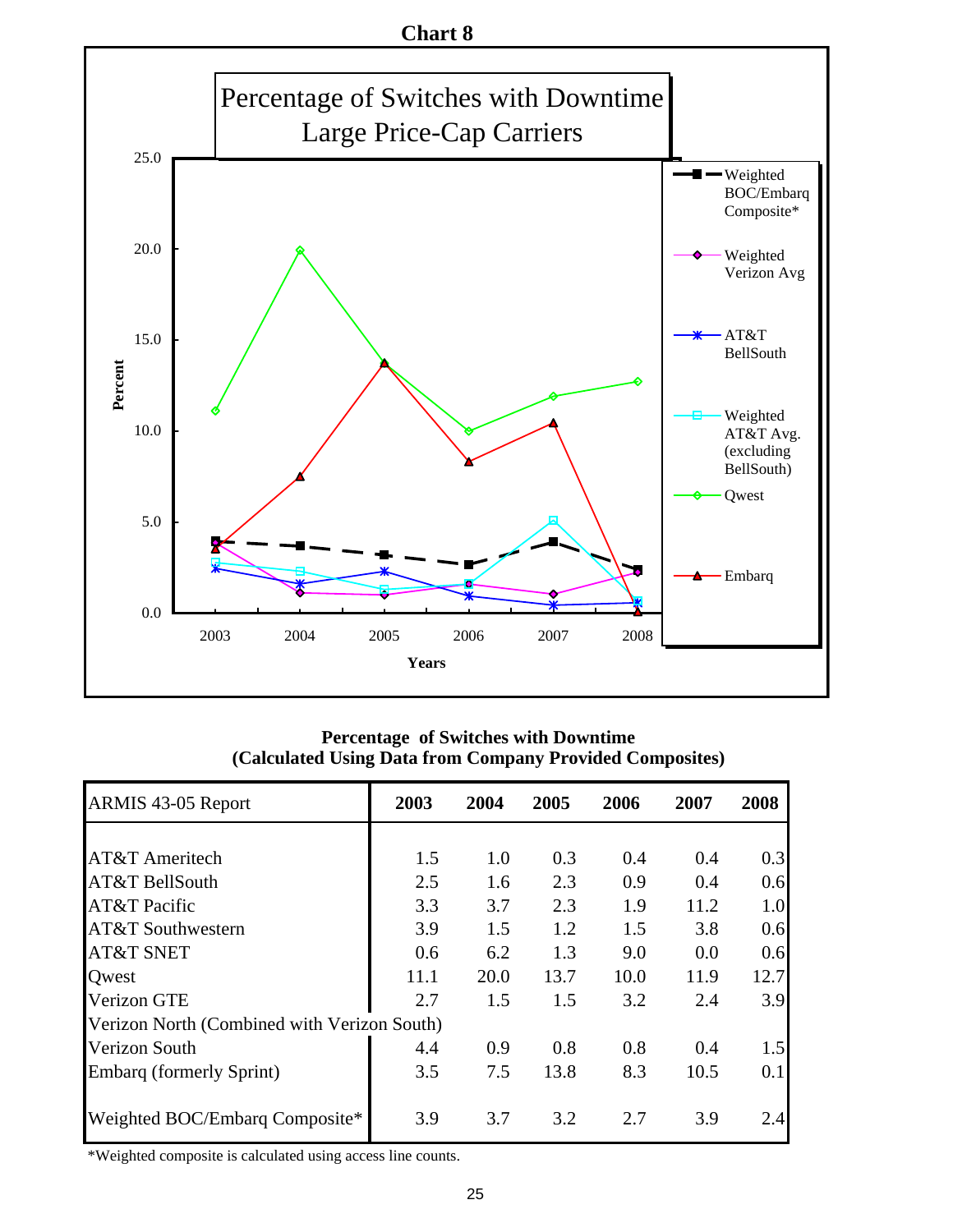## **Table 1(a): Installation, Maintenance, & Customer Complaints Mandatory Price-Cap Company Comparison -- 2008**

|                                                               | AT&T                       | AT&T  | AT&T    | AT&T        | AT&T        |       | <b>Qwest Verizon</b> | <b>Verizon</b> | Verizon    |
|---------------------------------------------------------------|----------------------------|-------|---------|-------------|-------------|-------|----------------------|----------------|------------|
|                                                               | <b>Ameritech BellSouth</b> |       | Pacific | <b>SWBT</b> | <b>SNET</b> |       | <b>North</b>         | <b>South</b>   | <b>GTE</b> |
| <b>Access Services Provided to Carriers-- Switched Access</b> |                            |       |         |             |             |       |                      |                |            |
| <b>Percent Installation Commitments Met</b>                   | 99.7                       | 100.0 | 99.7    | 98.6        | 86.4        | 99.4  | 99.4                 | 99.7           | 96.8       |
| Average Installation Interval (days)                          | 21.2                       | 17.7  | 20.4    | 23.2        | 15.4        | 15.1  | 12.9                 | 12.4           | 17.2       |
| Average Repair Interval (hours)                               | 8.3                        | 11.1  | 11.8    | 4.3         | 3.1         | 2.6   | 2.5                  | 8.5            | 8.4        |
| <b>Access Services Provided to Carriers -- Special Access</b> |                            |       |         |             |             |       |                      |                |            |
| Percent Installation Commitments Met                          | 89.4                       | 99.4  | 94.6    | 97.5        | 98.4        | 96.5  | 95.0                 | 94.7           | 96.3       |
| Average Installation Interval (days)                          | 18.0                       | 14.2  | 16.3    | 16.0        | 19.3        | 4.3   | 12.9                 | 12.9           | 11.8       |
| Average Repair Interval (hours)                               | 6.0                        | 3.5   | 5.8     | 5.0         | 4.1         | 3.7   | 4.0                  | 3.7            | 3.8        |
| <b>Local Services Provided to Res. and Business Customers</b> |                            |       |         |             |             |       |                      |                |            |
| <b>Percent Installation Commitments Met</b>                   | 98.4                       | 97.3  | 99.5    | 99.1        | 99.7        | 99.7  | 99.0                 | 98.3           | 98.0       |
| Residence                                                     | 98.5                       | 98.5  | 99.6    | 99.0        | 99.7        | 99.8  | 99.1                 | 98.4           | 98.2       |
| <b>Business</b>                                               | 98.3                       | 89.5  | 99.3    | 99.0        | 99.5        | 99.1  | 98.2                 | 97.4           | 95.8       |
| Average Installation Interval (days)                          | 1.8                        | 1.3   | 1.2     | 1.0         | 1.3         | 0.1   | 2.5                  | 1.8            | 1.1        |
| Residence                                                     | 1.8                        | 1.2   | $1.1\,$ | 0.9         | 0.7         | 0.0   | 2.6                  | 1.7            | 1.0        |
| <b>Business</b>                                               | 1.7                        | 1.3   | 1.8     | 1.5         | 3.4         | 0.4   | 1.6                  | 2.1            | 2.0        |
| Avg. Out of Svc. Repair Interval (hours)                      | 25.5                       | 23.6  | 31.7    | 29.5        | 33.9        | 17.5  | 27.3                 | 46.2           | 29.0       |
| <b>Total Residence</b>                                        | 26.4                       | 25.7  | 32.9    | 31.0        | 34.9        | 18.2  | 29.4                 | 52.2           | 31.5       |
| <b>Total Business</b>                                         | 21.3                       | 14.5  | 24.8    | 23.8        | 28.3        | 14.8  | 20.4                 | 18.9           | 15.7       |
| <b>Initial Trouble Reports per Thousand Lines</b>             | 184.2                      | 252.5 | 116.2   | 228.6       | 164.2       | 101.9 | 181.7                | 161.5          | 168.4      |
| <b>Total MSA</b>                                              | 184.6                      | 242.8 | 115.2   | 227.1       | 161.9       | 114.8 | 179.3                | 154.6          | 159.1      |
| <b>Total Non MSA</b>                                          | 180.3                      | 308.8 | 143.6   | 235.3       | 187.7       | 43.0  | 235.8                | 248.2          | 206.7      |
| <b>Total Residence</b>                                        | 258.6                      | 319.9 | 167.2   | 299.9       | 218.6       | 128.3 | 246.2                | 231.7          | 211.0      |
| <b>Total Business</b>                                         | 81.1                       | 136.5 | 46.4    | 105.2       | 68.8        | 55.5  | 96.0                 | 69.4           | 84.8       |
| Troubles Found per Thousand Lines                             | 147.3                      | 182.7 | 93.7    | 174.6       | 116.1       | 84.0  | 148.2                | 128.6          | 138.7      |
| Repeat Troubles as a Pct. of Trouble Rpts.                    | 13.4%                      | 15.4% | 9.4%    | 14.6%       | 14.1%       | 20.0% | 17.0%                | 16.1%          | 15.2%      |
| <b>Residential Complaints per Million Res. Access Lines</b>   | 30.5                       | 202.3 | 44.0    | 42.9        | 134.5       | 121.3 | 97.5                 | 1,118.4        | 278.8      |
| <b>Business Complaints per Million Business Access Lines</b>  | 4.9                        | 65.2  | 8.1     | 10.9        | 15.4        | 25.2  | 24.6                 | 68.1           | 56.3       |
| * Please refer to text for notes and data qualifications.     |                            |       |         |             |             |       |                      |                |            |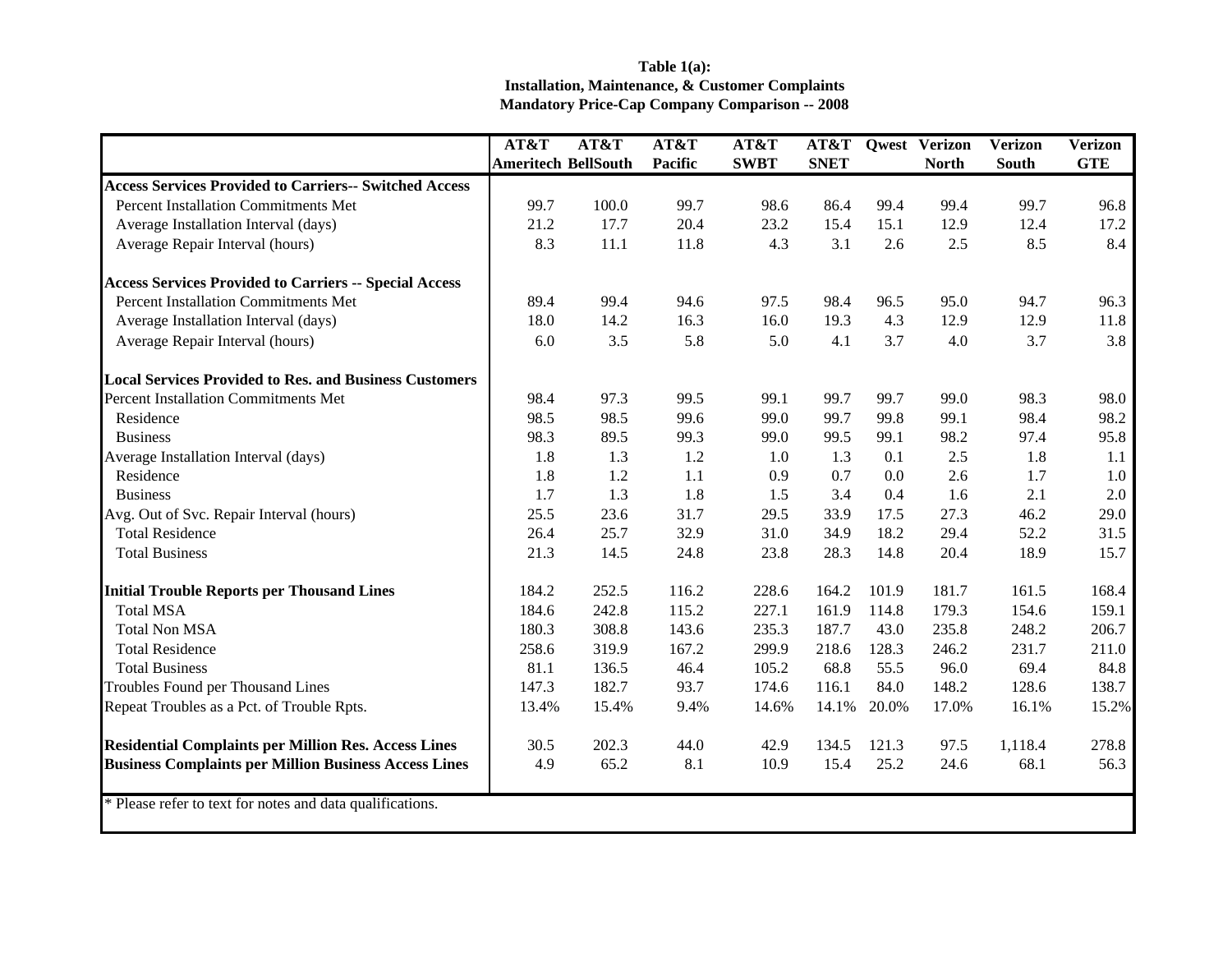## **Table 1(b): Switch Downtime & Trunk Blocking Mandatory Price-Cap Company Comparison -- 2008**

|                                                                   | AT&T                       | AT&T      | AT&T    | AT&T        |             |              | <b>AT&amp;T</b> Qwest Verizon | <b>Verizon</b> | <b>Verizon</b> |
|-------------------------------------------------------------------|----------------------------|-----------|---------|-------------|-------------|--------------|-------------------------------|----------------|----------------|
|                                                                   | <b>Ameritech BellSouth</b> |           | Pacific | <b>SWBT</b> | <b>SNET</b> |              | <b>North</b>                  | South          | <b>GTE</b>     |
|                                                                   |                            |           |         |             |             |              |                               |                |                |
| <b>Total Access Lines in Thousands</b>                            | 11,627                     | 15,519    | 12,254  | 10,034      |             | 1,436 10,199 | 9,292                         | 14,708         | 10,994         |
| <b>Total Trunk Groups</b>                                         | 763                        | 1,299     | 922     | 623         | 88          | 1,357        | 633                           | 1,011          | 1,504          |
| <b>Total Switches</b>                                             | 1,432                      | 1,608     | 778     | 1,591       | 181         | 1,304        | 943                           | 1,403          | 2,411          |
| <b>Switches with Downtime</b>                                     |                            |           |         |             |             |              |                               |                |                |
| Number of Switches                                                | 5                          | 12        | 8       | 9           | 1           | 166          | 9                             | 26             | 93             |
| As a percentage of Total Switches                                 | 0.3%                       | 0.7%      | 1.0%    | 0.6%        | 0.6%        | 12.7%        | 1.0%                          | 1.9%           | 3.9%           |
| Average Switch Downtime in seconds per Switch*                    |                            |           |         |             |             |              |                               |                |                |
| For All Events (including events over 2 minutes)                  | 10.6                       | 83.4      | 70.9    | 672.3       | 1.0         | 77.6         | 65.8                          | 44.7           | 634.7          |
| For Unscheduled Events Over 2 Minutes                             | 10.5                       | 83.4      | 70.7    | 672.0       | 1.0         | 70.3         | 65.5                          | 37.4           | 634.1          |
| For Unscheduled Downtime More than 2 Minutes                      |                            |           |         |             |             |              |                               |                |                |
| Number of Occurrences or Events                                   | 3.0                        | 7.0       | 6.0     | 3.0         | 1.0         | 19.0         | 4.0                           | 13.0           | 115.0          |
| Events per Hundred Switches                                       | 0.2                        | 0.4       | 0.8     | 0.2         | 0.6         | 1.5          | 0.4                           | 0.9            | 4.8            |
| Events per Million Access Lines                                   | 0.3                        | 0.5       | 0.5     | 0.3         | 0.7         | 1.9          | 0.4                           | 0.9            | 10.5           |
| Average Outage Duration in Minutes                                | 83.8                       | 319.2     | 152.8   | 5939.8      | 3.0         | 80.4         | 257.4                         | 67.2           | 221.6          |
| Average Lines Affected per Event in Thousands                     | 8.7                        | 7.0       | 23.1    | 13.2        | 24.8        | 8.6          | 0.5                           | 13.3           | 2.2            |
| Outage Line-Minutes per Event in Thousands                        | 185.9                      | 486.6     | 4430.7  | 7541.0      | 74.4        | 174.2        | 74.5                          | 1319.3         | 219.6          |
| Outage Line-Minutes per 1,000 Access Lines                        | 48.0                       | 219.5     | 2169.4  | 2254.6      | 51.8        | 324.4        | 32.1                          | 1166.1         | 2296.6         |
| <b>For Scheduled Downtime More than 2 Minutes</b>                 |                            |           |         |             |             |              |                               |                |                |
| Number of Occurrences or Events                                   | 0.0                        | 0.0       | 0.0     | 1.0         | 0.0         | 3.0          | 0.0                           | 1.0            | 1.0            |
| Events per Hundred Switches                                       | 0.0                        | 0.0       | $0.0\,$ | 0.1         | 0.0         | 0.2          | 0.0                           | 0.1            | 0.0            |
| Events per Million Access Lines                                   | 0.0                        | 0.0       | 0.0     | 0.1         | 0.0         | 0.3          | 0.0                           | 0.1            | 0.1            |
| <b>Average Outage Duration in Minutes</b>                         | NA                         | <b>NA</b> | NA      | 5.8         | <b>NA</b>   | 5.3          | NA                            | 155.0          | 12.8           |
| Avg. Lines Affected per Event in Thousands                        | NA                         | <b>NA</b> | NA      | 8.7         | NA          | 13.8         | NA                            | 2.3            | 23.2           |
| Outage Line-Minutes per Event in Thousands                        | NA                         | NA        | NA      | 50.4        | NA          | 83.6         | NA                            | 354.8          | 295.3          |
| Outage Line-Minutes per 1,000 Access Lines                        | 0.0                        | 0.0       | 0.0     | 5.0         | 0.0         | 24.6         | 0.0                           | 24.1           | 26.9           |
| % Trunk Grps. Exceeding Blocking Objectives                       | 0.0%                       | 12.8%     | 1.4%    | 3.9%        | $0.0\%$     | 29.1%        | 3.2%                          | 9.4%           | 0.7%           |
| * Aggregate downtime divided by total number of company switches. |                            |           |         |             |             |              |                               |                |                |
| Please refer to text for notes and data qualifications.           |                            |           |         |             |             |              |                               |                |                |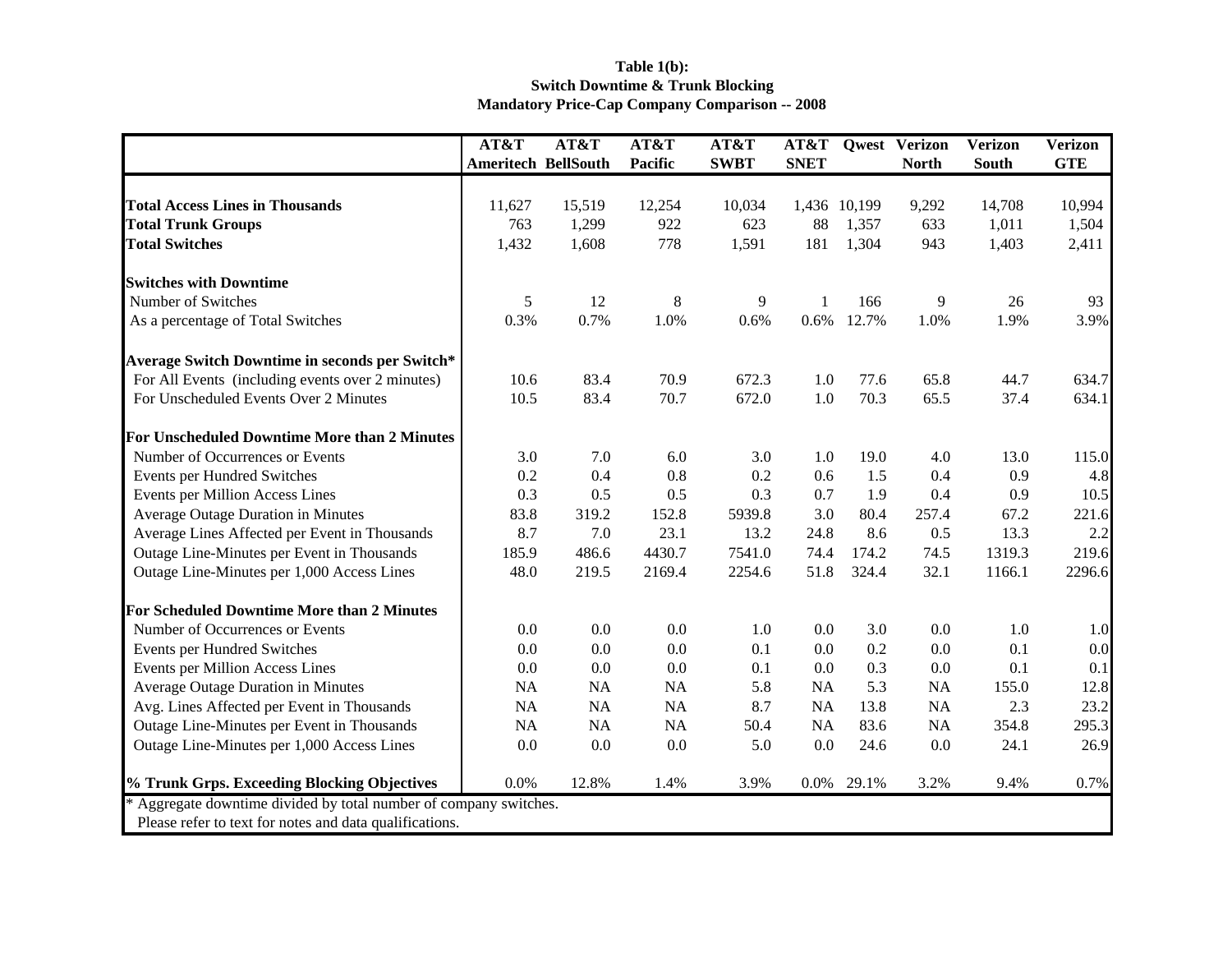## **Table 1(c): Switch Downtime Causes -- Outages more than 2 Minutes in Duration Mandatory Price-Cap Company Comparison -- 2008**

|                                                            | AT&T                       | AT&T             | AT&T             | AT&T           | AT&T             |                | Qwest Verizon    | Verizon          | Verizon    |
|------------------------------------------------------------|----------------------------|------------------|------------------|----------------|------------------|----------------|------------------|------------------|------------|
|                                                            | <b>Ameritech BellSouth</b> |                  | Pacific          | <b>SWBT</b>    | <b>SNET</b>      |                | <b>North</b>     | <b>South</b>     | <b>GTE</b> |
| <b>Total Number of Outages</b>                             |                            |                  |                  |                |                  |                |                  |                  |            |
| 1. Scheduled                                               | $\theta$                   | $\boldsymbol{0}$ | $\boldsymbol{0}$ |                | $\boldsymbol{0}$ | 3              | $\boldsymbol{0}$ |                  |            |
| 2. Proced. Errors -- Telco. (Inst./Maint.)                 | 0                          |                  | $\overline{2}$   |                | $\theta$         | $\overline{0}$ | $\Omega$         | 3                |            |
| 3. Proced. Errors -- Telco. (Other)                        | 0                          | $\theta$         | $\Omega$         | $\Omega$       | $\theta$         | $\overline{0}$ | $\Omega$         | $\Omega$         |            |
| 4. Procedural Errors -- System Vendors                     | 0                          | $\theta$         | $\Omega$         | $\Omega$       | $\theta$         | 3              | $\theta$         | 0                |            |
| 5. Procedural Errors -- Other Vendors                      | $\mathbf{1}$               | $\overline{0}$   | 1                | $\Omega$       | $\Omega$         | $\overline{0}$ | $\mathbf{1}$     | $\Omega$         |            |
| 6. Software Design                                         | $\Omega$                   | $\overline{0}$   | $\theta$         | $\theta$       | 1                | $\overline{0}$ | $\Omega$         | $\mathfrak{2}$   |            |
| 7. Hardware design                                         | $\theta$                   | $\overline{0}$   | $\Omega$         | $\Omega$       | $\mathbf{0}$     | $\Omega$       | $\boldsymbol{0}$ | $\Omega$         |            |
| 8. Hardware Failure                                        | 0                          | $\overline{2}$   | 3                | $\theta$       | $\Omega$         | 12             | $\overline{c}$   | 3                | 39         |
| 9. Natural Causes                                          |                            | $\overline{c}$   | $\theta$         | $\mathfrak{2}$ | $\theta$         | 1              | $\theta$         | $\Omega$         | $\Omega$   |
| 10. Traffic Overload                                       | $\boldsymbol{0}$           | $\overline{0}$   | $\Omega$         | $\Omega$       | $\Omega$         | $\overline{0}$ | $\theta$         | $\boldsymbol{0}$ |            |
| 11. Environmental                                          | $\overline{0}$             | $\overline{0}$   | $\Omega$         | $\mathbf{0}$   | $\Omega$         | $\overline{0}$ | $\overline{0}$   | 1                | 6          |
| 12. External Power Failure                                 | $\theta$                   | $\theta$         | $\theta$         | $\theta$       | $\boldsymbol{0}$ |                | $\theta$         | $\overline{2}$   | 54         |
| 13. Massive Line Outage                                    | 0                          | $\Omega$         | $\Omega$         | $\theta$       | $\Omega$         | $\overline{0}$ | $\theta$         | $\Omega$         |            |
| 14. Remote                                                 | 0                          | $\theta$         | $\mathbf{0}$     |                | $\theta$         | 3              | 0                |                  |            |
| 15. Other/Unknown                                          |                            | $\Omega$         | $\Omega$         | $\Omega$       | $\Omega$         | $\Omega$       |                  | $\overline{2}$   |            |
| <b>Total Outage Line-Minutes per Thousand Access Lines</b> |                            |                  |                  |                |                  |                |                  |                  |            |
| 1. Scheduled                                               | 0.0                        | 0.0              | 0.0              | 5.0            | 0.0              | 24.6           | 0.0              | 24.1             | 26.9       |
| 2. Proced. Errors -- Telco. (Inst./Maint.)                 | 0.0                        | 5.4              | 15.2             | 40.8           | 0.0              | 0.0            | 0.0              | 25.2             | 211.5      |
| 3. Proced. Errors -- Telco. (Other)                        | 0.0                        | 1.5              | 0.0              | 0.0            | 0.0              | 0.0            | 0.0              | 0.0              | 6.7        |
| 4. Procedural Errors -- System Vendors                     | 0.0                        | 0.0              | 0.0              | 0.0            | 0.0              | 31.6           | 0.0              | 0.0              | 0.0        |
| 5. Procedural Errors -- Other Vendors                      | 25.4                       | 0.0              | 2,069.2          | 0.0            | 0.0              | 0.0            | 1.0              | 0.0              | 8.6        |
| 6. Software Design                                         | $\overline{0}$             | $\overline{0}$   | $\theta$         | $\theta$       | 52               | $\theta$       | $\overline{0}$   | 10               | $\Omega$   |
| 7. Hardware design                                         | 0.0                        | 0.0              | 0.0              | 0.0            | 0.0              | 0.0            | 0.0              | 0.0              | 12.2       |
| 8. Hardware Failure                                        | 0.0                        | 44.9             | 84.9             | 0.0            | 0.0              | 237.9          | 20.0             | 47.6             | 471.9      |
| 9. Natural Causes                                          | 4.9                        | 167.6            | 0.0              | 2,213.8        | 0.0              | 47.6           | 0.0              | 0.0              | 0.0        |
| 10. Traffic Overload                                       | 0.0                        | 0.0              | 0.0              | 0.0            | 0.0              | 0.0            | 0.0              | 0.0              | 0.0        |
| 11. Environmental                                          | $\overline{0}$             | $\overline{0}$   | $\theta$         | $\theta$       | $\overline{0}$   | $\overline{0}$ | $\overline{0}$   | 899              | 49         |
| 12. External Power Failure                                 | 0.0                        | 0.0              | 0.0              | 0.0            | 0.0              | 5.6            | 0.0              | 183.5            | 1,520.7    |
| 13. Massive Line Outage                                    | 0.0                        | 0.0              | 0.0              | 0.0            | 0.0              | 0.0            | 0.0              | 0.0              | 0.0        |
| 14. Remote                                                 | 0.0                        | 0.0              | 0.0              | 0.0            | 0.0              | 1.8            | 0.0              | 0.0              | 1.4        |
| 15. Other/Unknown                                          | 17.7                       | 0.0              | 0.0              | 0.0            | 0.0              | 0.0            | 11.1             | 0.3              | 14.5       |
| * Please refer to text for notes and data qualifications.  |                            |                  |                  |                |                  |                |                  |                  |            |
|                                                            |                            |                  |                  |                |                  |                |                  |                  |            |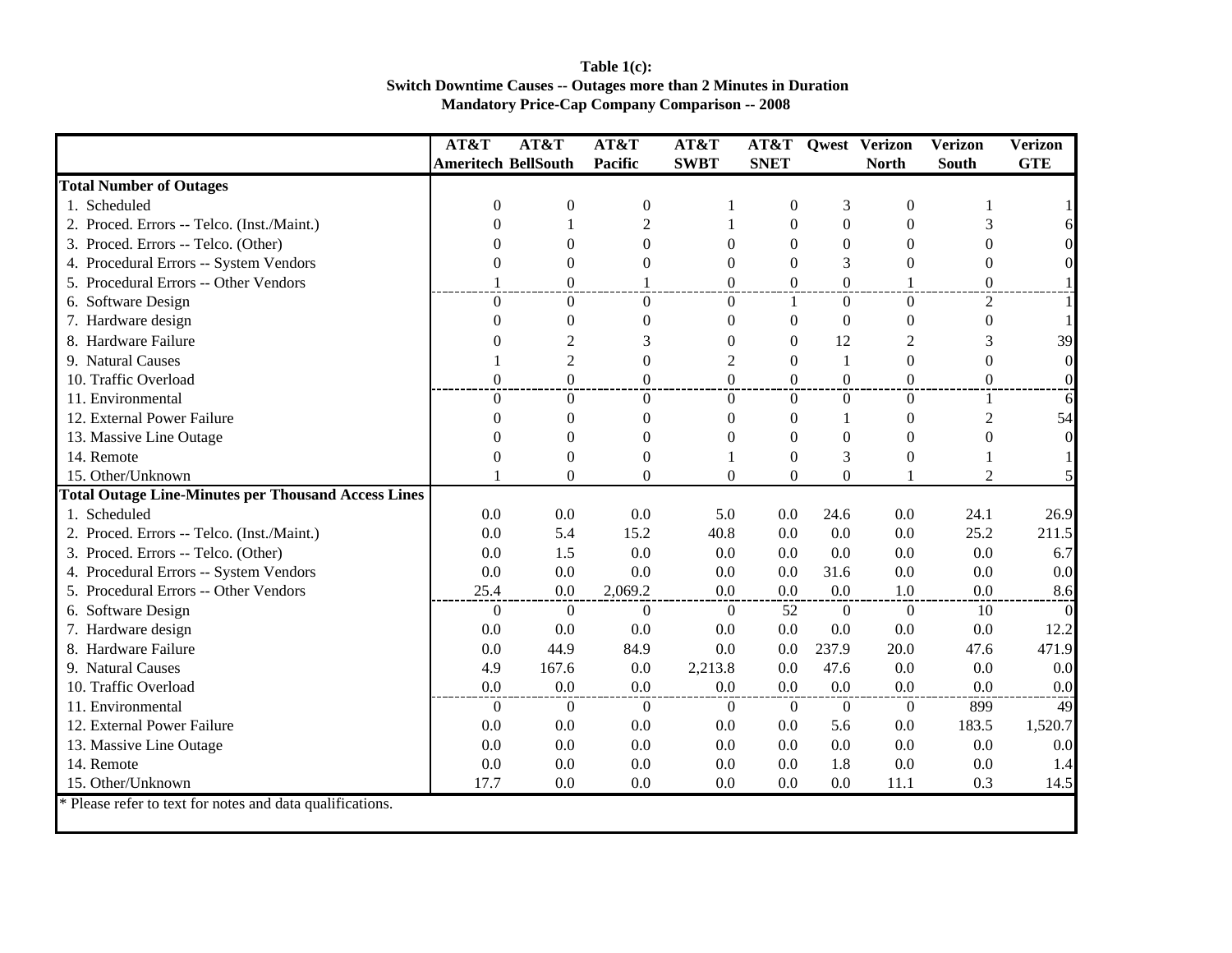**Table 1(d): Company Comparison -- 2008 Customer Perception Surveys**

| <b>Mandatory Price-Cap Companies:</b>                    | AT&T      | AT&T                       | AT&T      |                             |             |       |              | <b>AT&amp;T AT&amp;T Qwest Verizon Verizon Verizon</b> |            |
|----------------------------------------------------------|-----------|----------------------------|-----------|-----------------------------|-------------|-------|--------------|--------------------------------------------------------|------------|
|                                                          |           | <b>Ameritech BellSouth</b> |           | <b>Pacific Southwestern</b> | <b>SNET</b> |       | <b>North</b> | South                                                  | <b>GTE</b> |
| <b>Percentage of Customers Dissatisfied</b>              |           |                            |           |                             |             |       |              |                                                        |            |
| <b>Installations:</b>                                    |           |                            |           |                             |             |       |              |                                                        |            |
| Residential                                              | 7.93%     | 7.22%                      | 7.64%     | 8.95%                       | 13.18%      | 4.52% | 9.31%        | 11.24%                                                 | 10.03%     |
| <b>Small Business</b>                                    | 10.08%    | 8.59%                      | 7.78%     | 7.47%                       | 11.39%      | 6.32% | 14.44%       | 16.98%                                                 | 13.98%     |
| <b>Large Business</b>                                    | NA        | NA                         | NA        | NA                          | NA          | NA    | 16.11%       | 14.12%                                                 | 13.16%     |
| <b>Repairs:</b>                                          |           |                            |           |                             |             |       |              |                                                        |            |
| Residential                                              | 8.97%     | 11.54%                     | 9.13%     | 9.62%                       | 14.00%      | 9.24% | 18.91%       | 27.48%                                                 | 16.79%     |
| <b>Small Business</b>                                    | 8.02%     | 6.30%                      | 6.50%     | 7.73%                       | 12.21%      | 8.56% | 14.64%       | 14.98%                                                 | 12.29%     |
| <b>Large Business</b>                                    | <b>NA</b> | <b>NA</b>                  | NA        | <b>NA</b>                   | <b>NA</b>   | NA    | 9.69%        | 12.47%                                                 | 12.57%     |
| <b>Business Office:</b>                                  |           |                            |           |                             |             |       |              |                                                        |            |
| Residential                                              | 12.14%    | 10.43%                     | 7.63%     | 9.61%                       | 12.04%      | 4.36% | 12.39%       | 16.03%                                                 | 15.63%     |
| <b>Small Business</b>                                    | 7.33%     | 9.31%                      | 6.08%     | 7.90%                       | 12.21%      | 6.09% | 10.78%       | 13.22%                                                 | 13.80%     |
| <b>Large Business</b>                                    | <b>NA</b> | <b>NA</b>                  | <b>NA</b> | NA                          | 11.96%      |       | NA 27.86%    | 33.42%                                                 | 28.82%     |
|                                                          |           |                            |           |                             |             |       |              |                                                        |            |
| * Please refer to text for notes and data qualifications |           |                            |           |                             |             |       |              |                                                        |            |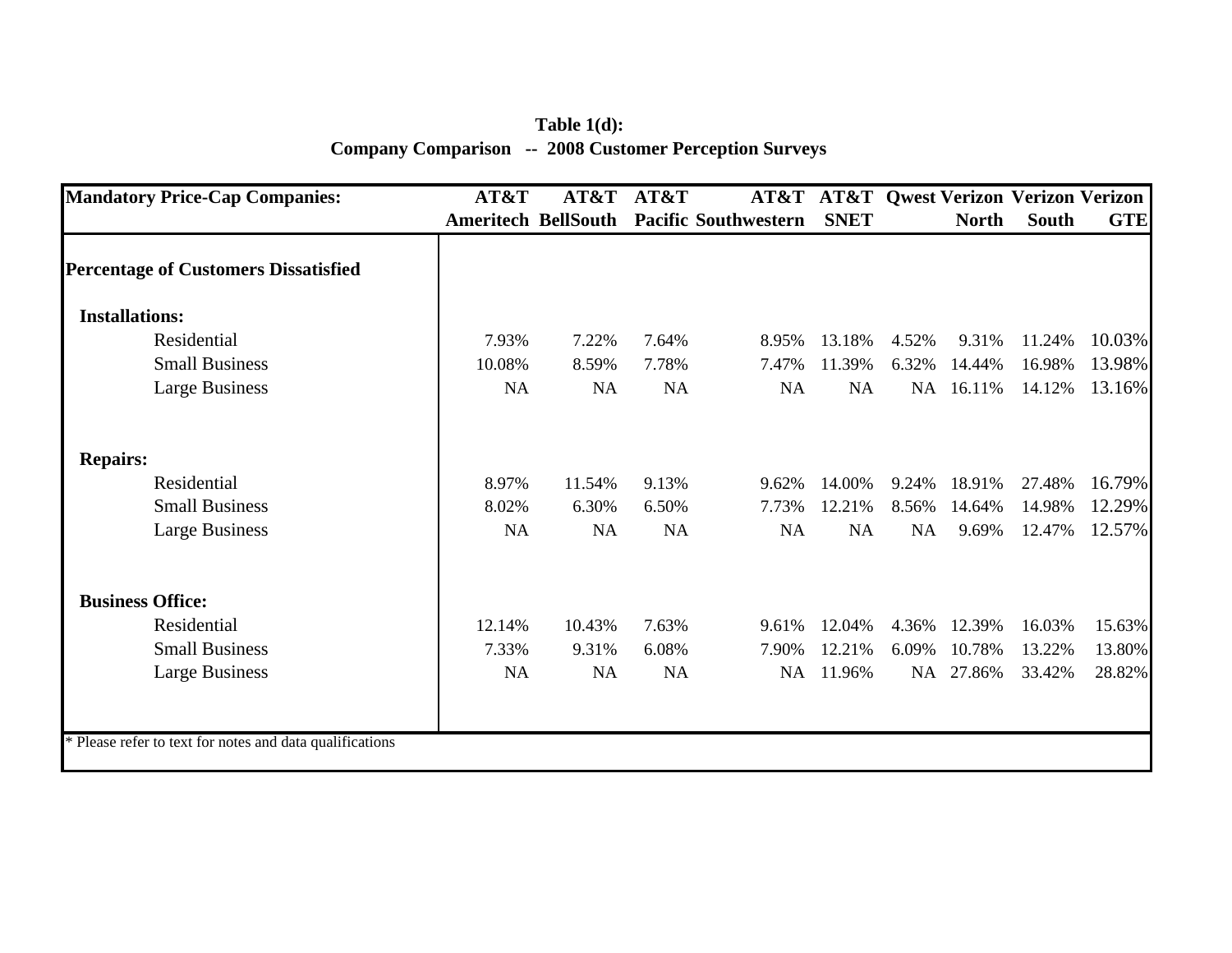**Table 1(e): Company Comparison -- 2008 Customer Perception Surveys**

| <b>Mandatory Price-Cap Companies:</b>                    | AT&T                       | AT&T             | AT&T         | AT&T                        | AT&T         |                  |              | <b>Qwest Verizon Verizon Verizon</b> |            |
|----------------------------------------------------------|----------------------------|------------------|--------------|-----------------------------|--------------|------------------|--------------|--------------------------------------|------------|
|                                                          | <b>Ameritech BellSouth</b> |                  |              | <b>Pacific Southwestern</b> | <b>SNET</b>  |                  | <b>North</b> | South                                | <b>GTE</b> |
| <b>Sample Sizes -- Customer Perception Surveys</b>       |                            |                  |              |                             |              |                  |              |                                      |            |
| <b>Installations:</b>                                    |                            |                  |              |                             |              |                  |              |                                      |            |
| Residential                                              | 6,075                      | 6,077            | 5,958        | 5,989                       | 2,428        | 2,669            | 15,916       | 20,149                               | 26,087     |
| <b>Small Business</b>                                    | 6,012                      | 6,043            | 6,057        | 5,996                       | 316          | 807              | 9,824        | 11,814                               | 12,228     |
| <b>Large Business</b>                                    | $\overline{0}$             | $\overline{0}$   | $\mathbf{0}$ | $\overline{0}$              | $\mathbf{0}$ | $\boldsymbol{0}$ | 267          | 354                                  | 190        |
| <b>Repairs:</b>                                          |                            |                  |              |                             |              |                  |              |                                      |            |
| Residential                                              | 6,064                      | 6,058            | 6,169        | 5,601                       | 1,229        | 4,256            | 14,474       | 16,698                               | 18,944     |
| <b>Small Business</b>                                    | 6,068                      | 4,265            | 5,984        | 5,805                       | 893          | 2,410            | 9,857        | 11,178                               | 11,218     |
| <b>Large Business</b>                                    | $\overline{0}$             | $\overline{0}$   | $\mathbf{0}$ | $\overline{0}$              | $\mathbf{0}$ | $\mathbf{0}$     | 258          | 369                                  | 191        |
| <b>Business Office:</b>                                  |                            |                  |              |                             |              |                  |              |                                      |            |
| Residential                                              | 12,409                     | 10,380           | 12,045       | 11,979                      | 1,761        | 21,439           | 10,349       | 12,776                               | 18,234     |
| <b>Small Business</b>                                    | 11,611                     | 9,767            | 10,837       | 11,372                      | 598          | 3,188            | 3,470        | 6,031                                | 5,427      |
| <b>Large Business</b>                                    | $\boldsymbol{0}$           | $\boldsymbol{0}$ | $\mathbf{0}$ | $\overline{0}$              | 184          | $\mathbf{0}$     | 219          | 325                                  | 170        |
| * Please refer to text for notes and data qualifications |                            |                  |              |                             |              |                  |              |                                      |            |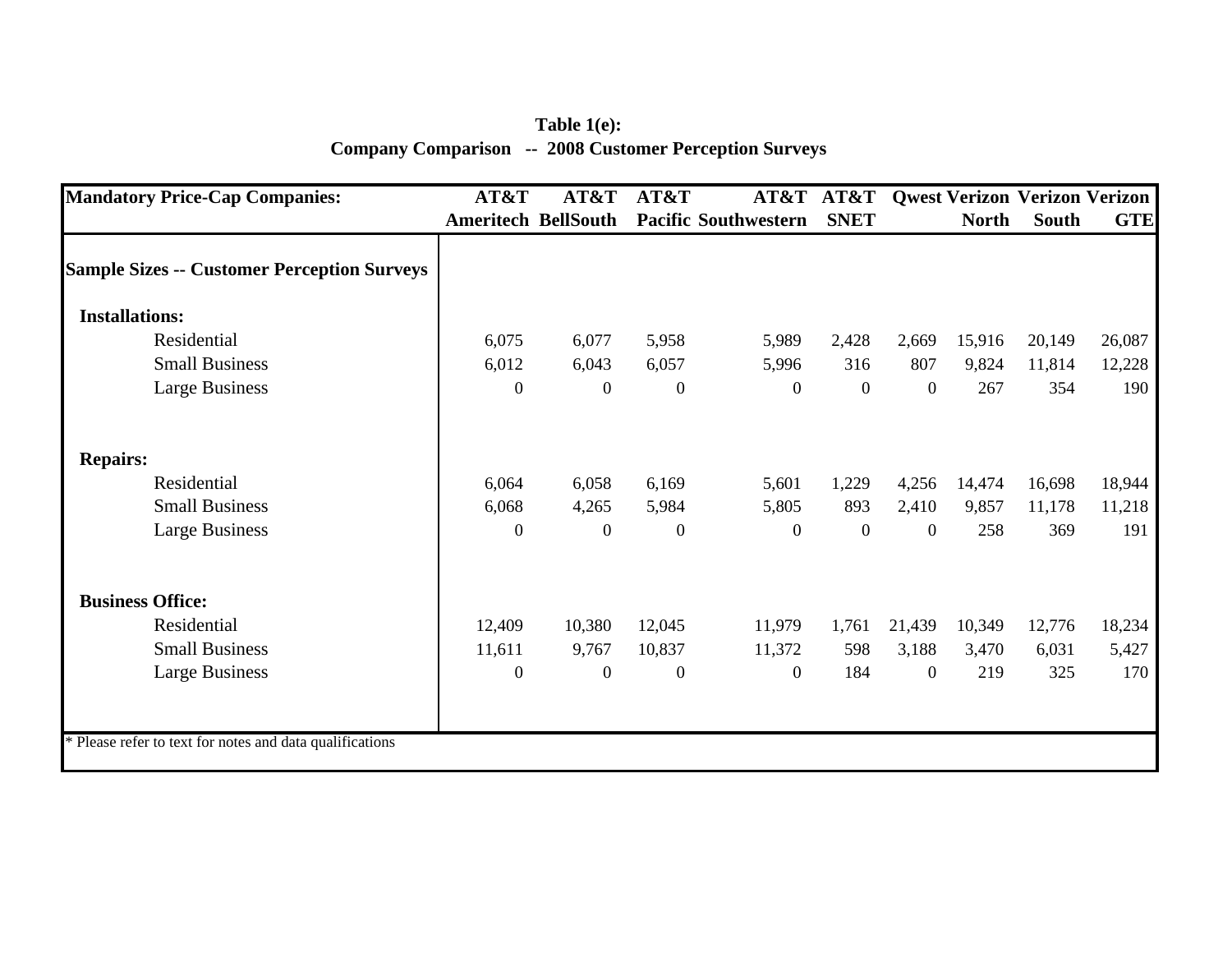## **Table 2(a): Installation, Maintenance, & Customer Complaints Non-Mandatory Price-Cap Company Comparison -- 2008**

|                                                               | <b>Century</b> | Cincinnati Citizens |       | <b>Citizens</b> |       | Embarq Hawaiian Iowa   |       | Windstream Windstream |              |
|---------------------------------------------------------------|----------------|---------------------|-------|-----------------|-------|------------------------|-------|-----------------------|--------------|
|                                                               | Tel.           |                     |       | Frontier        |       | <b>Telecom Telecom</b> |       | <b>Alltel</b>         | <b>Valor</b> |
| <b>Access Services Provided to Carriers-- Switched Access</b> |                |                     |       |                 |       |                        |       |                       |              |
| Percent Installation Commitments Met                          | 97.4           | 95.3                | 86.1  | 93.9            | 92.0  | 92.5                   | 50.3  | 99.6                  | 93.1         |
| Average Installation Interval (days)                          | 18.0           | 54.6                | 33.6  | 20.5            | 10.0  | 10.5                   | 18.1  | 4.7                   | 5.7          |
| Average Repair Interval (hours)                               | 206.0          | <b>NA</b>           | 21.6  | 24.7            | 2.2   | 22.8                   | 9.5   | 3.8                   | 9.2          |
| <b>Access Services Provided to Carriers -- Special Access</b> |                |                     |       |                 |       |                        |       |                       |              |
| Percent Installation Commitments Met                          | 88.2           | 91.7                | 86.9  | 96.1            | 93.1  | 81.8                   | 85.6  | 97.4                  | 84.3         |
| Average Installation Interval (days)                          | 18.7           | 47.4                | 14.4  | 17.8            | 11.9  | 13.8                   | 1.8   | 7.2                   | 8.6          |
| Average Repair Interval (hours)                               | 115.5          | 7.2                 | 21.1  | 71.4            | 3.8   | 23.5                   | 20.3  | 3.6                   | 11.2         |
| <b>Local Services Provided to Res. and Business Customers</b> |                |                     |       |                 |       |                        |       |                       |              |
| <b>Percent Installation Commitments Met</b>                   | 98.3           | 99.5                | 95.1  | 97.6            | 96.5  | 90.4                   | 96.2  | 96.8                  | 96.6         |
| Residence                                                     | 99.0           | 99.7                | 95.2  | 97.9            | 96.8  | 91.8                   | 96.4  | 97.2                  | 96.9         |
| <b>Business</b>                                               | 95.7           | 99.1                | 94.5  | 96.2            | 95.2  | 80.8                   | 95.3  | 93.5                  | 92.7         |
| Average Installation Interval (days)                          | 0.5            | 2.2                 | 6.1   | 4.6             | 1.6   | 3.5                    | 2.9   | 3.6                   | 4.6          |
| Residence                                                     | 0.4            | 1.8                 | 6.1   | 4.4             | 1.5   | 3.5                    | 2.9   | 3.6                   | 4.7          |
| <b>Business</b>                                               | 1.2            | 4.1                 | 6.0   | 5.6             | 2.0   | 3.2                    | 2.7   | 3.6                   | 4.7          |
| Avg. Out of Svc. Repair Interval (hours)                      | 17.0           | 23.7                | 23.7  | 24.6            | 19.9  | 32.3                   | 17.4  | 16.1                  | 16.0         |
| <b>Total Residence</b>                                        | 17.1           | 24.9                | 24.1  | 25.2            | 20.1  | 35.7                   | 18.1  | 16.5                  | 16.1         |
| <b>Total Business</b>                                         | 16.1           | 15.7                | 20.8  | 21.8            | 18.4  | 24.7                   | 11.4  | 13.4                  | 15.6         |
| <b>Initial Trouble Reports per Thousand Lines</b>             | 197.2          | 130.4               | 284.8 | 290.1           | 167.8 | 101.0                  | 173.7 | 179.8                 | 254.4        |
| <b>Total MSA</b>                                              | 176.4          | 130.4               | NA    | 303.0           | 140.5 | 103.4                  | 174.3 | 159.3                 | 155.2        |
| <b>Total Non MSA</b>                                          | 215.7          | <b>NA</b>           | 284.9 | 278.9           | 226.1 | 96.7                   | 173.6 | 197.4                 | 330.4        |
| <b>Total Residence</b>                                        | 241.7          | 178.7               | 329.0 | 329.1           | 215.0 | 122.3                  | 203.7 | 258.6                 | 302.3        |
| <b>Total Business</b>                                         | 76.9           | 47.9                | 162.8 | 179.1           | 72.5  | 70.1                   | 84.6  | 63.1                  | 129.2        |
| Troubles Found per Thousand Lines                             | 172.5          | 120.6               | 256.8 | 265.4           | 95.0  | 88.1                   | 154.8 | 150.1                 | 208.5        |
| Repeat Troubles as a Pct. of Trouble Rpts.                    | 11.5%          | 10.6%               | 21.1% | 15.1%           | 20.2% | 11.5%                  | 19.3% | 17.4%                 | 21.9%        |
| <b>Residential Complaints per Million Res. Access Lines</b>   | 900.1          | 308.2               | 674.8 | 325.4           | 52.3  | 58.3                   | 48.4  | 273.9                 | 335.1        |
| <b>Business Complaints per Million Bus. Access Lines</b>      | 215.2          | 69.1                | 120.8 | 103.5           | 12.2  | 24.8                   | 0.0   | 31.2                  | 100.1        |
| * Please refer to text for notes and data qualifications      |                |                     |       |                 |       |                        |       |                       |              |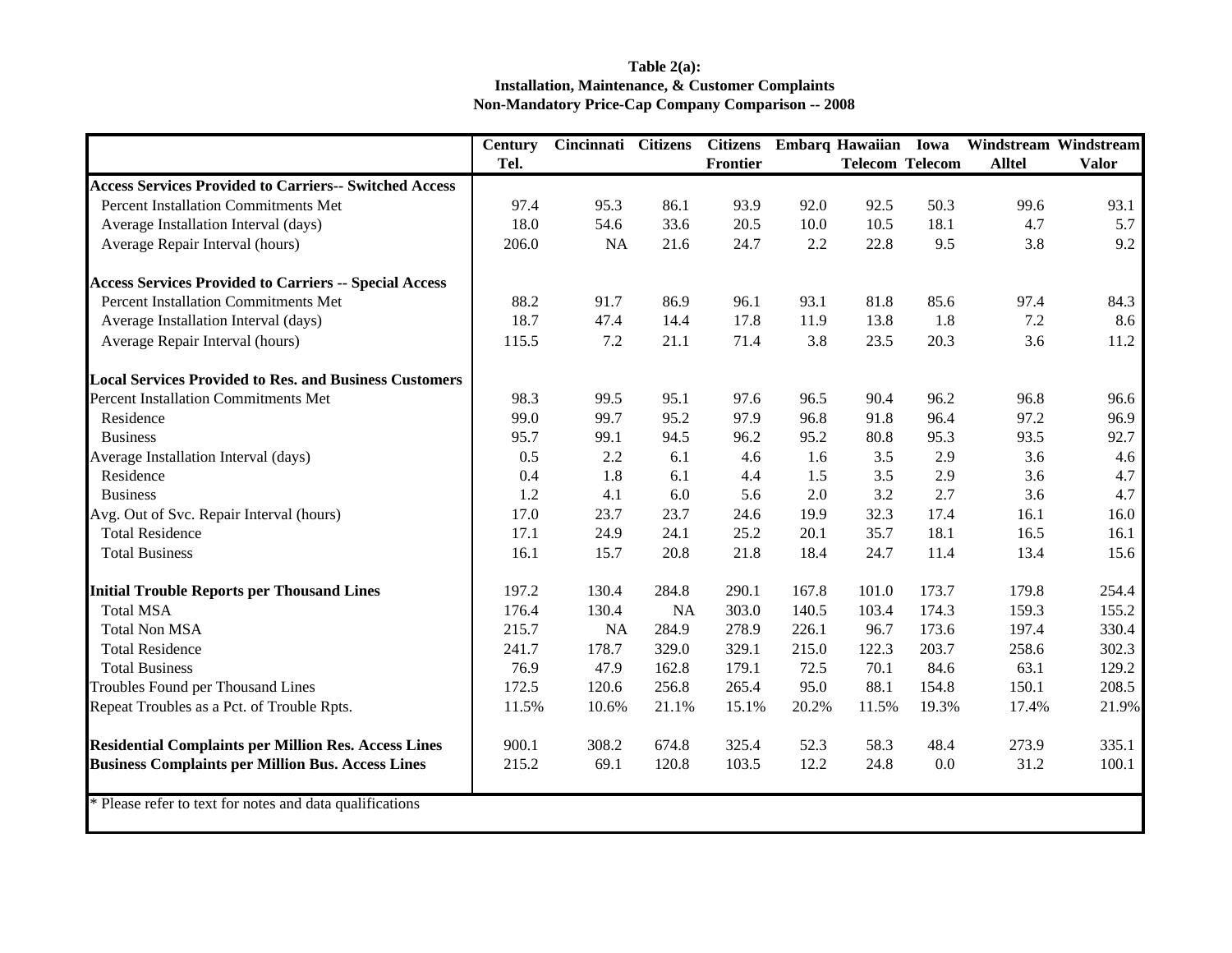## **Table 2(b): Switch Downtime & Trunk Blocking Non-Mandatory Price-Cap Company Comparison -- 2008**

|                                                                 | <b>Century</b>   | Cincinnati | <b>Citizens</b> | <b>Citizens</b> | Embarq    | Hawaiian       | Iowa           | Windstream    | Windstream   |
|-----------------------------------------------------------------|------------------|------------|-----------------|-----------------|-----------|----------------|----------------|---------------|--------------|
|                                                                 | Tel.             |            |                 | <b>Frontier</b> |           | <b>Telecom</b> | <b>Telecom</b> | <b>Alltel</b> | <b>Valor</b> |
|                                                                 |                  |            |                 |                 |           |                |                |               |              |
| <b>Total Access Lines in Thousands</b>                          | 498              | 705        | 1,034           | 594             | 5,688     | 493            | 193            | 636           | 433          |
| <b>Total Trunk Groups</b>                                       | 299              | 44         | 244             | 308             | 243       | 76<br>157      | 53             | 97            | 253          |
| <b>Total Switches</b>                                           | 187              | 91         | 208             | 74              | 1,320     |                | 270            | 243           | 265          |
| <b>Switches with Downtime</b>                                   |                  |            |                 |                 |           |                |                |               |              |
| Number of Switches                                              | $\boldsymbol{0}$ | 3          | 12              | 5               | -1        | 6              | 29             | 57            | 81           |
| As a percentage of Total Switches                               | 0.0%             | 3.3%       | 5.8%            | 6.8%            | 0.0       | 3.8%           | 10.7%          | 23.5%         | 30.6%        |
| Average Switch Downtime in seconds per Switch *                 |                  |            |                 |                 |           |                |                |               |              |
| For All Events (including events over 2 minutes)                | 0.0              | 33.7       | 827.9           | 932.4           | 45.2      | 587.0          | 7,973.8        | 12,458.5      | 36,571.2     |
| For Unscheduled Events Over 2 Minutes                           | <b>NA</b>        | <b>NA</b>  | 827.9           | 466.2           | 45.2      | 587.0          | 7,973.8        | 12,149.4      | 36,076.8     |
| For Unscheduled Downtime More than 2 Minutes                    |                  |            |                 |                 |           |                |                |               |              |
| Number of Occurrences or Events                                 | 0.0              | 0.0        | 14.0            | 3.0             | 1.0       | 7.0            | 29.0           | 164.0         | 380.0        |
| <b>Events per Hundred Switches</b>                              | 0.0              | 0.0        | 6.7             | 4.1             | 0.1       | 4.5            | 10.7           | 67.5          | 143.4        |
| Events per Million Access Lines                                 | 0.0              | 0.0        | 13.5            | 5.1             | 0.2       | 14.2           | 150.0          | 257.8         | 877.2        |
| Average Outage Duration in Minutes                              | <b>NA</b>        | <b>NA</b>  | 205.0           | 191.7           | 994.0     | 219.4          | 1,237.3        | 300.0         | 419.3        |
| Average Lines Affected per Event in Thousands                   | <b>NA</b>        | <b>NA</b>  | 3.4             | 1.9             | 25.8      | 3.4            | 0.6            | 3.0           | 1.2          |
| Outage Line-Minutes per Event in Thousands                      | <b>NA</b>        | NA         | 643.4           | 436.3           | 25,693.9  | 842.9          | 515.4          | 1,147.6       | 408.4        |
| Outage Line-Minutes per 1,000 Access Lines                      | 0.0              | 0.0        | 8,713.8         | 2,203.6         | 4,517.4   | 11,974.5       | 77,300.8       | 295,875.5     | 358,201.1    |
| For Scheduled Downtime More than 2 Minutes                      |                  |            |                 |                 |           |                |                |               |              |
| Number of Occurrences or Events                                 | 0.0              | 0.0        | 0.0             | 3.0             | 0.0       | 0.0            | 0.0            | 14.0          | 13.0         |
| Events per Hundred Switches                                     | 0.0              | 0.0        | 0.0             | 4.1             | 0.0       | 0.0            | 0.0            | 5.8           | 4.9          |
| Events per Million Access Lines                                 | 0.0              | $0.0\,$    | 0.0             | 5.1             | 0.0       | 0.0            | 0.0            | 22.0          | 30.0         |
| Average Outage Duration in Minutes                              | <b>NA</b>        | <b>NA</b>  | <b>NA</b>       | 191.7           | <b>NA</b> | NA             | <b>NA</b>      | 86.4          | 160.6        |
| Avg. Lines Affected per Event in Thousands                      | <b>NA</b>        | <b>NA</b>  | NA              | 1.9             | <b>NA</b> | NA             | NA             | 4.4           | 1.4          |
| Outage Line-Minutes per Event in Thousands                      | <b>NA</b>        | <b>NA</b>  | NA              | 440.0           | <b>NA</b> | NA             | NA             | 306.1         | 100.9        |
| Outage Line-Minutes per 1,000 Access Lines                      | 0.0              | 0.0        | 0.0             | 2,221.9         | 0.0       | 0.0            | 0.0            | 6,737.1       | 3,028.0      |
| % Trunk Grps. Exceeding Blocking Objectives                     | 2.0%             | 43.2%      | 0.0%            | 8.1%            | 17.7%     | 0.0%           | 0.0%           | 0.0%          | 0.0%         |
| Aggregate downtime divided by total number of company switches. |                  |            |                 |                 |           |                |                |               |              |
| Please refer to text for notes and data qualifications.         |                  |            |                 |                 |           |                |                |               |              |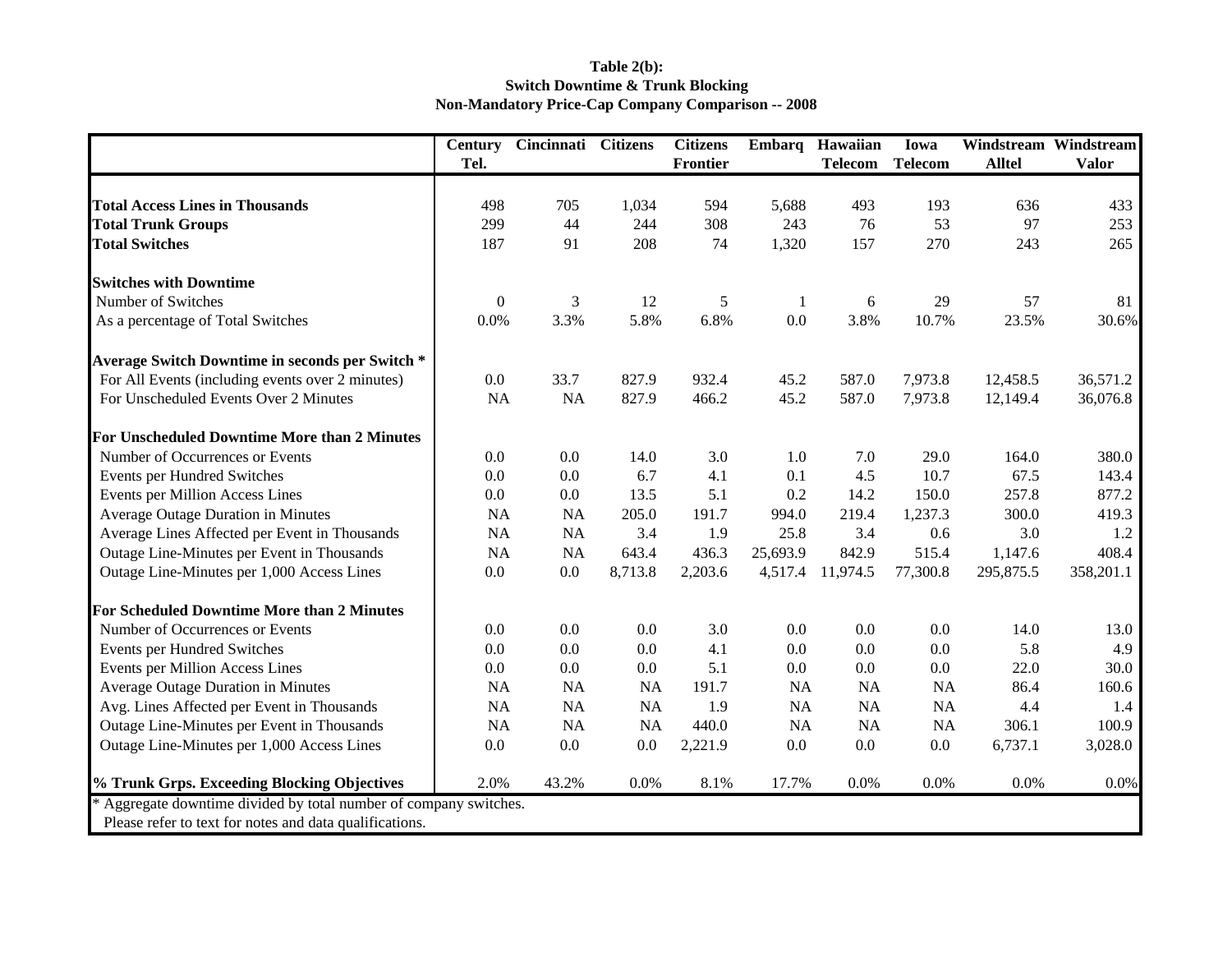## **Table 2(c): Switch Downtime Causes -- Outages More than 2 Minutes in Duration Non-Mandatory Price-Cap Company Comparison -- 2008**

|                                                            |                  | <b>Century Cincinnati Citizens</b> |                | <b>Citizens</b> |                | Embarq Hawaiian        | Iowa             | Windstream Windstream |           |
|------------------------------------------------------------|------------------|------------------------------------|----------------|-----------------|----------------|------------------------|------------------|-----------------------|-----------|
|                                                            | Tel.             |                                    |                | Frontier        |                | <b>Telecom Telecom</b> |                  | <b>Alltel</b>         | Valor     |
| <b>Total Number of Outages</b>                             |                  |                                    |                |                 |                |                        |                  |                       |           |
| 1. Scheduled                                               | $\theta$         | $\theta$                           | $\theta$       | 3               | $\overline{0}$ | $\boldsymbol{0}$       | $\overline{0}$   | 14                    | 13        |
| 2. Proced. Errors -- Telco. (Inst./Maint.)                 | $\theta$         | $\theta$                           |                | $\Omega$        | $\theta$       |                        | 6                | $\overline{2}$        |           |
| 3. Proced. Errors -- Telco. (Other)                        | $\Omega$         | $\Omega$                           | $\theta$       | $\Omega$        | $\theta$       | $\Omega$               | $\theta$         | $\theta$              |           |
| 4. Procedural Errors -- System Vendors                     | $\Omega$         | $\Omega$                           | $\theta$       | $\Omega$        | $\theta$       | $\Omega$               | $\Omega$         |                       |           |
| 5. Procedural Errors -- Other Vendors                      | $\Omega$         | 0                                  | $\overline{2}$ | $\Omega$        | $\theta$       | $\Omega$               | 5                |                       |           |
| 6. Software Design                                         | 0                | $^{\circ}$                         | $\overline{2}$ | $\Omega$        | $\Omega$       | 0                      | 6                | $\mathbf{\Omega}$     |           |
| 7. Hardware design                                         | $\Omega$         | $\Omega$                           | $\mathbf{0}$   | $\Omega$        | $\Omega$       | $\mathbf{0}$           | $\theta$         | $\theta$              |           |
| 8. Hardware Failure                                        | 0                | $\Omega$                           | 3              | $\Omega$        | $\theta$       | 3                      |                  | 89                    | 131       |
| 9. Natural Causes                                          | $\Omega$         | $\Omega$                           |                | $\Omega$        | $\theta$       | $\Omega$               | $\theta$         | 5                     | 76        |
| 10. Traffic Overload                                       | $\theta$<br><br> | $\Omega$<br>                       | $\Omega$<br>   | $\Omega$        | $\Omega$       | $\Omega$<br>           | $\Omega$<br>     |                       |           |
| 11. Environmental                                          | $\Omega$         | $\theta$                           |                | $\Omega$        | $\theta$       | $\Omega$               | 4                |                       |           |
| 12. External Power Failure                                 | $\Omega$         | $\Omega$                           | 4              | 3               |                | 3                      | 5                | 7                     | 34        |
| 13. Massive Line Outage                                    |                  | $\Omega$                           | $\Omega$       | $\Omega$        | $\theta$       | $\Omega$               |                  | 21                    | 30        |
| 14. Remote                                                 | $\Omega$         | $\Omega$                           | $\theta$       | 3               | $\theta$       | $\overline{0}$         | $\theta$         | 14                    | 13        |
| 15. Other/Unknown                                          | $\theta$         | $\Omega$                           | $\Omega$       | $\Omega$        | $\theta$       | $\Omega$               |                  | 30                    | 72        |
| <b>Total Outage Line-Minutes per Thousand Access Lines</b> |                  |                                    |                |                 |                |                        |                  |                       |           |
| 1. Scheduled                                               | 0.0              | 0.0                                | 0.0            | 2,221.9         | 0.0            | 0.0                    | 0.0              | 6,737.1               | 3,028.0   |
| 2. Proced. Errors -- Telco. (Inst./Maint.)                 | 0.0              | 0.0                                | 83.4           | 0.0             | 0.0            | 344.0                  | 1,234.5          | 233.0                 | 268.2     |
| 3. Proced. Errors -- Telco. (Other)                        | 0.0              | 0.0                                | 0.0            | 0.0             | 0.0            | 0.0                    | 0.0              | 2,599.9               | 1,168.4   |
| 4. Procedural Errors -- System Vendors                     | 0.0              | 0.0                                | 0.0            | 0.0             | 0.0            | 0.0                    | 0.0              | 1,080.5               | 0.0       |
| 5. Procedural Errors -- Other Vendors                      | 0.0              | 0.0                                | 78.3           | 0.0             | 0.0            | 0.0                    | 2,596.9          | 0.1                   | 5,422.0   |
| 6. Software Design                                         | $\theta$         | $\Omega$                           | 759            | $\theta$        | $\overline{0}$ | $\overline{0}$         | 3476             | $\theta$              | 340       |
| 7. Hardware design                                         | 0.0              | 0.0                                | 0.0            | 0.0             | 0.0            | 0.0                    | 0.0              | 0.0                   | 0.0       |
| 8. Hardware Failure                                        | 0.0              | 0.0                                | 1,963.6        | 0.0             | 0.0            | 3,672.4                | 2,280.0          | 162,733.0             | 46,463.4  |
| 9. Natural Causes                                          | 0.0              | 0.0                                | 2,491.2        | 0.0             | 0.0            | 0.0                    | 0.0              | 9,603.5               | 67,526.7  |
| 10. Traffic Overload                                       | 0.0              | 0.0                                | 0.0            | 0.0             | 0.0            | 0.0                    | 0.0              | 22.7                  | 0.0       |
| 11. Environmental                                          | $\overline{0}$   | $\overline{0}$                     | 52             | $\overline{0}$  | $\theta$       | $\overline{0}$         | 56230            | 43                    | 2190      |
| 12. External Power Failure                                 | 0.0              | 0.0                                | 3,286.1        | 2,203.6         | 4,517.4        |                        | 7,958.1 11,390.0 | 6,286.4               | 7,415.2   |
| 13. Massive Line Outage                                    | 0.0              | 0.0                                | 0.0            | 0.0             | 0.0            | 0.0                    | 50.1             | 102,386.7             | 126,013.4 |
| 14. Remote                                                 | 0.0              | 0.0                                | 0.0            | 0.0             | 0.0            | 0.0                    | 0.0              | 244.3                 | 13,807.0  |
| 15. Other/Unknown                                          | 0.0              | 0.0                                | 0.0            | 0.0             | 0.0            | 0.0                    | 42.7             | 10,642.1              | 87,586.6  |
| * Please refer to text for notes and data qualifications   |                  |                                    |                |                 |                |                        |                  |                       |           |
|                                                            |                  |                                    |                |                 |                |                        |                  |                       |           |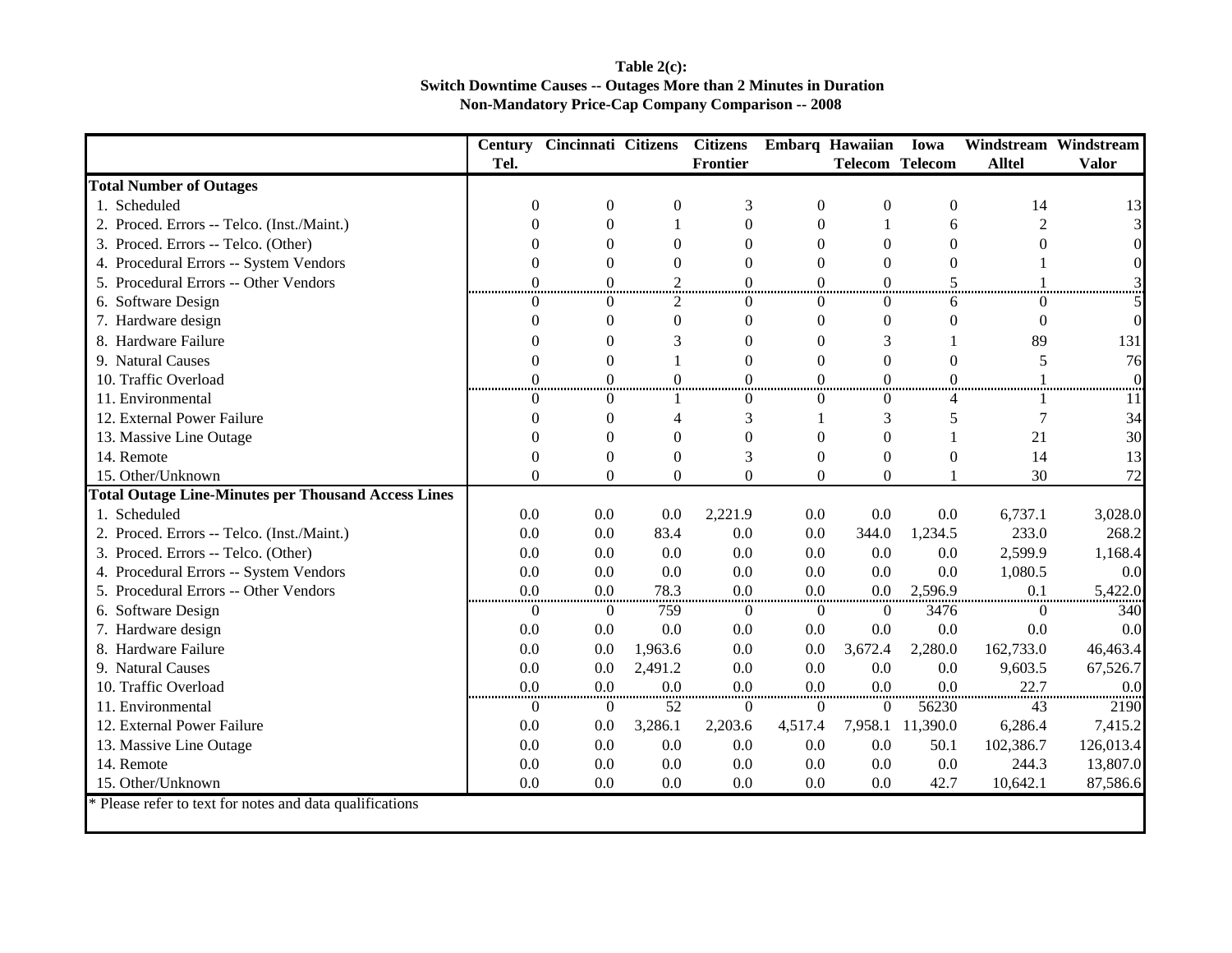## **Appendix A – Description of Key Terminology in the Tables**

 This Appendix contains descriptions of key terms that appear in the tables and charts of the Quality of Service Report. The data elements in the tables are derived from raw source data for individual study areas submitted by carriers in the ARMIS 43-05 reports. A detailed specification of each element used in the tables of this summary report follows this general description. Data in the charts are derived from composite data provided by the companies.

1. Percent of Installation Commitments Met

 This term represents the percent of installations that were met by the date promised by the company to the customer. The associated data are presented separately for residential and business customers' local service in the tables. These data are also summarized in the accompanying charts.

2. Average Installation Interval (in days)

This term represents the average interval (in days) between the installation service order and completion of installation. The associated ARMIS 43-05 report data are highlighted in the accompanying charts along with customer installation dissatisfaction data from the ARMIS 43-06 report.

3. Average Repair Interval (in hours)

 This term represents the average time (in hours) for the company to repair access lines with service subcategories for switched access, high-speed special access, and all special access. Repair interval data are also highlighted in the accompanying charts along with results from company conducted surveys relating to customer repair dissatisfaction. This customer feedback is extracted from the ARMIS 43-06 report.

4. Initial Trouble Reports per Thousand Access Lines

 This term is calculated as the total count of trouble reports reported as "initial trouble reports," divided by the number of access lines in thousands. (Note that multiple calls within a 30 day period associated with the same problem are counted as a single initial trouble, and the number of access lines reported and used in the calculation is the total number of access lines divided by 1,000.)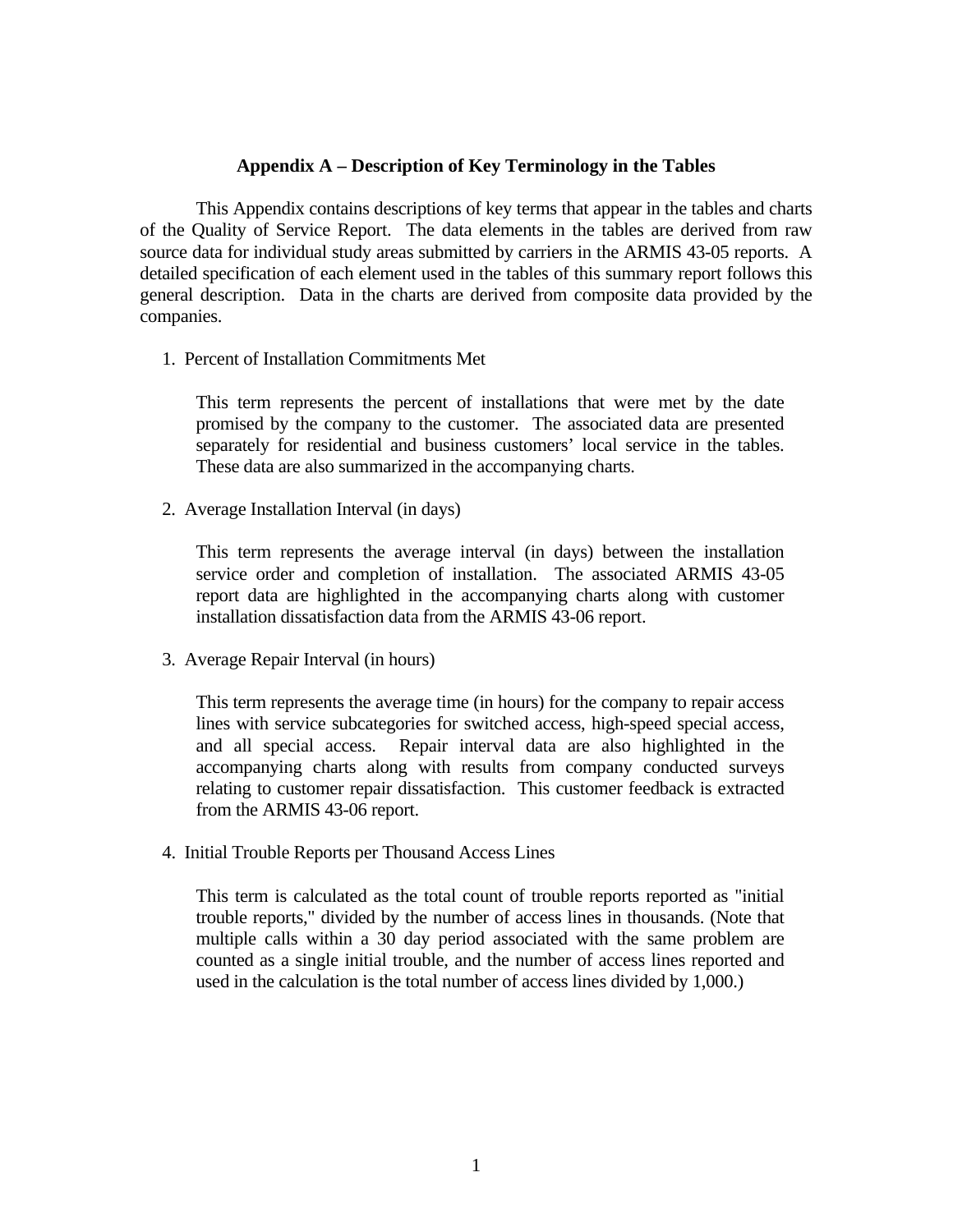5. Found or Verified Troubles per Thousand Access Lines

 This term is calculated as 1000 times the number of verified troubles divided by the number of access lines. Only those trouble reports for which the company identified a problem are included.

6. Repeat Troubles as a percent of Initial Trouble Reports

 This term is calculated as the number of initial trouble reports cleared by the company that recur, or remain unresolved, within 30 days of the initial trouble report, divided by the number of initial trouble reports as described above.

7. Complaints per Million Access Lines

 This term is calculated as 1 million times the number of residential and business customer complaints divided by the number of access lines, reported to state or federal regulatory bodies during the reporting period.

8. Number of Access Lines, Trunk Groups and Switches

 These terms represent the numbers of in-service access lines, trunk groups, and switches, respectively, as shown in the ARMIS 43-05 report. Trunk groups only include common trunk groups between Incumbent Local Exchange Carrier (ILEC) access tandems and ILEC end offices. When comparing current data herein with data in prior reports the reader should note that access lines were reported in thousands in pre-1997 data submissions. Starting with 1997 data submissions, access line information in the raw carrier data filings has been reported in whole numbers.

9. Switches with Downtime

 This term represents the number of network switches experiencing downtime and the percentage of the total number of company network switches experiencing downtime.

10. Average Switch Downtime in Seconds per Switch

 This term includes (1) the total switch downtime divided by the total number of company network switches and (2) the total switch downtime for outages longer than 2 minutes divided by the total number of switches. Results for average overall switch downtime are shown in seconds per switch.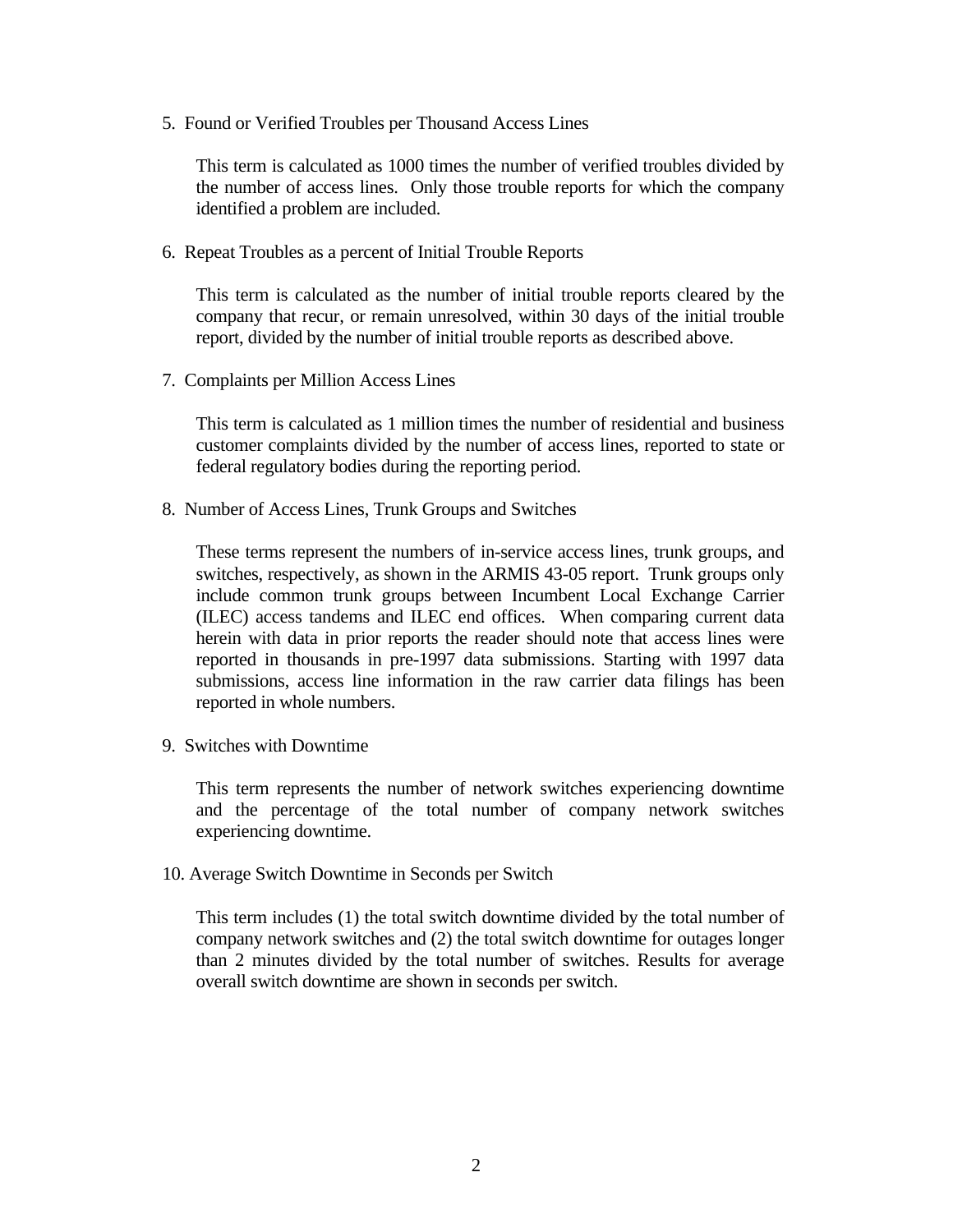11. Unscheduled Downtime Over 2 Minutes per Occurrence

 This term presents several summary statistics including, (1) the number of occurrences of more than 2 minutes in duration that were unscheduled, (2) the number of occurrences per million access lines, (3) the average number of minutes per occurrence, (4) the average number of lines affected per occurrence, (5) the average number of line-minutes per occurrence in thousands, and (6) the outage line-minutes per access line. For each outage, the number of lines affected was multiplied by the duration of the outage to provide the line-minutes of outage. The resulting sums of these data represent total outage line-minutes. This number was divided by the total number of access lines to provide lineminutes-per-access-line, and, by the number of occurrences, to provide the lineminutes-per-occurrence. This categorizes the normalized magnitude of the outage in two ways and provides a realistic means to compare the impact of such outages between companies. Data is presented for each company showing the number of outages and outage line-minutes by cause.

12. Scheduled Downtime Over 2 Minutes per Occurrence

 This term is determined as in item 11, above, except that it consists of scheduled occurrences.

13. Percent of Trunk Groups Meeting Design Objectives

 This term relates to the percentage of trunk groups exceeding the design blocking objectives (typically 0.5 percent for trunk groups that include feature group D and 1.0 percent for other trunk groups) for three or more consecutive months. The trunk groups measured and reported are interexchange access facilities. These represent only a small portion of the total trunk groups in service.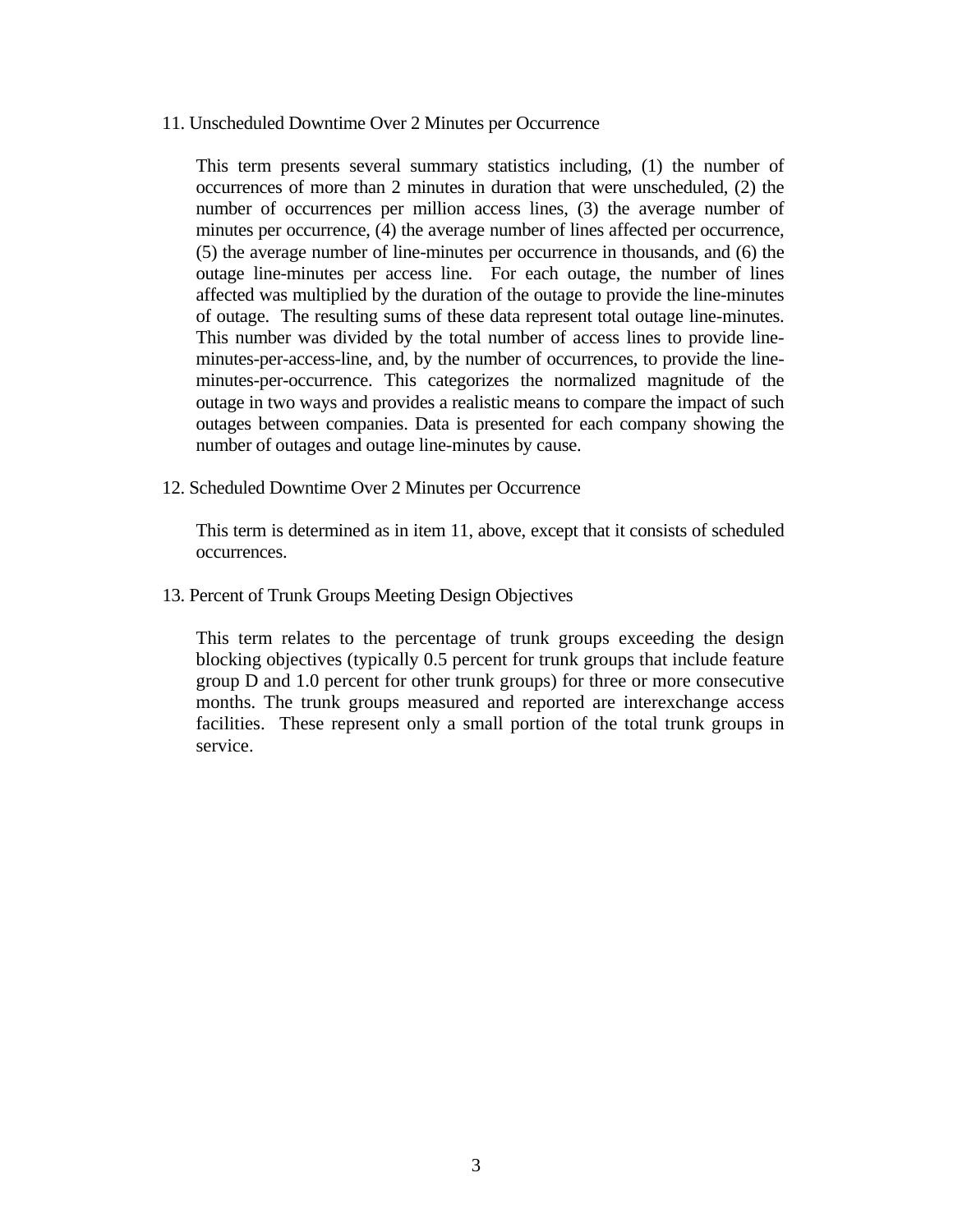## **Report Tables 1(a) and 2(a) (ARMIS 43-05 data)**

| <b>Statistic</b>                                                        |                                                    |
|-------------------------------------------------------------------------|----------------------------------------------------|
| <b>Access Services Provided to Carriers-- Switched</b>                  |                                                    |
| <b>Access</b>                                                           |                                                    |
| Percent Installation Commitments Met                                    | row 112 weighted by row 110 (column aa)            |
| Average Installation Interval (days)                                    | row 114 weighted by row 110 (column aa)            |
| Average Repair Interval (hours)                                         | row 121 weighted by row 120 (column aa)            |
|                                                                         |                                                    |
| <b>Access Services Provided to Carriers -- Special Access</b>           |                                                    |
| <b>Percent Installation Commitments Met</b>                             | row 112 weighted by row 110 (column ac)            |
| Average Installation Interval (days)                                    | row 114 weighted by row 110 (column ac)            |
| Average Repair Interval (hours)                                         | row 121 weighted by row 120 (column ac)            |
|                                                                         |                                                    |
| <b>Local Services Provided to Res. and Business</b><br><b>Customers</b> |                                                    |
| Percent Installation Commitments Met                                    | row 132 weighted by row 130 (column aj)            |
| Residence                                                               | row 132 weighted by row 130 (column af)            |
| <b>Business</b>                                                         | row 132 weighted by row 130 (column ai)            |
| Average Installation Interval (days)                                    | row 134 weighted by row 130 (column aj)            |
| Residence                                                               | row 134 weighted by row 130 (column af)            |
| <b>Business</b>                                                         | row 134 weighted by row 130 (column ai)            |
| Avg. Out of Svc. Repair Interval (hours)                                | row 145 weighted by row 144 (column aj)            |
| <b>Total Residence</b>                                                  | row 145 weighted by row 144 (column af)            |
| <b>Total Business</b>                                                   | row 145 weighted by row 144 (column ai)            |
|                                                                         |                                                    |
| <b>Initial Trouble Reports per Thousand Lines</b>                       | $1000 * row 141 col aj / row 140 col aj$           |
| <b>Total MSA</b>                                                        | $1000 * (row 141 column ad + column ag)$           |
|                                                                         | (row 140 column $ad + column$ ag)                  |
| <b>Total Non MSA</b>                                                    | $1000 * (row 141 column ae + column ah)$           |
|                                                                         | (row 140 column ae $+$ column ah)                  |
| <b>Total Residence</b>                                                  | $1000 * (row 141 column af)/(row 140 column af)$   |
| <b>Total Business</b>                                                   | $1000 * (row 141 column ai) / (row 140 column ai)$ |
| Troubles Found per Thousand Lines                                       | 1000 * (row 141 column aj - row 143 column aj)/    |
|                                                                         | row 140 column aj                                  |
| Repeat Troubles as a Pct. of Trouble Rpts.                              | $(row 142 column ai) / (row 141 column ai)$        |
|                                                                         |                                                    |
| <b>Residential Complaints per Million Res. Access Lines</b>             | (row 331 column da + row 332 column da)/           |
|                                                                         | (row 330 column da)                                |
| <b>Business Complaints per Million Bus. Access Lines</b>                | (row 321 column da + row 322 column da)/           |
|                                                                         | (row 320 column da)                                |
|                                                                         |                                                    |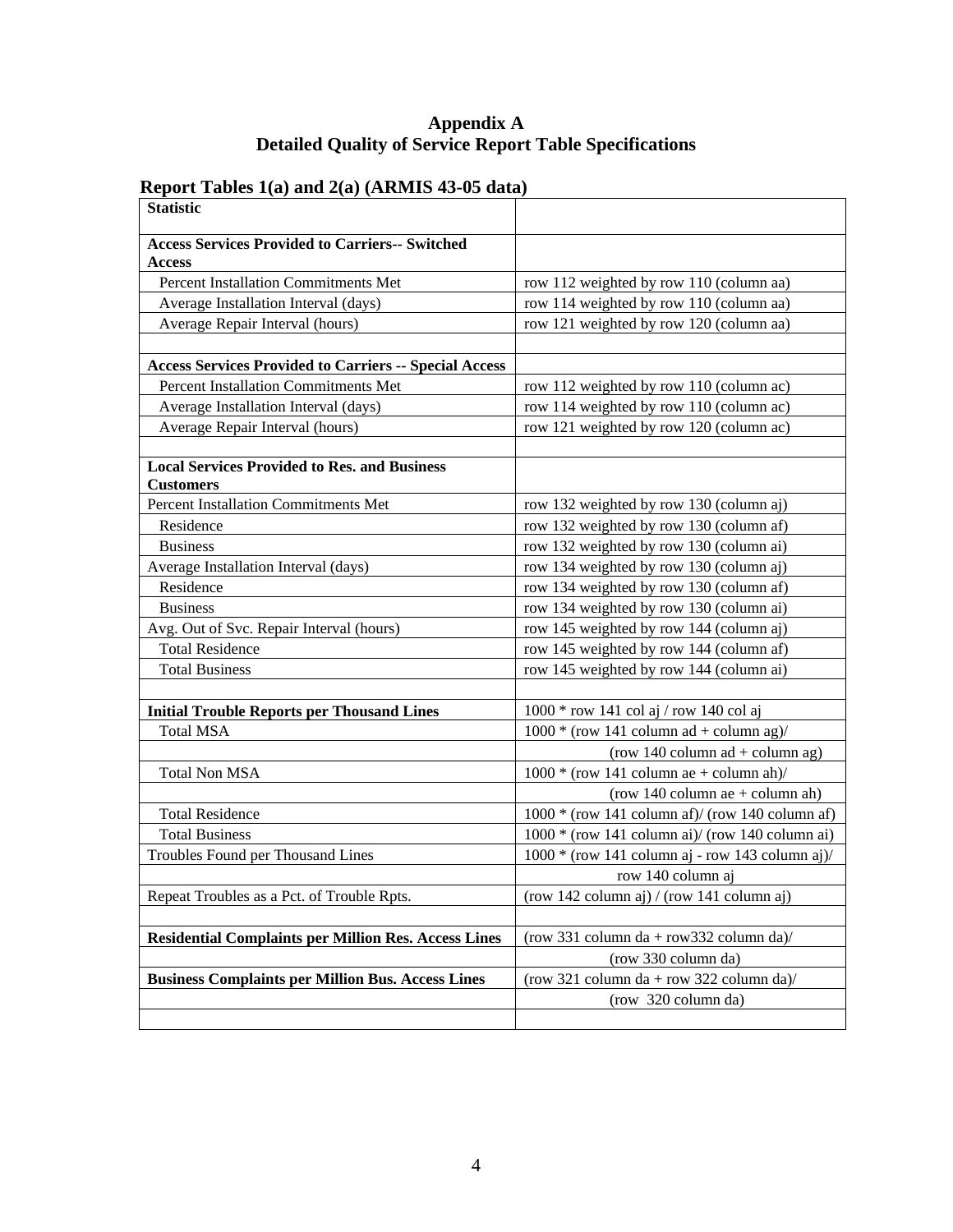| $100 - 100 = 100$<br><b>Statistic</b>                    |                                                           |
|----------------------------------------------------------|-----------------------------------------------------------|
| <b>Total Access Lines in Thousands</b>                   | row 140 column aj                                         |
| <b>Total Trunk Groups</b>                                | row 180 column ak                                         |
| <b>Total Switches</b>                                    | row 200 column an $+$ row 201 column an                   |
|                                                          |                                                           |
| <b>Switches with Downtime</b>                            | row 200 column ao + row 201 column ao                     |
| Number of Switches                                       | row 200 column ao + row 201 column ao                     |
| As a percentage of Total Switches                        | (row 200 column ao + row 201 column ao)/                  |
|                                                          | $(row 200 column an + row 201 column an)$                 |
| <b>Average Switch Downtime in seconds per</b><br>Switch* |                                                           |
| For All Events (including events over 2 minutes)         | $60 * (row 200 column ap + row 201 column ap)$            |
|                                                          | $(row 200 column an + row 201 column an)$                 |
| For Unscheduled Events Over 2 Minutes                    | $60 *$ (unscheduled events $*$ average duration in min.)/ |
|                                                          | $(row 200 column an + row 201 column an)$                 |
| For Unscheduled Downtime More than 2                     |                                                           |
| <b>Minutes</b>                                           | Items where rows 220 to 500 column $t > 1$                |
| Number of Occurrences or Events                          | $E =$ Number of records in row 220 to row 500             |
|                                                          | excluding rows 320, 321, 322, 330, 331 and 332            |
| Events per Hundred Switches                              | $100$ *E/ (row 200 column an + row 201 column an)         |
| Events per Million Access Lines                          | E/1,000,000                                               |
| <b>Average Outage Duration in Minutes</b>                | (sum of rows 220 to 500 column $x$ )/ E                   |
| Average Lines Affected per Event in Thousands            | (sum of rows 220 to 500 column v)/ $E$                    |
| Outage Line-Minutes per Event in Thousands               | (sum of rows 220 to 500 column $x *$ column v)/ E         |
| Outage Line-Minutes per 1,000 Access Lines               | 1000 * (sum of rows 220 to 500 column x * column v)/      |
|                                                          | (row 140 column aj)                                       |
| For Scheduled Downtime More than 2 Minutes               | Items where rows 220 to 500 column $t = 1$                |
| Number of Occurrences or Events                          | $E =$ Number of records in row 220 to row 500             |
|                                                          | excluding rows 320, 321, 322, 330, 331 and 332            |
| Events per Hundred Switches                              | $100 * E$ / (row 200 column an + row 201 column an)       |
| Events per Million Access Lines                          | E/ 1,000,000                                              |
| Average Outage Duration in Minutes                       | (sum of rows 220 to 500 column $x$ )/ E                   |
| Avg. Lines Affected per Event in Thousands               | (sum of rows 220 to 500 column v)/ $E$                    |
| Outage Line-Minutes per Event in Thousands               | (sum of rows 220 to 500 column $x *$ column v)/ E         |
| Outage Line-Minutes per 1,000 Access Lines               | 1000 * (sum of rows 220 to 500 column x * column v)/      |
|                                                          | (row 140 column aj)                                       |
| % Trunk Grps. Exceeding Blocking Objectives              | (row 189 column $ak + row 190$ column $ak$ )/             |
|                                                          | (row 180 column ak)                                       |

## **Report Table 1(b) and 2(b) (ARMIS 43-05 data)**

Notes:

ARMIS 43-05 database rows 110-121 are contained in database table I ARMIS 43-05 database rows 130-170 are contained in database table II ARMIS 43-05 database rows 180-190 are contained in database table III ARMIS 43-05 database rows 200-214 are contained in database table IV ARMIS 43-05 database rows 220- 319 are contained in database table IVa ARMIS 43-05 database rows 320-332 are contained in database table V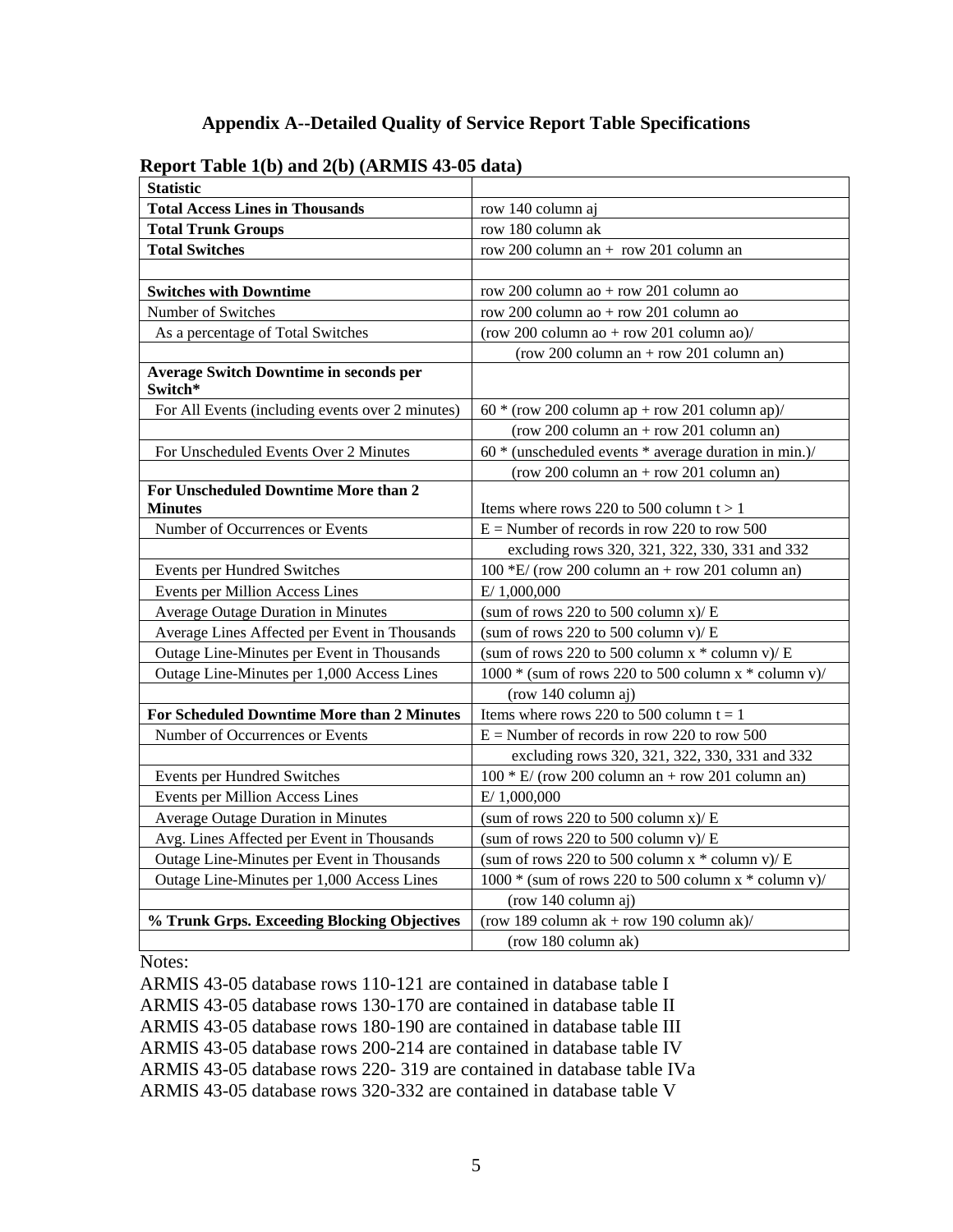| <b>Total Number of Outages</b>                             | Number of rows between 220 and 500 for each value of column t |
|------------------------------------------------------------|---------------------------------------------------------------|
| 1. Scheduled                                               |                                                               |
| 2. Proced. Errors -- Telco. (Inst./Maint.)                 |                                                               |
| 3. Proced. Errors -- Telco. (Other)                        |                                                               |
| 4. Procedural Errors -- System Vendors                     |                                                               |
| 5. Procedural Errors -- Other Vendors                      |                                                               |
| 6. Software Design                                         |                                                               |
| 7. Hardware design                                         |                                                               |
| 8. Hardware Failure                                        |                                                               |
| 9. Natural Causes                                          |                                                               |
| 10. Traffic Overload                                       |                                                               |
| 11. Environmental                                          |                                                               |
| 12. External Power Failure                                 |                                                               |
| 13. Massive Line Outage                                    |                                                               |
| 14. Remote                                                 |                                                               |
| 15. Other/Unknown                                          |                                                               |
| <b>Total Outage Line-Minutes per Thousand Access Lines</b> | (Sum of rows 200 to 500 column $v^*$                          |
|                                                            | column x for each value of column t)                          |
|                                                            | /row 140 col aj                                               |
| 1. Scheduled                                               |                                                               |
| 2. Proced. Errors -- Telco. (Inst./Maint.)                 |                                                               |
| 3. Proced. Errors -- Telco. (Other)                        |                                                               |
| 4. Procedural Errors -- System Vendors                     |                                                               |
| 5. Procedural Errors -- Other Vendors                      |                                                               |
| 6. Software Design                                         |                                                               |
| 7. Hardware design                                         |                                                               |
| 8. Hardware Failure                                        |                                                               |
| 9. Natural Causes                                          |                                                               |
| 10. Traffic Overload                                       |                                                               |
| 11. Environmental                                          |                                                               |
| 12. External Power Failure                                 |                                                               |
| 13. Massive Line Outage                                    |                                                               |
| 14. Remote                                                 |                                                               |
| 15. Other/Unknown                                          |                                                               |

## **Report Table 1(c) and 2(c) (ARMIS 43-05 data)**

Notes:

ARMIS 43-05 database rows 110-121 are contained in database table I ARMIS 43-05 database rows 130-170 are contained in database table II ARMIS 43-05 database rows 180-190 are contained in database table III ARMIS 43-05 database rows 200-214 are contained in database table IV ARMIS 43-05 database rows 220- 319 are contained in database table IVa ARMIS 43-05 database rows 320-332 are contained in database table V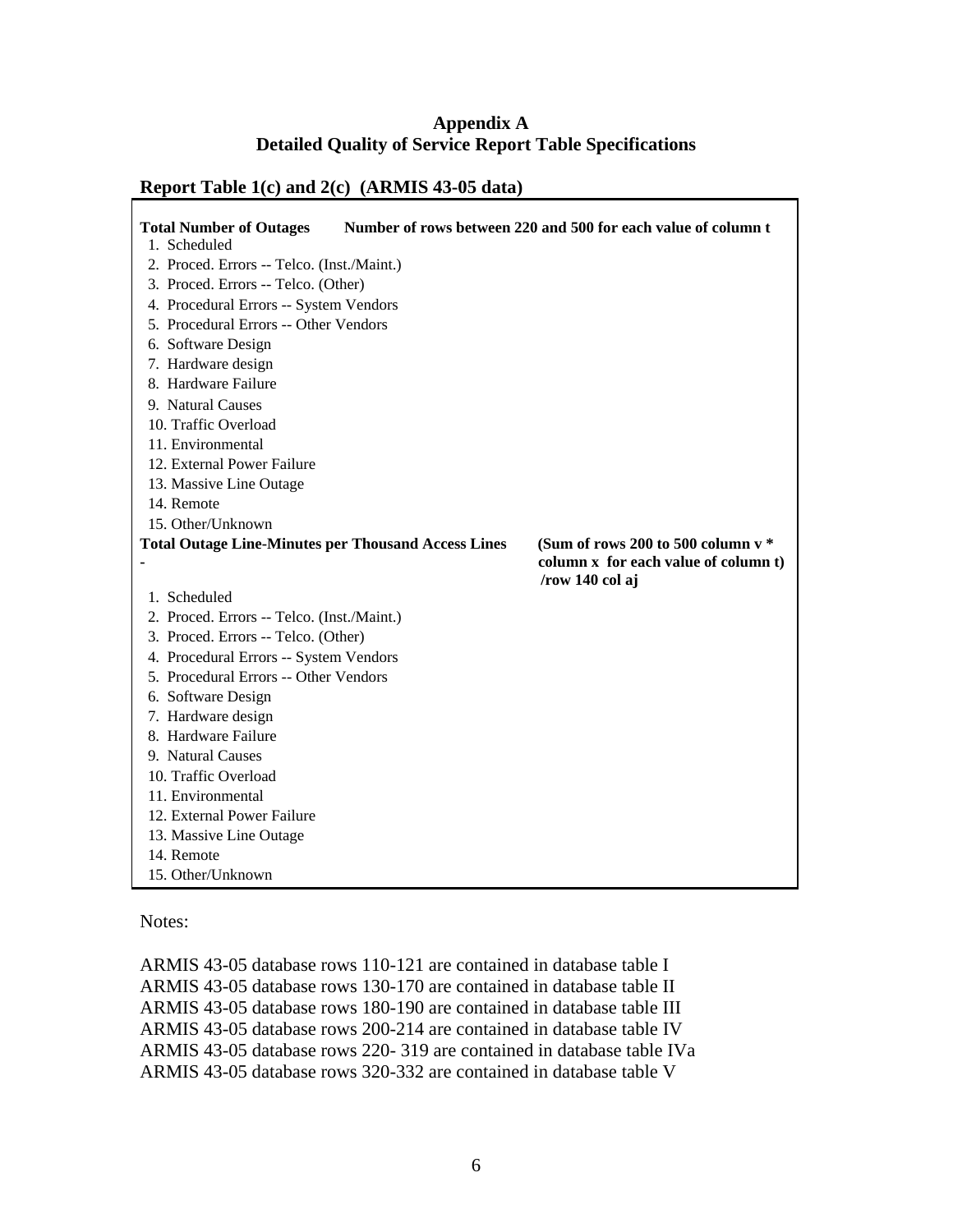## **Report Table 1(d) (ARMIS 43-06 data)**

| <b>Installations:</b>   |                                        |
|-------------------------|----------------------------------------|
| Residential             | Row 40 column ac weighted by column ab |
| <b>Small Business</b>   | Row 40 column ae weighted by column ad |
| Large Business          | Row 40 column ag weighted by column af |
| <b>Repairs:</b>         |                                        |
| Residential             | Row 60 column ac weighted by column ab |
| <b>Small Business</b>   | Row 60 column ae weighted by column ad |
| Large Business          | Row 60 column ag weighted by column af |
| <b>Business Office:</b> |                                        |
| Residential             | Row 80 column ac weighted by column ab |
| <b>Small Business</b>   | Row 80 column ae weighted by column ad |
| Large Business          | Row 80 column ag weighted by column af |

Note:

ARMIS 43-06 database rows 40-80 are contained in database table I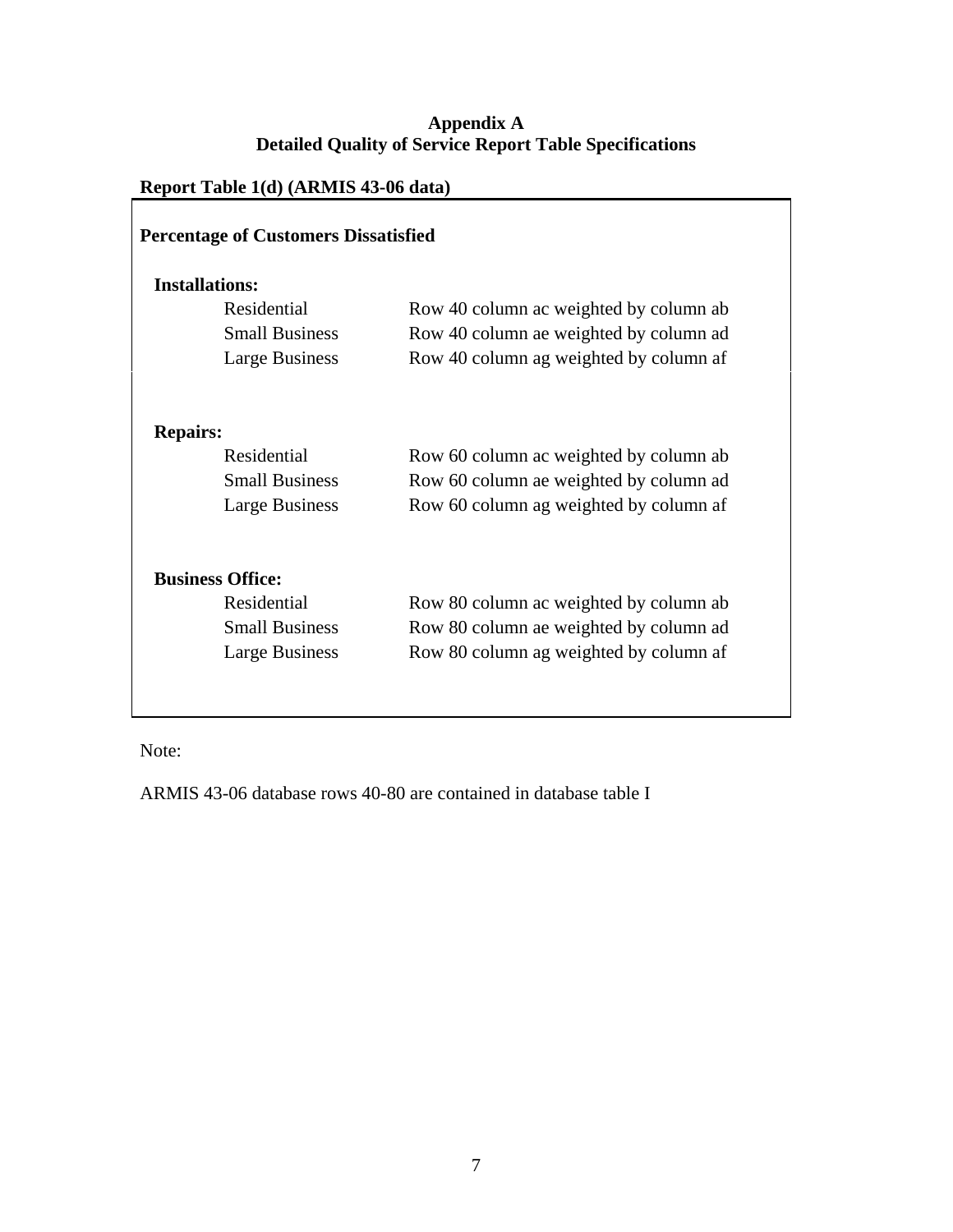## **Report Table 1(e) (ARMIS 43-06 data)**

| <b>Installations:</b>   |                         |  |  |  |  |
|-------------------------|-------------------------|--|--|--|--|
| Residential             | Sum of Row 40 column ab |  |  |  |  |
| <b>Small Business</b>   | Sum of Row 40 column ad |  |  |  |  |
| <b>Large Business</b>   | Sum of Row 40 column af |  |  |  |  |
| <b>Repairs:</b>         |                         |  |  |  |  |
| Residential             | Sum of Row 60 column ab |  |  |  |  |
| <b>Small Business</b>   | Sum of Row 60 column ad |  |  |  |  |
| Large Business          | Sum of Row 60 column af |  |  |  |  |
| <b>Business Office:</b> |                         |  |  |  |  |
| Residential             | Sum of Row 80 column ab |  |  |  |  |
| <b>Small Business</b>   | Sum of Row 80 column ad |  |  |  |  |
| Large Business          | Sum of Row 80 column af |  |  |  |  |

Note:

ARMIS 43-06 database rows 40-80 are contained in database table I